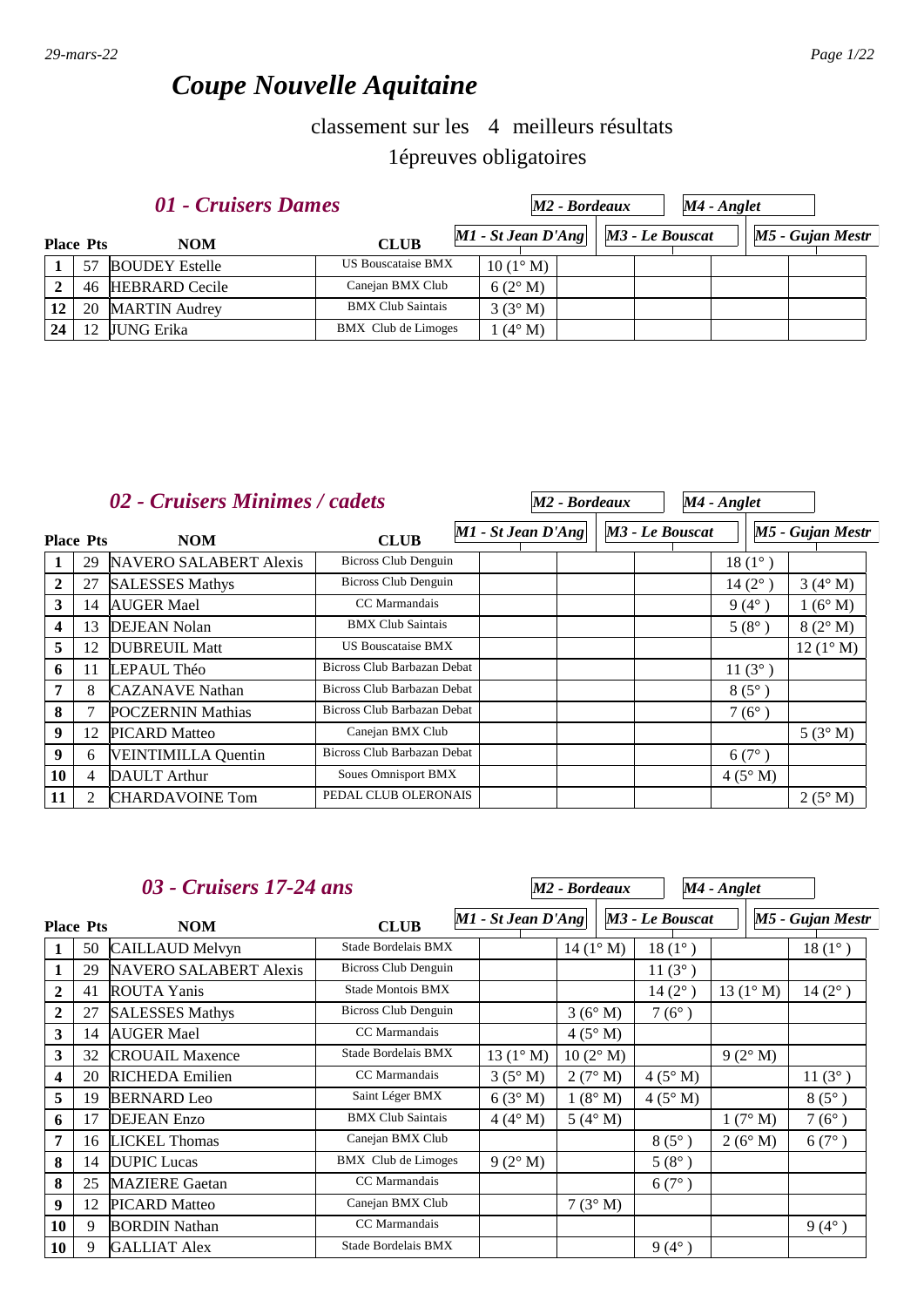| 12 | h | <b>AMARAL Alexis</b>       | <b>Soues Omnisport BMX</b>  |                  |        | 6(3°M)         |                |
|----|---|----------------------------|-----------------------------|------------------|--------|----------------|----------------|
| 13 |   | <b>GUIET</b> Romain        | U.V. Angerienne             |                  | 3(6°M) |                |                |
|    |   | <b>GABET</b> Valentin      | Bicross Club Denguin        |                  |        | $4(4^\circ M)$ |                |
| 14 | 4 | <b>MACE Hugo</b>           | CC Marmandais               |                  |        |                | $4(5^\circ M)$ |
| 14 |   | <b>VAN DEURZEN Duncun</b>  | <b>LVC TONNEINS</b>         |                  |        |                | $4(5^\circ M)$ |
| 17 |   | <b>VEINTIMILLA Clément</b> | Bicross Club Barbazan Debat |                  |        | $3(5^\circ M)$ |                |
| 18 |   | NOGUEIRA LAMBLOT Morg      | Medoc BMX                   | $2(6^{\circ} M)$ |        |                |                |

|                         | 04 - Cruisers 25-39 ans |                         |                            |                      |                   | M2 - Bordeaux |                 | M4 - Anglet |  |                  |
|-------------------------|-------------------------|-------------------------|----------------------------|----------------------|-------------------|---------------|-----------------|-------------|--|------------------|
|                         | <b>Place Pts</b>        | <b>NOM</b>              | <b>CLUB</b>                | $MI - St Jean D'Ang$ |                   |               | M3 - Le Bouscat |             |  | M5 - Gujan Mestr |
|                         | 17                      | <b>DECIDOUR Raphael</b> | Cavignac BMX Club          |                      | $9(2^{\circ} M)$  |               |                 |             |  |                  |
| $\overline{2}$          | 13                      | <b>BOURIQUET Theo</b>   | Creuse Oxygene             |                      | $13(1^{\circ} M)$ |               |                 |             |  |                  |
| $\mathbf{3}$            | 10                      | <b>MASSE Terry</b>      | <b>BMX</b> Breuillet       |                      | $4(4^\circ M)$    |               |                 |             |  |                  |
| $\overline{\mathbf{4}}$ |                         | <b>MARBACH Lucas</b>    | <b>BMX</b> Club de Limoges |                      | $(7^\circ M)$     |               |                 |             |  |                  |
| 8                       | 25                      | <b>MAZIERE</b> Gaetan   | CC Marmandais              |                      | 6(3° M)           |               |                 |             |  |                  |
| 13                      |                         | <b>GUIET Romain</b>     | U.V. Angerienne            |                      | 2(6° M)           |               |                 |             |  |                  |
| 14                      | 14                      | <b>METAYER Wilfried</b> | <b>BMX</b> Breuillet       |                      | $3(5^\circ M)$    |               |                 |             |  |                  |

# *05 - Cruisers Vétérans / Cruisers 25/39*

|                         |                  | 05 - Cruisers Vétérans / Cruisers 25/39 |                             |                    | M <sub>2</sub> - Bordeaux |                 | M4 - Anglet     |                  |
|-------------------------|------------------|-----------------------------------------|-----------------------------|--------------------|---------------------------|-----------------|-----------------|------------------|
| <b>Place Pts</b>        |                  | <b>NOM</b>                              | <b>CLUB</b>                 | M1 - St Jean D'Ang |                           | M3 - Le Bouscat |                 | M5 - Gujan Mestr |
| $\mathbf{1}$            | 17               | <b>DECIDOUR Raphael</b>                 | Cavignac BMX Club           |                    |                           |                 | $1(8^\circ M)$  | 7(6°1/2)         |
| $\mathbf{1}$            | 54               | <b>DELMAS</b> Swann                     | <b>Bicross Club Denguin</b> |                    | $18(1^{\circ})$           | $18(1^{\circ})$ | $18(1^{\circ})$ |                  |
| $\overline{2}$          | 50               | <b>SABRIA Franck</b>                    | Canejan BMX Club            | $18(2^{\circ})$    | $14(2^{\circ})$           | 6(7°)           |                 | $12(5^{\circ})$  |
| 3                       | 41               | <b>CAPLIER Nicolas</b>                  | <b>BMX</b> Breuillet        | 4(5° M)            |                           |                 |                 |                  |
| $\mathbf{3}$            | 10               | <b>MASSE Terry</b>                      | <b>BMX</b> Breuillet        |                    |                           |                 | 3(6°M)          | 3(6° M)          |
| $\overline{\mathbf{3}}$ | 43               | <b>TARIS Nicolas</b>                    | <b>Bicross Club Denguin</b> |                    |                           | $14(2^{\circ})$ | $14(2^{\circ})$ | $15(3^{\circ})$  |
| $\overline{\mathbf{4}}$ | 42               | <b>PINSON Franck</b>                    | Cavignac BMX Club           | $22(1^{\circ})$    |                           |                 | $11(3^{\circ})$ | $9(8^{\circ})$   |
| $\overline{\mathbf{4}}$ | 32               | <b>POURPOINT Florian</b>                | <b>BMX Club Saintais</b>    | 3(6°M)             |                           |                 |                 |                  |
| 5                       | 38               | PETIGNAUD Sébastien                     | <b>BMX</b> Club de Limoges  | 13 $(4^{\circ})$   | $9(4^{\circ})$            | $8(5^\circ)$    |                 | 8(5°1/2)         |
| 5                       | 30               | <b>POUMEYREAU Alexandre</b>             | CC Marmandais               | 2(7° M)            | 4(5° M)                   | 2(7° M)         |                 |                  |
| 6                       | 36               | <b>DUBREUIL Thibault</b>                | <b>US Bouscataise BMX</b>   | $15(3^{\circ})$    | $11(3^{\circ})$           |                 |                 | $10(7^{\circ})$  |
| $\overline{7}$          | 31               | <b>THEREZE</b> Stephane                 | Medoc BMX                   | $11(6^{\circ})$    | 4(5° M)                   | 4(5° M)         | $8(5^\circ)$    | 8(5°1/2)         |
| 8                       | 25               | <b>COUREAUD Thomas</b>                  | <b>US Bouscataise BMX</b>   | $12(5^{\circ})$    | $8(5^\circ)$              | $5(8^{\circ})$  |                 |                  |
| 8                       | 25               | <b>KORSOUN Cyril</b>                    | Cavignac BMX Club           |                    |                           | $7(6^{\circ})$  |                 | $18(2^{\circ})$  |
| 8                       | 25               | <b>MAZIERE</b> Gaetan                   | CC Marmandais               |                    |                           |                 |                 | $13(4^{\circ})$  |
| 11                      | 24               | <b>GRELAUD Florent</b>                  | Cognac BMX                  | 4(5° M)            | $7(6^{\circ})$            | $9(4^{\circ})$  |                 | 4(5° M)          |
| 12                      | 22               | <b>ZAMBLE BI Ruben</b>                  | Stade Bordelais BMX         |                    |                           |                 |                 | $22(1^{\circ})$  |
| 13                      | 20               | <b>BEAUMONT Stephane</b>                | <b>CC</b> Marmandais        |                    |                           | $11(3^{\circ})$ | $9(4^{\circ})$  |                  |
| 14                      | 14               | <b>METAYER Wilfried</b>                 | <b>BMX</b> Breuillet        |                    |                           |                 |                 | $11(6^{\circ})$  |
| 14                      | 14               | <b>SCLAVON Jerome</b>                   | Cognac BMX                  | 8(5°1/2)           |                           |                 | 2(7° M)         | 4(5° M)          |
| 14                      | 14               | <b>VILLARD Romuald</b>                  | Cognac BMX                  | 7(6°1/2)           | 3(6° M)                   |                 |                 | $4(5^\circ M)$   |
| 16                      | 17               | <b>DUGALLEIX William</b>                | CC Marmandais               | 2(7° M)            | 2(7° M)                   | 3(6°M)          | 4(5° M)         |                  |
| 17                      | 13               | <b>DAGNAUD</b> Fabien                   | U.V. Angerienne             | $9(8^{\circ})$     |                           | 4(5° M)         |                 |                  |
| 18                      | 10               | <b>GUILLEUX Laurent</b>                 | <b>BMX Club Niortais</b>    | 4(5° M)            | 3(6°M)                    | 3(6° M)         |                 |                  |
| 18                      | 10               | <b>QUINTANET</b> Julien                 | Creuse Oxygene              | $10(7^{\circ})$    |                           |                 |                 |                  |
| 20                      | 8                | <b>GENTIL Eric</b>                      | <b>BMX</b> Club de Limoges  | 8(5°1/2)           |                           |                 |                 |                  |
| 21                      | $\overline{7}$   | AMARAL Frédéric                         | <b>Soues Omnisport BMX</b>  |                    |                           |                 | $7(6^{\circ})$  |                  |
| 21                      | $\boldsymbol{7}$ | <b>COIC</b> Stephane                    | Stade Bordelais BMX         |                    |                           |                 |                 | 7(6°1/2)         |
| 21                      | $\tau$           | <b>LHERIDAUD Michael</b>                | <b>BMX</b> Club de Limoges  | 7(6°1/2)           |                           |                 |                 |                  |
| 22                      | 13               | PARDAL Mario                            | <b>BMX Club Saintais</b>    | 3(6°M)             |                           |                 |                 |                  |
| 24                      | 6                | <b>PILLET David</b>                     | Stade Bordelais BMX         |                    | 6(7°)                     |                 |                 |                  |
| 24                      | 6                | <b>TROSZCZYNSKI Christophe</b>          | <b>BMX Club Frontignan</b>  |                    |                           |                 | $6(7^{\circ})$  |                  |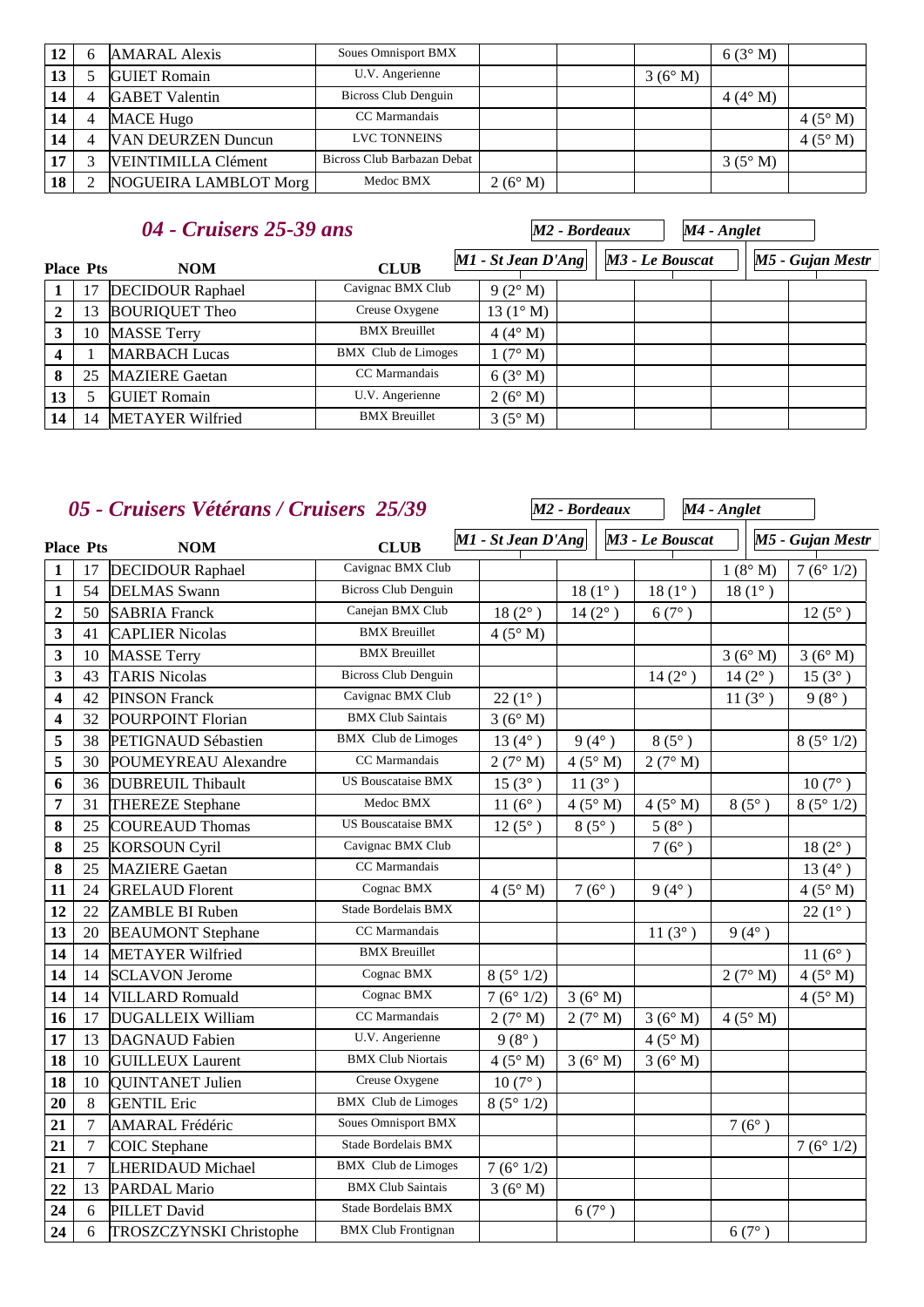| 26 | <b>CAMPIOLI</b> Philippe         | <b>Soues Omnisport BMX</b>  |           |                | $5(8^\circ$    |                |
|----|----------------------------------|-----------------------------|-----------|----------------|----------------|----------------|
| 26 | <b>MAISSANT Rodolphe</b>         | U.V. Angerienne             | 3(6° M)   | $2(7^\circ M)$ |                |                |
| 28 | <b>POCZERNIN Jean Christophe</b> | Bicross Club Barbazan Debat |           |                | $4(5^\circ M)$ |                |
| 29 | <b>BORDIN</b> Benoist            | CC Marmandais               |           |                |                | $3(6^\circ M)$ |
| 30 | <b>FACCHETTI Dominique</b>       | Saint Léger BMX             | 2 (7° M). |                |                |                |

|                         |                  | 06 - Cruisers Loisirs / Cruisers Dames |                             |                    | M <sub>2</sub> - Bordeaux |                 | M4 - Anglet     |                  |
|-------------------------|------------------|----------------------------------------|-----------------------------|--------------------|---------------------------|-----------------|-----------------|------------------|
|                         | <b>Place Pts</b> | <b>NOM</b>                             | <b>CLUB</b>                 | M1 - St Jean D'Ang |                           | M3 - Le Bouscat |                 | M5 - Gujan Mestr |
| $\mathbf{1}$            | 57               | <b>BOUDEY</b> Estelle                  | <b>US Bouscataise BMX</b>   |                    | $11(6^{\circ})$           | $18(1^{\circ})$ | $7(6^{\circ})$  | $18(2^{\circ})$  |
| $\mathbf{2}$            | 46               | <b>HEBRARD</b> Cecile                  | Canejan BMX Club            |                    | $18(2^{\circ})$           | $7(6^{\circ})$  |                 | $15(3^{\circ})$  |
| 3                       | 41               | <b>CAPLIER Nicolas</b>                 | <b>BMX</b> Breuillet        |                    | $15(3^{\circ})$           | $14(2^{\circ})$ | $8(5^\circ)$    |                  |
| $\overline{\mathbf{4}}$ | 32               | POURPOINT Florian                      | <b>BMX Club Saintais</b>    |                    | 13 $(4^{\circ})$          | $8(5^{\circ})$  |                 | 8(5°1/2)         |
| 5                       | 30               | POUMEYREAU Alexandre                   | CC Marmandais               |                    |                           |                 |                 | $22(1^{\circ})$  |
| 6                       | 28               | <b>BARINOIL Jérémy</b>                 | <b>Bicross de Mios</b>      | $11(3^{\circ})$    |                           |                 | 4(5° M)         | 13 $(4^{\circ})$ |
| 7                       | 25               | <b>AUGER Pascal</b>                    | CC Marmandais               |                    | $9(8^{\circ})$            | 4(5° M)         | 3(6°M)          | $9(8^{\circ})$   |
| 8                       | 23               | <b>CHAMPLAIN Orlaine</b>               | Medoc BMX                   |                    | $12(5^{\circ})$           | $11(3^{\circ})$ |                 |                  |
| 8                       | 23               | <b>NOGUEIRA Anthony</b>                | Medoc BMX                   | $14(2^{\circ})$    |                           | $9(4^{\circ})$  |                 |                  |
| 10                      | 22               | <b>CLAOUE Karine</b>                   | Stade Bordelais BMX         |                    | $22(1^{\circ})$           |                 |                 |                  |
| 10                      | 22               | <b>POITEVIN Enrick</b>                 | <b>BMX</b> Breuillet        | $8(5^\circ)$       | 7(6°1/2)                  | 4(5° M)         | 3(6°M)          | 2(7° M)          |
| 12                      | 20               | <b>MARTIN Audrey</b>                   | <b>BMX Club Saintais</b>    |                    |                           | $6(7^\circ)$    |                 | $11(6^{\circ})$  |
| 13                      | 19               | <b>TESTET Gilles</b>                   | CC Marmandais               | 6(7°)              | 7(6°1/2)                  | 2(7° M)         |                 | $4(5^\circ M)$   |
| 14                      | 18               | <b>HERMANT Bruno</b>                   | U.V. Angerienne             | $18(1^{\circ})$    |                           |                 |                 |                  |
| 14                      | 18               | <b>MACHADO Cécilia</b>                 | <b>Soues Omnisport BMX</b>  |                    |                           |                 | $18(1^{\circ})$ |                  |
| 16                      | 17               | <b>DUGALLEIX William</b>               | CC Marmandais               |                    |                           |                 |                 | 8(5°1/2)         |
| 17                      | 16               | <b>THEMIER Fabrice</b>                 | PEDAL CLUB OLERONAIS        | 4(5° M)            | 8(5°1/2)                  | 2(7° M)         | 2(7° M)         |                  |
| 18                      | 15               | <b>DIDIER Stefan</b>                   | Canejan BMX Club            | 3(6° M)            | 4(5° M)                   | 3(6°M)          | $5(8^{\circ})$  | $1(8^\circ M)$   |
| 18                      | 15               | <b>ROUSSEL Vincent</b>                 | Canejan BMX Club            | $5(8^{\circ})$     | 3(6°M)                    | 1(8° M)         | 4(5° M)         | 3(6° M)          |
| 20                      | 14               | <b>MOLL Christopher</b>                | <b>Bicross Club Denguin</b> |                    |                           |                 | $14(2^{\circ})$ |                  |
| 20                      | 14               | <b>TUO Thierry</b>                     | CC Marmandais               |                    | 4(5° M)                   |                 |                 | $10(7^{\circ})$  |
| 22                      | 13               | PARDAL Mario                           | <b>BMX Club Saintais</b>    |                    | $10(7^{\circ})$           |                 |                 |                  |
| 22                      | 13               | <b>VOISIN Ludovic</b>                  | <b>BMX</b> Breuillet        |                    |                           |                 | $6(7^{\circ})$  | 7(6°1/2)         |
| 24                      | 12               | <b>JUNG Erika</b>                      | <b>BMX</b> Club de Limoges  |                    | 8(5°1/2)                  | 3(6°M)          |                 |                  |
| 24                      | 12               | <b>PROUTEAU Kevin</b>                  | <b>BMX Club Saintais</b>    |                    |                           |                 |                 | $12(5^{\circ})$  |
| 26                      | 11               | <b>SALESSES Anais</b>                  | <b>Bicross Club Denguin</b> |                    |                           |                 | $11(3^{\circ})$ |                  |
| 26                      | 11               | <b>SOUPIZE Gauthier</b>                | Canejan BMX Club            | 4(5° M)            |                           | $5(8^{\circ})$  |                 | 2(7° M)          |
| 28                      | 10               | <b>VANDERMEERSCH Xavier</b>            | Medoc BMX                   | 3(6° M)            | 3(6°M)                    |                 | 1(8° M)         | 3(6°M)           |
| 29                      | $\overline{9}$   | PINCON Hugo                            | PEDAL CLUB OLERONAIS        | $9(4^{\circ})$     |                           |                 |                 |                  |
| 29                      | 9                | PRAT Gregory                           | Bicross Club Denguin        |                    |                           |                 | $9(4^{\circ})$  |                  |
| 31                      | 7                | <b>CHAPRON Julien</b>                  | Medoc BMX                   |                    |                           |                 |                 | 7(6°1/2)         |
| 31                      | $\tau$           | <b>MARIMON Frederic</b>                | CC Marmandais               | 2(7° M)            | 4(5° M)                   |                 |                 | $1(8^\circ M)$   |
| 31                      | $\tau$           | <b>NADREAU Fabien</b>                  | PEDAL CLUB OLERONAIS        | $7(6^{\circ})$     |                           |                 |                 |                  |
| 34                      | $\overline{4}$   | <b>GJURASEVIC Marion</b>               | <b>UCS</b> Anglet           |                    |                           |                 | 2(7° M)         | 2 $(7^\circ M)$  |
| 34                      | $\overline{4}$   | <b>GJURASEVIC Pierre</b>               | <b>UCS</b> Anglet           |                    |                           |                 |                 | $4(5^\circ M)$   |
| 34                      | $\overline{4}$   | <b>KERVELLEC Glenn</b>                 | Canejan BMX Club            |                    |                           |                 |                 | $4(5^\circ M)$   |
| 37                      | 3                | <b>DUGAY Michel</b>                    | Bicross de Mios             |                    |                           |                 |                 | 3(6° M)          |
| 38                      | 2                | <b>TUIN Christelle</b>                 | <b>UCS</b> Anglet           |                    |                           |                 | 1(8° M)         | 1(8° M)          |

|                  | $07 - 7$ et - Garçons   |                      | M2 - Bordeaux<br>M4 - Anglet             |                    |                    |                    |  |                    |  |
|------------------|-------------------------|----------------------|------------------------------------------|--------------------|--------------------|--------------------|--|--------------------|--|
| <b>Place Pts</b> | <b>NOM</b>              | <b>CLUB</b>          | $ M1 - St Jean D'Ang    M3 - Le Bouscat$ |                    |                    |                    |  | $M5$ - Gujan Mestr |  |
| 88               | <b>FORESTE Hugo</b>     | Bicross Club Denguin |                                          | $22(1^{\circ}$     | $22(1^{\circ}$     | $22(2^{\circ})$    |  | $22(1^{\circ})$    |  |
| 68               | <b>BARINOIL Timothy</b> | Bicross de Mios      | $18(2^\circ)$                            | 15 (3 $^{\circ}$ ) | $18(2^\circ$       | 17 (4 $^{\circ}$   |  | $15(3^{\circ}$     |  |
| 58               | <b>BENOIT</b> Esteban   | <b>UCS</b> Anglet    | 15 $(3^{\circ}$                          | 18 (2°             | 15 (3 $^{\circ}$ ) | $10(7^{\circ}1/2)$ |  | 6(7°1/2)           |  |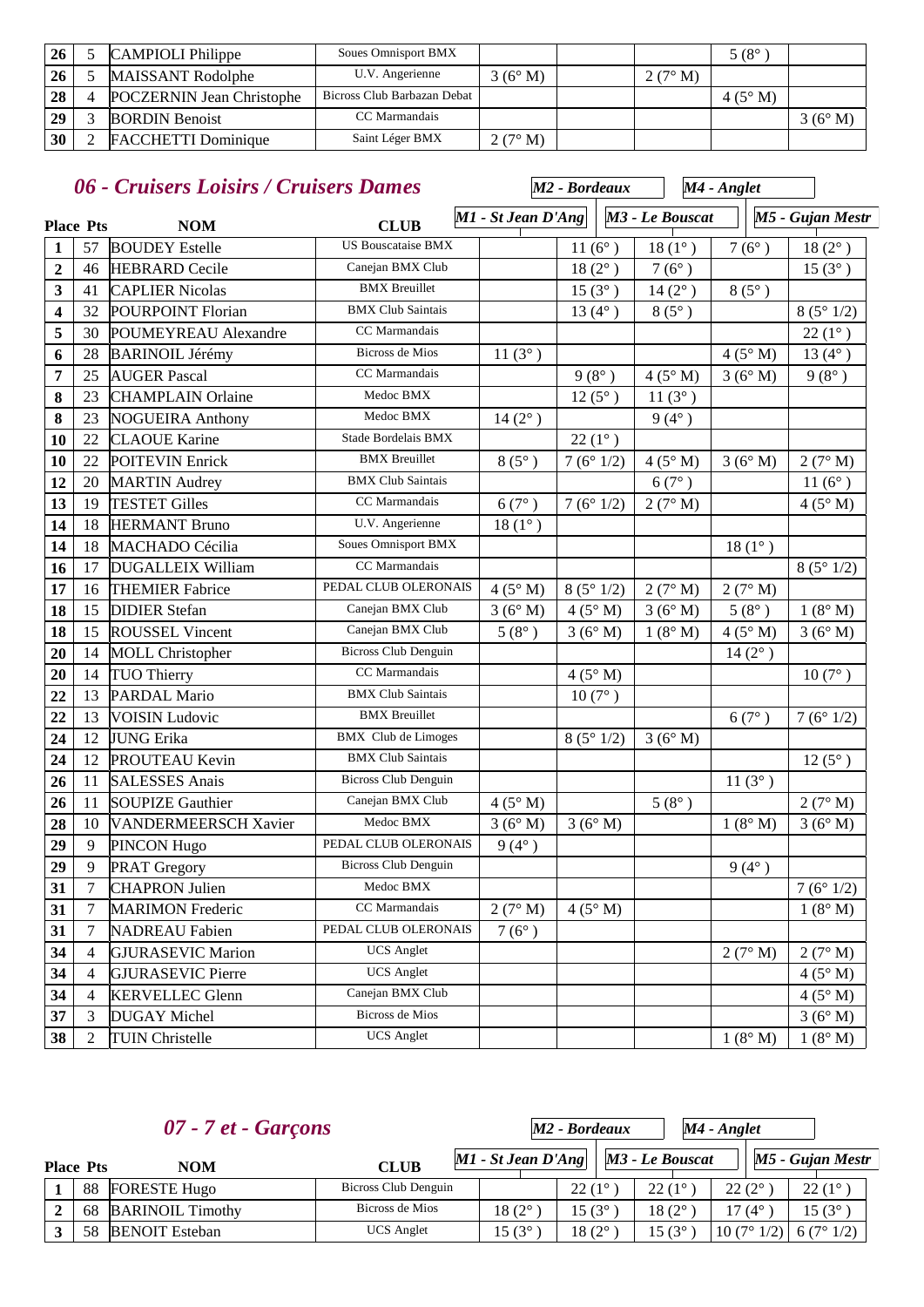| $\overline{\mathbf{4}}$ | 47             | <b>RENOUX Louis</b>          | U.V. Angerienne             | $22(1^{\circ})$  | $10\,(7^\circ$ ) |                 | $15(6^{\circ})$ |                  |
|-------------------------|----------------|------------------------------|-----------------------------|------------------|------------------|-----------------|-----------------|------------------|
| 5                       | 44             | <b>TUIN FAGGION Elliot</b>   | <b>UCS</b> Anglet           |                  | 7(6°1/2)         | $12(5^{\circ})$ | $13(8^{\circ})$ | $12(5^{\circ})$  |
| 6                       | 39             | <b>LEMOS DE ABREU MAISON</b> | Stade Montois BMX           | $9(8^{\circ})$   | 7(6°1/2)         | 8(5°1/2)        | 12(5°1/2)       | $10(7^{\circ})$  |
| 6                       | 39             | <b>VEZIEN Nolan</b>          | Saint Léger BMX             | 13 $(4^{\circ})$ | 13 $(4^{\circ})$ | $13(4^{\circ})$ |                 |                  |
| 8                       | 32             | <b>HENNION</b> Andrej        | U.V. Angerienne             | $11(6^{\circ})$  | 5(8°1/2)         | $10(7^{\circ})$ |                 | 6(7°1/2)         |
| 8                       | 32             | <b>PARMENON Esteban</b>      | Medoc BMX                   | 8(5°1/2)         | 6(7°1/2)         | $11(6^{\circ})$ |                 | 7(6°1/2)         |
| 10                      | 30             | <b>CLEMENT Nominoe</b>       | <b>BMX</b> Gujanais         |                  | $12(5^{\circ})$  |                 |                 | $18(2^{\circ})$  |
| 11                      | 28             | <b>BUISSON</b> Timéo         | <b>BMX</b> Breuillet        | 8(5°1/2)         | 4(5° M)          | $9(8^{\circ})$  |                 | 7(6°1/2)         |
| 12                      | 27             | <b>BRETHES Jules</b>         | Stade Montois BMX           | $10(7^{\circ})$  |                  |                 | 9(8°1/2)        | 8(5°1/2)         |
| 13                      | 26             | <b>MORALES</b> Gabriel       | <b>Soues Omnisport BMX</b>  |                  |                  |                 | $26(1^{\circ})$ |                  |
| 14                      | 25             | <b>BETIN</b> Theo            | <b>BMX Club Saintais</b>    | 6(7°1/2)         | 8(5°1/2)         |                 |                 | $11(6^{\circ})$  |
| 15                      | 24             | MAHI Keoni                   | <b>UCS</b> Anglet           |                  |                  |                 | $19(3^{\circ})$ | 5(8°1/2)         |
| 16                      | 21             | <b>DELAUNAY Axel</b>         | <b>BMX Val du Taurion</b>   | $12(5^{\circ})$  |                  |                 |                 | $9(8^\circ)$     |
| 17                      | 19             | <b>SOUFFRAN Leon</b>         | Canejan BMX Club            |                  | 11 $(6^{\circ})$ |                 |                 | 8(5°1/2)         |
| 18                      | 18             | <b>VOISIN Arthur</b>         | <b>BMX</b> Breuillet        | 7(6°1/2)         |                  |                 | 8(5°1/4)        | 3(6°M)           |
| 19                      | $\overline{4}$ | <b>LAMBERT</b> Lina          | Artigues Vélo Club          |                  |                  | 2(7° M)         |                 |                  |
| 19                      | 17             | <b>MARTIN Paul</b>           | Stade Bordelais BMX         |                  | 4(5° M)          |                 | 8(5°1/4)        | 5(8°1/2)         |
| 20                      | 16             | <b>TISSIER CANTILE Noah</b>  | <b>UCS</b> Anglet           |                  |                  |                 | $16(5^{\circ})$ |                  |
| 21                      | 14             | <b>CANO</b> Juan             | <b>Soues Omnisport BMX</b>  |                  |                  |                 | $14(7^{\circ})$ |                  |
| 22                      | 13             | <b>AUGIER Milo</b>           | <b>Bicross de Mios</b>      | 3(6°M)           |                  | 7(6°1/2)        |                 | 3(6°M)           |
| 22                      | 13             | <b>SEUGNET Ruben</b>         | <b>BMX Club Saintais</b>    |                  | 5(8°1/2)         | 8(5°1/2)        |                 |                  |
| 22                      | 13             | <b>VERNE</b> Iban            | <b>BMX</b> Gujanais         |                  |                  |                 |                 | 13 $(4^{\circ})$ |
| 25                      | 12             | <b>GOURDET Jacques</b>       | Cognac BMX                  | 4(5° M)          |                  | 6(7°1/2)        |                 | 2(7° M)          |
| 25                      | 12             | <b>GREENSHIELDS</b> Archie   | <b>UCS</b> Anglet           |                  |                  |                 | 12(5°1/2)       |                  |
| 27                      | 11             | <b>FORTRIE Enzo</b>          | <b>Soues Omnisport BMX</b>  |                  |                  |                 | 11 $(6° 1/2)$   |                  |
| 27                      | 11             | <b>LAVIGNE Nerio</b>         | <b>UCS</b> Anglet           |                  |                  |                 | 11 $(6° 1/2)$   |                  |
| 29                      | 10             | <b>BANKUTI Abel</b>          | <b>Soues Omnisport BMX</b>  |                  |                  |                 | 10(7°1/2)       |                  |
| 29                      | 10             | NICOLI FASOLA Mathis         | Canejan BMX Club            | 6(7°1/2)         |                  |                 |                 | 4(5° M)          |
| 31                      | 9              | <b>CAMIADE</b> Tom           | <b>UCS</b> Anglet           |                  |                  |                 | 9(8°1/2)        |                  |
| 31                      | 9              | JAEGER AMBROZIO Marius       | <b>LVC TONNEINS</b>         |                  |                  | 5(8°1/2)        | 4(5° M)         |                  |
| 31                      | 9              | <b>MARTIN Liam</b>           | <b>BMX</b> Club Saintais    |                  | $4(5^\circ M)$   | 5(8°1/2)        |                 |                  |
| 31                      | 9              | <b>SANSON Romeo</b>          | Stade Bordelais BMX         |                  | $9(8^{\circ})$   |                 |                 |                  |
| 35                      | $8\,$          | <b>BONIN</b> Antoine         | Artigues Vélo Club          |                  | 8(5°1/2)         |                 |                 |                  |
| 35                      | 8              | <b>CHIQUET Gaston</b>        | <b>UCS</b> Anglet           |                  |                  |                 | 8(5°1/4)        |                  |
| 35                      | 8              | <b>DUBOUIL Axel</b>          | CC Marmandais               |                  | 4(5° M)          |                 |                 | 4(5° M)          |
| 35                      | 8              | <b>GUIOCHON Leoné</b>        | <b>US Bouscataise BMX</b>   |                  |                  | 4(5° M)         |                 | 4(5° M)          |
| 35                      | $\,8$          | <b>KAMATA Taiga</b>          | <b>UCS</b> Anglet           |                  |                  |                 | 8(5°1/4)        |                  |
| 35                      | 8              | <b>LACOMBE Charles</b>       | Stade Montois BMX           |                  |                  | 4(5° M)         | 3(6° M)         | 1(8° M)          |
| 35                      | 8              | QUEFFELEC Maxime             | Canejan BMX Club            | $4(5^\circ M)$   | 2(7° M)          |                 |                 | 2(7° M)          |
| 42                      | $\tau$         | <b>EN NATTOUH Yazid</b>      | <b>US Bouscataise BMX</b>   |                  | 2(7° M)          | 4(5° M)         |                 | 1(8° M)          |
| 42                      | $\tau$         | <b>HIDREAU</b> Gaspard       | U.V. Angerienne             | 7(6°1/2)         |                  |                 |                 |                  |
| 42                      | 7              | <b>TILLY Nahel</b>           | <b>BMX Val du Taurion</b>   |                  |                  | 7(6°1/2)        |                 |                  |
| 45                      | 6              | <b>COTO</b> Louis            | <b>US Bouscataise BMX</b>   |                  |                  | 6(7°1/2)        |                 |                  |
| 45                      | 6              | <b>DEHEZ</b> Alexandre       | Stade Bordelais BMX         |                  | 6(7°1/2)         |                 |                 |                  |
| 45                      | 6              | <b>MARTIN Gabriel</b>        | Canejan BMX Club            | 5(8°1/2)         |                  |                 |                 | $1(8^\circ M)$   |
| 45                      | 6              | <b>REGADE</b> Gaspard        | Medoc BMX                   |                  |                  | $4(5^\circ M)$  |                 | 2(7° M)          |
| 49                      | 5              | <b>BASSANT Tom</b>           | PEDAL CLUB OLERONAIS        | 5(8°1/2)         |                  |                 |                 |                  |
| 49                      | 5              | <b>LARIGNON Ethan</b>        | Saint Léger BMX             | 3(6° M)          |                  |                 |                 | 2(7° M)          |
| 51                      | $\overline{4}$ | CHÂTAIGNIER Hippolyte        | <b>BMX Club Niortais</b>    | $4(5^\circ M)$   |                  |                 |                 |                  |
| 51                      | $\overline{4}$ | DARRIEUMERLOU Eneko          | <b>UCS</b> Anglet           |                  |                  |                 | $4(5^\circ M)$  |                  |
| 51                      | $\overline{4}$ | <b>FRIEDRICHS Alva Nils</b>  | <b>UCS</b> Anglet           |                  |                  |                 | 4(5° M)         |                  |
| 51                      | $\overline{4}$ | <b>GRATADOUX Antonin</b>     | U.V. Angerienne             | $4(5^\circ M)$   |                  |                 |                 |                  |
| 51                      | $\overline{4}$ | <b>IDRIS Raphael</b>         | <b>BMX</b> Gujanais         |                  |                  |                 |                 | 4(5° M)          |
| 51                      | $\overline{4}$ | <b>LASCORZ Matty</b>         | Bicross Club Barbazan Debat |                  |                  |                 | $4(5^\circ M)$  |                  |
| 51                      | $\overline{4}$ | <b>LE GALL Oscar</b>         | <b>UCS</b> Anglet           |                  |                  |                 | $4(5^\circ M)$  |                  |
| 58                      | 3              | <b>BOUCETTA Evan</b>         | Stade Bordelais BMX         |                  | 3(6°M)           |                 |                 |                  |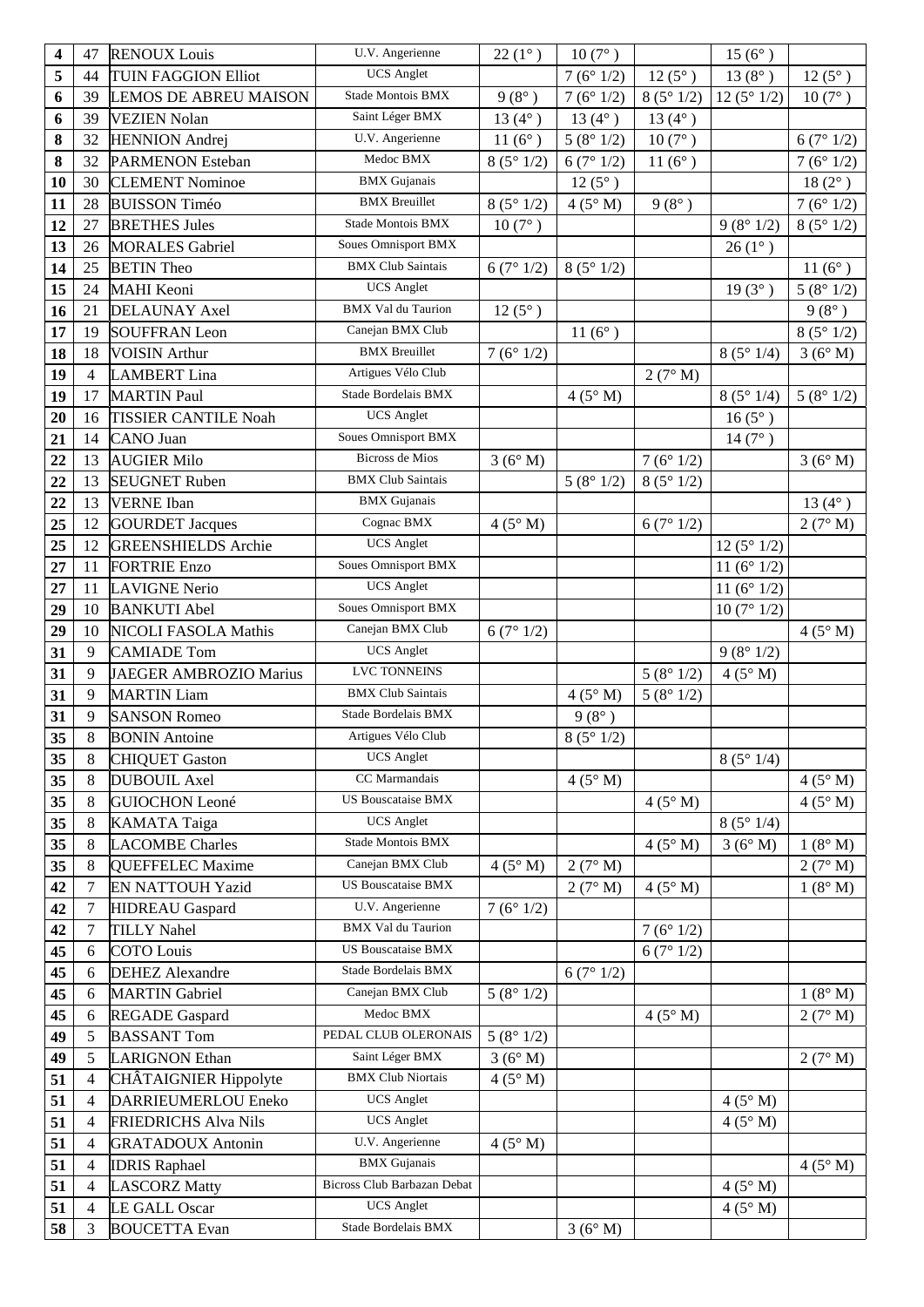| 58 | 3              | <b>BSAIES</b> Leith         | Stade Bordelais BMX         |         | 3(6° M) |         |         |         |
|----|----------------|-----------------------------|-----------------------------|---------|---------|---------|---------|---------|
| 58 | 3              | <b>CHESNOT Mathys</b>       | Artigues Vélo Club          |         |         | 3(6° M) |         |         |
| 58 | 3              | <b>LAGASSAT Valentin</b>    | Stade Bordelais BMX         |         | 3(6° M) |         |         |         |
| 58 | 3              | LASTIRI GARAT Eneko         | <b>UCS</b> Anglet           |         |         |         | 3(6° M) |         |
| 58 | 3              | <b>LEBARBIER Axel</b>       | <b>BMX</b> Breuillet        | 3(6° M) |         |         |         |         |
| 58 | 3              | <b>PARIAT Raphael</b>       | Medoc BMX                   |         |         |         |         | 3(6° M) |
| 58 | 3              | <b>PELLETIER Louis</b>      | PEDAL CLUB OLERONAIS        | 3(6° M) |         |         |         |         |
| 58 | 3              | PICAUDÉ Noah                | Soues Omnisport BMX         |         |         |         | 3(6° M) |         |
| 58 | 3              | <b>PRAT</b> Esteban         | <b>Bicross Club Denguin</b> |         |         |         | 3(6° M) |         |
| 58 | 3              | <b>SABRI</b> Daoud          | Stade Bordelais BMX         |         | 3(6° M) |         |         |         |
| 58 | 3              | <b>TOQUEREAU Jules</b>      | <b>US Bouscataise BMX</b>   |         |         | 3(6° M) |         |         |
| 58 | 3              | <b>VALLET</b> Ayden         | <b>US Bouscataise BMX</b>   |         |         | 3(6° M) |         |         |
| 58 | 3              | <b>VIGNIER Bastien</b>      | Medoc BMX                   |         |         |         |         | 3(6° M) |
| 72 | $\overline{2}$ | <b>BEN MIMOUN MOUNOUS M</b> | Soues Omnisport BMX         |         |         |         | 2(7° M) |         |
| 72 | $\overline{2}$ | <b>CHIQUET Lazare</b>       | <b>UCS</b> Anglet           |         |         |         | 2(7° M) |         |
| 72 | 2              | <b>KHAYATI</b> Ibrahim      | Stade Bordelais BMX         |         | 2(7° M) |         |         |         |
| 72 | 2              | <b>STOLTZ Noah</b>          | <b>US Bouscataise BMX</b>   |         |         | 2(7° M) |         |         |
| 72 | $\overline{2}$ | <b>TREHARD Léo</b>          | <b>BMX</b> Breuillet        | 2(7° M) |         |         |         |         |
| 72 | $\overline{2}$ | TRÉMOLET Théo Paul          | <b>BMX Club Niortais</b>    | 2(7° M) |         |         |         |         |
| 78 | 1              | <b>BARNY</b> Aaron          | Cavignac BMX Club           |         | 1(8° M) |         |         |         |
| 78 |                | <b>HOFFMANN Nathan</b>      | <b>BMX</b> Gujanais         |         |         |         |         | 1(8° M) |

|                         |                  | 09 - 8 ans Garçons             |                              |                      | M <sub>2</sub> - Bordeaux                                            |                      | M4 - Anglet     |                  |
|-------------------------|------------------|--------------------------------|------------------------------|----------------------|----------------------------------------------------------------------|----------------------|-----------------|------------------|
|                         | <b>Place Pts</b> | <b>NOM</b>                     | <b>CLUB</b>                  | M1 - St Jean D'Ang   |                                                                      | M3 - Le Bouscat      |                 | M5 - Gujan Mestr |
| $\mathbf{1}$            | 91               | <b>FERRER Jahly</b>            | Cognac BMX                   | $22(2^{\circ})$      | $17(4^{\circ})$                                                      | $26(1^{\circ})$      |                 | $26(1^{\circ})$  |
| $\overline{2}$          | 86               | PASCAUD Shayan                 | <b>UCS</b> Anglet            | $26(1^{\circ})$      | $19(3^{\circ})$                                                      | $19(3^{\circ})$      | $22(1^{\circ})$ | $17(4^{\circ})$  |
| $\overline{\mathbf{3}}$ | 72               | <b>RAOULAS Hugo</b>            | Stade Bordelais BMX          | $17(4^{\circ})$      | $26(1^{\circ})$                                                      | $13(8^{\circ})$      | $13(4^{\circ})$ | $16(5^{\circ})$  |
| $\overline{\mathbf{4}}$ | 66               | <b>LONGEQUEUE Timeo</b>        | <b>BMX Val du Taurion</b>    | $13(8^{\circ})$      | $22(2^{\circ})$                                                      | $17(4^{\circ})$      |                 | $14(7^{\circ})$  |
| 5                       | 64               | <b>ROY Enzo</b>                | Medoc BMX                    | $14(7^{\circ})$      | $16(5^{\circ})$                                                      | $15(6^{\circ})$      | $4(5^\circ M)$  | $19(3^{\circ})$  |
| 6                       | 58               | LARCABAL Xabi                  | <b>UCS</b> Anglet            | 12(5°1/2)            | $15(6^{\circ})$                                                      | $16(5^{\circ})$      | $1(8^\circ M)$  | $15(6^{\circ})$  |
| $\overline{7}$          | 53               | RODRIGUEZ PARRA Esteban        | <b>Bicross Club Denguin</b>  |                      | $13(8^{\circ})$                                                      | 8(5°1/4)             | $10(7^{\circ})$ | $22(2^{\circ})$  |
| 8                       | 49               | <b>GOMEZ Matheo</b>            | <b>UCS</b> Anglet            | 4(5° M)              | $12(5^{\circ}1/2)$ 12 (5 <sup>\cott</sup> ) 12 (5 <sup>\cott</sup> ) |                      | $18(2^{\circ})$ | 7(6°1/4)         |
| 9                       | 48               | <b>BARCAT Maxence</b>          | Stade Bordelais BMX          |                      | $14(7^{\circ})$                                                      | $22(2^{\circ})$      |                 | 12(5°1/2)        |
| 9                       | 48               | <b>ROCHER Aitor</b>            | <b>UCS</b> Anglet            |                      | 12(5°1/2)                                                            | 8(5°1/4)             | $15(3^{\circ})$ | $13(8^{\circ})$  |
| 11                      | 41               | <b>ZANETTI Alan</b>            | <b>Bicross Terrassonnais</b> | 12(5°1/2)            | $4(5^\circ M)$                                                       | 9(8°1/2)             | $11(6^{\circ})$ | 9(8°1/2)         |
| 12                      | 40               | <b>REFAUVELET Mael</b>         | <b>BMX Club Niortais</b>     | 11 $(6^{\circ} 1/2)$ | 10(7°1/2)                                                            | 12(5°1/2)            |                 | 7(6°1/4)         |
| 13                      | 39               | <b>MARIMON Alexandre</b>       | CC Marmandais                | $15(6^{\circ})$      | 9(8°1/2)                                                             | 11 $(6° 1/2)$        |                 | $4(5^\circ M)$   |
| 14                      | 38               | <b>JULIENNE</b> Leo            | <b>BMX</b> Club de Limoges   |                      | 11 (6° 1/2)   11 (6° 1/2)                                            | 8(5°1/4)             |                 | 8(5°1/4)         |
| 15                      | 37               | <b>MASSE</b> Lenny             | <b>BMX</b> Breuillet         | $19(3^{\circ})$      |                                                                      |                      | 7(6°1/2)        | 11 $(6° 1/2)$    |
| 15                      | 37               | <b>OMAR Sayan</b>              | <b>BMX Club Niortais</b>     | $16(5^{\circ})$      | 11 (6° 1/2) 10 (7° 1/2)                                              |                      |                 |                  |
| 17                      | 33               | <b>RODRIGUES DA SILVA Louk</b> | <b>Bicross de Mios</b>       | 10(7°1/2)            |                                                                      | 8(5°1/4)             | $4(5^\circ M)$  | 11 $(6° 1/2)$    |
| 18                      | 32               | <b>LOPEPE Gustave</b>          | <b>UCS</b> Anglet            |                      |                                                                      | 11 $(6^{\circ} 1/2)$ | $9(8^{\circ})$  | 12(5°1/2)        |
| 19                      | 31               | <b>BOISSEAU</b> Axel           | Cognac BMX                   |                      | $10(7^{\circ} 1/2)$ 10 (7° 1/2)                                      | 3(6°M)               |                 | 8(5°1/4)         |
| 19                      | 31               | ZINDEL Django                  | <b>BMX</b> Breuillet         |                      | 8(5°1/4)                                                             | $14(7^{\circ})$      |                 | 9(8°1/2)         |
| 21                      | 25               | <b>BILLY Léandre</b>           | <b>BMX Club Niortais</b>     | 8(5°1/4)             | 8(5°1/4)                                                             | 9(8°1/2)             |                 |                  |
| 22                      | 22               | <b>SIEBERT</b> George          | Condat BMX Club              | $4(5^\circ M)$       |                                                                      | 10(7°1/2)            |                 | 8(5°1/4)         |
| 23                      | 21               | <b>DRON</b> Lenny              | Artigues Vélo Club           | 9(8°1/2)             | 8(5°1/4)                                                             |                      |                 | 4(5° M)          |
| 24                      | 19               | <b>ALAFORT Kylian</b>          | Cognac BMX                   | 3(6°M)               | 9(8°1/2)                                                             | 4(5° M)              |                 | 3(6° M)          |
| 24                      | 19               | <b>DESCAMPS BLANCHARD En</b>   | <b>BMX Val du Taurion</b>    | 8(5°1/4)             |                                                                      | 4(5° M)              |                 | 7(6°1/4)         |
| 24                      | 19               | <b>MOLL Sebastien</b>          | Bicross Club Denguin         |                      | 4(5° M)                                                              |                      | 5(8°1/2)        | 10(7°1/2)        |
| 27                      | 18               | <b>BARTHELET Timoleon</b>      | <b>UCS</b> Anglet            |                      |                                                                      |                      | 8(5°1/2)        | 10(7°1/2)        |
| 28                      | 15               | <b>PILATE</b> Lucas            | <b>Bicross de Mios</b>       | 4(5° M)              |                                                                      | 3(6°M)               | 4(5° M)         | 4(5° M)          |
| 29                      | 13               | JOURDREIN Eguen                | <b>UCS</b> Anglet            |                      | 3(6°M)                                                               | 4(5° M)              | 6(7°1/2)        |                  |
| 30                      | 12               | <b>MERCIER Paris</b>           | <b>UCS</b> Anglet            |                      |                                                                      |                      | $12(5^{\circ})$ |                  |
| 30                      | 12               | ZAMBLE BI Jael                 | Stade Bordelais BMX          |                      | 8(5°1/4)                                                             |                      |                 | 4(5° M)          |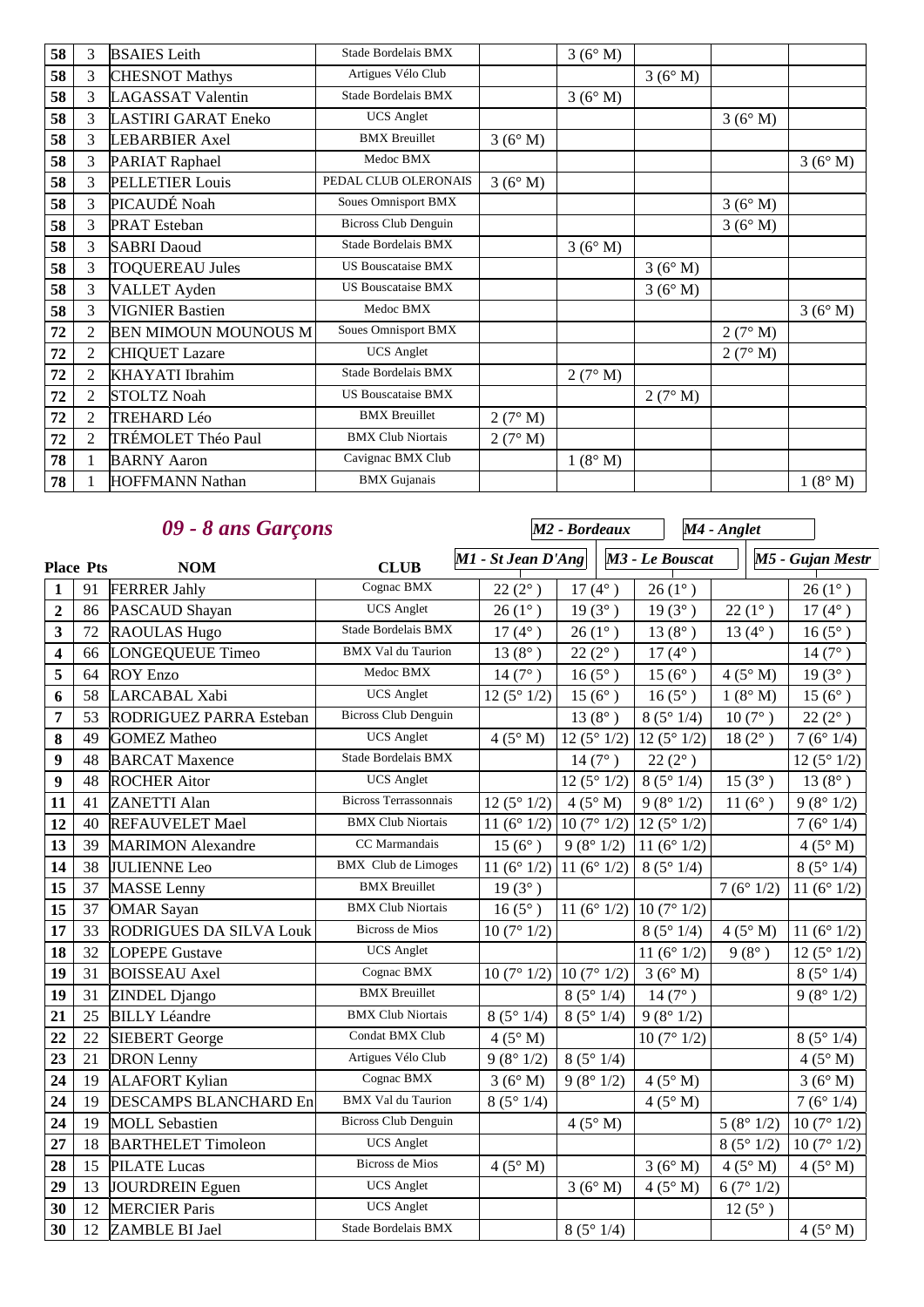| 32 | 10             | <b>ESCALLIER Ethan</b>    | Medoc BMX                                     |                |                | 3(6° M) |                  | 7(6°1/4)       |
|----|----------------|---------------------------|-----------------------------------------------|----------------|----------------|---------|------------------|----------------|
| 33 | 9              | <b>CIBLAC Mathis</b>      | <b>BMX</b> Val du Taurion                     | 9(8°1/2)       |                |         |                  |                |
| 33 | 9              | FOUR SCOGNAMIGLIO Nath    | <b>BMX Club Niortais</b>                      | 4(5° M)        |                | 2(7° M) |                  | 3(6° M)        |
| 35 | 8              | <b>BRIOTET Hugo</b>       | <b>BMX</b> Gujanais                           |                |                |         |                  | 8(5°1/4)       |
| 35 | 8              | <b>CLEDON</b> Tiago       | <b>UCS</b> Anglet                             |                |                |         | 8(5°1/2)         |                |
| 35 | 8              | <b>ROGEON Yoni</b>        | <b>BMX</b> Breuillet                          | 8(5°1/4)       |                |         |                  |                |
| 39 | $\tau$         | <b>CUGERONE Quentin</b>   | Soues Omnisport BMX                           |                |                |         | 7(6°1/2)         |                |
| 39 | $\tau$         | <b>ELAOUAL</b> Seymen     | <b>Bicross de Mios</b>                        | 3(6°M)         |                |         | 3(6°M)           | 1(8° M)        |
| 41 | 6              | <b>SCHRIJVER Miko</b>     | <b>UCS</b> Anglet                             |                |                |         | 6(7°1/2)         |                |
| 41 | 6              | <b>VANNIER Louis</b>      | CC Marmandais                                 |                |                | 4(5° M) |                  | 2(7° M)        |
| 43 | 5              | <b>LABIA</b> Leonard      | Bicross de Mios                               |                |                | 2(7° M) |                  | 3(6° M)        |
| 43 | 5              | <b>ORTUNIO Nicolas</b>    | Pau BMX Club Aquitaine                        |                |                |         | 5(8°1/2)         |                |
| 43 | 5              | PERNOT Axel               | Cavignac BMX Club                             |                |                | 2(7° M) |                  | 3(6° M)        |
| 43 | 5              | <b>SALLEFRANQUE Loris</b> | CC Marmandais                                 |                |                | 3(6° M) |                  | 2(7° M)        |
| 47 | $\overline{4}$ | <b>ARDILEY Evan</b>       | Canejan BMX Club                              |                | 2(7° M)        |         |                  | 2(7° M)        |
| 47 | $\overline{4}$ | <b>BERNAT Tom</b>         | Artigues Vélo Club                            |                | $4(5^\circ M)$ |         |                  |                |
| 47 | $\overline{4}$ | <b>DANIEL Damian</b>      | Stade Bordelais BMX                           |                | 4(5° M)        |         |                  |                |
| 47 | $\overline{4}$ | <b>HERZIG Nolan</b>       | Stade Montois BMX                             |                |                |         |                  | $4(5^\circ M)$ |
| 47 | $\overline{4}$ | <b>JARNOUX Clement</b>    | <b>BMX Club Niortais</b>                      | $4(5^\circ M)$ |                |         |                  |                |
| 47 | $\overline{4}$ | <b>LEROSIER Eliott</b>    | Stade Bordelais BMX                           |                | 4(5° M)        |         |                  |                |
| 47 | $\overline{4}$ | <b>MIGOT Victor</b>       | <b>BMX</b> Club de Limoges                    |                |                |         |                  | $4(5^\circ M)$ |
| 47 | $\overline{4}$ | POCHELU Jokin             | <b>UCS</b> Anglet                             |                |                |         | 4(5° M)          |                |
| 47 | $\overline{4}$ | <b>VUOSO Jules</b>        | <b>US Bouscataise BMX</b>                     |                |                | 4(5° M) |                  |                |
| 56 | 3              | <b>BADEIG</b> Pierre      | <b>UCS</b> Anglet                             |                |                |         | 3(6°M)           |                |
| 56 | 3              | <b>BOUSQUIE Valentin</b>  | Stade Bordelais BMX                           |                | 3(6° M)        |         |                  |                |
| 56 | 3              | <b>CORMIER Sacha</b>      | Stade Bordelais BMX                           |                | 3(6°M)         |         |                  |                |
| 56 | 3              | <b>COSSON Enoha</b>       | PEDAL CLUB OLERONAIS                          | 3(6° M)        |                |         |                  |                |
| 56 | 3              | <b>CREPIN Ethan</b>       | Cavignac BMX Club                             |                |                |         |                  | 3(6° M)        |
| 56 | 3              | <b>GOUJON</b> Leandro     | Canejan BMX Club                              |                |                |         |                  | 3(6° M)        |
| 56 | 3              | <b>HARLY Théo</b>         | <b>BMX Club Saintais</b>                      | 3(6° M)        |                |         |                  |                |
| 56 | 3              | <b>LAMBERT Aloïs</b>      | <b>US Bouscataise BMX</b>                     |                |                | 3(6°M)  |                  |                |
| 56 | $\mathfrak{Z}$ | <b>MIEZE Eliott</b>       | <b>Soues Omnisport BMX</b>                    |                |                |         | 3(6° M)          |                |
| 56 | $\mathfrak{Z}$ | PRAT Lohan                | <b>Bicross Club Denguin</b>                   |                |                |         | $3(6^{\circ} M)$ |                |
| 56 | 3              | <b>TESSIER Louis</b>      | U.V. Angerienne                               | 3(6° M)        |                |         |                  |                |
| 67 | $\overline{2}$ | <b>BOURGUIGNON Maden</b>  | <b>Soues Omnisport BMX</b>                    |                |                |         | 2(7° M)          |                |
| 67 | $\sqrt{2}$     | <b>BROCAIL Nolan</b>      | <b>BMX</b> Gujanais                           |                |                |         |                  | 2(7° M)        |
| 67 | $\overline{2}$ | ETCHEVERRY GARAT Txom     | <b>UCS</b> Anglet<br><b>BMX Club Niortais</b> |                |                |         | 2(7° M)          |                |
| 67 | $\overline{2}$ | <b>EYSSARTIER Hugo</b>    |                                               | 2(7° M)        |                |         |                  |                |
| 67 | $\overline{2}$ | <b>FERRIERE</b> Antoine   | PEDAL CLUB OLERONAIS                          | 2(7° M)        |                |         |                  |                |
| 67 | $\overline{2}$ | <b>HAROUCHE</b> Evan      | <b>UCS</b> Anglet                             |                |                |         | 2(7° M)          |                |
| 67 | $\overline{2}$ | <b>LEBIHAN Anthonin</b>   | Stade Bordelais BMX                           |                | 2(7° M)        |         |                  |                |
| 67 | $\sqrt{2}$     | <b>LOUF Maxim</b>         | Canejan BMX Club                              |                |                |         |                  | 2(7° M)        |
| 67 | $\overline{2}$ | <b>MAUBOURGUET Eliott</b> | CC Marmandais                                 |                | 2(7° M)        |         |                  |                |
| 67 | $\overline{2}$ | PELON Mao                 | U.V. Angerienne<br><b>Soues Omnisport BMX</b> | 2(7° M)        |                |         |                  |                |
| 67 | $\overline{2}$ | <b>RENOU Nathanael</b>    |                                               |                |                |         | 2(7° M)          |                |
| 78 | 1              | <b>BOLLING Tom</b>        | <b>UCS</b> Anglet                             |                |                |         | 1(8° M)          |                |
| 82 | 5              | <b>MARTIN Kylian</b>      | PEDAL CLUB OLERONAIS                          |                |                |         |                  | 2(7° M)        |

|                  | 10 - Pupilles Filles / 8 ans et - Filles |                      |                      | M2 - Bordeaux   |                    | $M4$ - Anglet   |                  |  |
|------------------|------------------------------------------|----------------------|----------------------|-----------------|--------------------|-----------------|------------------|--|
| <b>Place Pts</b> | <b>NOM</b>                               | <b>CLUB</b>          | $MI - St Jean D'Ang$ |                 | M3 - Le Bouscat    |                 | M5 - Gujan Mestr |  |
| 68               | <b>VOISIN</b> Noeline                    | <b>BMX</b> Breuillet | 18 (1°               | $14(2^{\circ})$ |                    | $18(1^{\circ})$ | 18 (1°)          |  |
| 50               | <b>BALARAN</b> Liala                     | <b>BCC Campsas</b>   | 14 $(2^{\circ})$     | $18(1^{\circ})$ | $18(1^{\circ})$    |                 |                  |  |
| 50               | <b>LECONTE Lola</b>                      | U.V. Angerienne      | 11 $(3^\circ)$       | $8(5^\circ)$    | 11 $(3^{\circ}$    | $14(2^{\circ})$ | $14(2^{\circ})$  |  |
| 47               | <b>LEGRAND</b> Leane                     | BMX Club de Limoges  | $9(4^{\circ}$        | $1(3^\circ)$    | 14 (2 $^{\circ}$ ) | 11 $(3^{\circ}$ | 11 $(3^{\circ})$ |  |
| 30               | <b>FAUGERAS</b> Luce                     | Condat BMX Club      | $8(5^\circ$          | $7(6^{\circ})$  | $6(7^{\circ})$     |                 | $9(4^\circ)$     |  |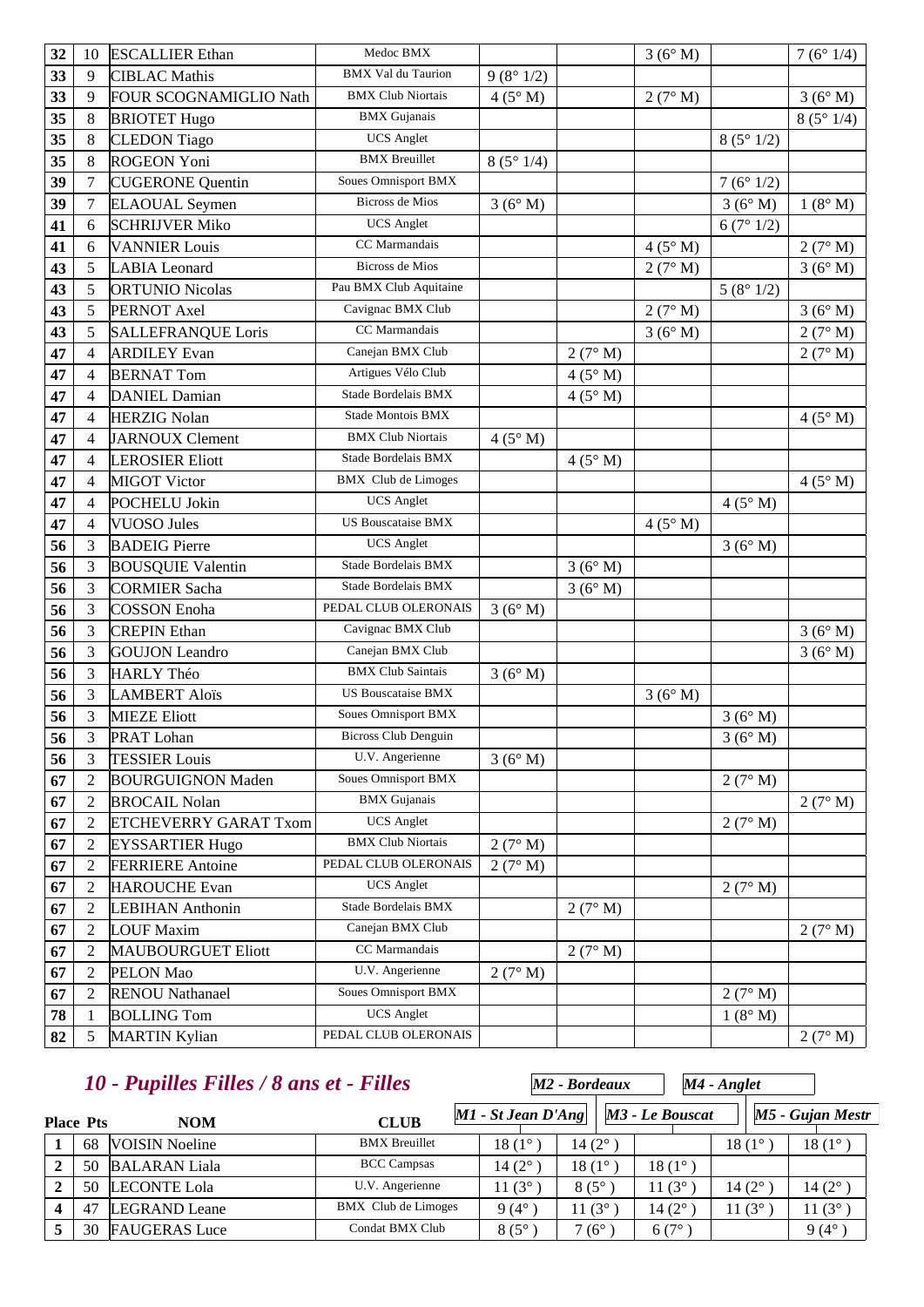| 5  | 30             | <b>ROCH Mila</b>              | Stade Bordelais BMX        | 4(5° M)        | $9(4^{\circ})$ | $9(4^{\circ})$ | $7(6^\circ$    | $5(8^{\circ})$ |
|----|----------------|-------------------------------|----------------------------|----------------|----------------|----------------|----------------|----------------|
|    | 24             | <b>BIANCUZZI</b> Louna        | <b>US Bouscataise BMX</b>  | $6(7^{\circ})$ | $5(8^{\circ})$ | $7(6^{\circ})$ | $5(8^\circ)$   | $6(7^{\circ})$ |
| 7  | 24             | <b>LOPEZ Lola</b>             | <b>BMX</b> Gujanais        |                |                | $8(5^\circ)$   | $8(5^\circ)$   | $8(5^\circ)$   |
| 9  | 22             | <b>PETIGNAUD Maiwenn</b>      | BMX Club de Limoges        | $5(8^{\circ})$ | $6(7^{\circ})$ | $4(5^\circ M)$ |                | $7(6^{\circ})$ |
| 10 | 14             | <b>CROUZET</b> Lea            | <b>BMX Club Niortais</b>   | 3(6° M)        | $4(5^\circ M)$ | $4(5^\circ M)$ |                | 3(6° M)        |
| 11 | 12             | JAUFRIT Jade                  | Cavignac BMX Club          | 1(8° M)        |                | 3(6° M)        | $4(5^\circ M)$ | 4(5° M)        |
| 12 | 9              | <b>CARBO</b> Noélie           | <b>Soues Omnisport BMX</b> |                |                |                | $9(4^{\circ})$ |                |
| 13 | 8              | <b>FREMONT Alizée</b>         | U.V. Angerienne            | 1(8° M)        |                | 3(6° M)        | $4(5^\circ M)$ |                |
| 13 | 8              | <b>LAVERRET ANDRIEU Janis</b> | Canejan BMX Club           | 2(7° M)        |                |                | $6(7^{\circ})$ |                |
| 15 |                | <b>MORINEAU VIEL Adèle</b>    | <b>BMX Club Niortais</b>   | $7(6^{\circ})$ |                |                |                |                |
| 15 | 7              | <b>ZIMMERMANN Laurine</b>     | U.V. Angerienne            | 3(6° M)        | $4(5^\circ M)$ |                |                |                |
| 17 | 6              | <b>RIVOIRE</b> Faustine       | Cavignac BMX Club          | 2(7° M)        |                |                |                | $4(5^\circ M)$ |
| 18 | 5              | <b>TOQUEREAU Anna</b>         | <b>US Bouscataise BMX</b>  |                |                | $5(8^{\circ})$ |                |                |
| 19 | $\overline{4}$ | <b>LAMBERT</b> Lina           | Artigues Vélo Club         |                |                |                |                | 2(7° M)        |
| 19 | 4              | <b>THORAUD Elyana</b>         | U.V. Angerienne            | 4(5° M)        |                |                |                |                |

|                         |        | 11 - Pupilles Garçons Novices |                             |                      | M <sub>2</sub> - Bordeaux |                      | M4 - Anglet           |                       |
|-------------------------|--------|-------------------------------|-----------------------------|----------------------|---------------------------|----------------------|-----------------------|-----------------------|
| <b>Place Pts</b>        |        | <b>NOM</b>                    | <b>CLUB</b>                 | M1 - St Jean D'Ang   |                           | M3 - Le Bouscat      |                       | M5 - Gujan Mestr      |
| $\mathbf{1}$            | 96     | <b>GAUTRON Paul</b>           | <b>BMX</b> Breuillet        | $19(3^{\circ})$      | $26(1^{\circ})$           | $22(2^{\circ})$      | $22(2^{\circ})$       | $26(2^{\circ})$       |
| $\boldsymbol{2}$        | 75     | CHASSAGNOLE Naël              | Saint Léger BMX             | $26(1^{\circ})$      |                           | $26(1^{\circ})$      |                       | $23(3^{\circ})$       |
| 3                       | 70     | <b>LIAIGRE Hugo</b>           | Saint Léger BMX             | $17(4^{\circ})$      | $16(5^{\circ})$           | $19(3^{\circ})$      |                       | $18(7^{\circ})$       |
| $\overline{\mathbf{4}}$ | 66     | <b>ROCHETTE Joey</b>          | <b>BMX</b> Breuillet        | $22(2^{\circ})$      | $17(4^{\circ})$           | 11 $(6^{\circ} 1/2)$ |                       | 16(5°1/2)             |
| 5                       | 65     | <b>TUIN FAGGION Basile</b>    | <b>UCS</b> Anglet           |                      | $19(3^{\circ})$           | 8(5°1/4)             | $17(4^{\circ})$       | $21(4^{\circ})$       |
| 6                       | 54     | <b>ELISSALDE Julen</b>        | <b>UCS</b> Anglet           | $14(7^{\circ})$      |                           | 12(5°1/2)            | $19(3^{\circ})$       | 9(8°1/4)              |
| 7                       | 50     | POURPOINT Theo                | <b>BMX Club Saintais</b>    | $15(6^{\circ})$      | $14(7^{\circ})$           | 8(5°1/4)             |                       | 13 ( $8^{\circ}$ 1/2) |
| 8                       | 49     | <b>COTTEREAU Gabriel</b>      | Cavignac BMX Club           | 11 $(6^{\circ} 1/2)$ | 11 $(6° 1/2)$             | 9(8°1/2)             | $14(7^{\circ})$       | 13 ( $8^{\circ}$ 1/2) |
| 8                       | 49     | <b>COUREAUD</b> Louis         | <b>US Bouscataise BMX</b>   | 10(7°1/2)            | $13(8^{\circ})$           | $17(4^{\circ})$      | 8(5°1/4)              | 9(8°1/4)              |
| 10                      | 46     | <b>BOUTON Elian</b>           | LVC TONNEINS                |                      |                           | $16(5^{\circ})$      |                       | $30(1^{\circ})$       |
| 10                      | 46     | <b>DEMOUSTIER CABANADA</b>    | <b>UCS</b> Anglet           |                      |                           |                      | $26(1^{\circ})$       | $20(5^{\circ})$       |
| 12                      | 43     | <b>BABIN Kalvin</b>           | <b>BMX Club Saintais</b>    | 11 $(6° 1/2)$        | $15(6^{\circ})$           |                      |                       | $17(8^{\circ})$       |
| 13                      | 40     | <b>PERIER Kylian</b>          | <b>Bicross de Mios</b>      |                      |                           | 10(7°1/2)            | 11 ( $6^{\circ}$ 1/2) | $19(6^{\circ})$       |
| 14                      | 38     | <b>DEROUDILLE Simon</b>       | Canejan BMX Club            | 5(8°1/4)             | 10(7°1/2)                 | $4(5^\circ M)$       | $13(8^{\circ})$       | 10(7°1/4)             |
| 14                      | 38     | LAGASSAT Sasha                | Stade Bordelais BMX         |                      | $22(2^{\circ})$           |                      |                       | 16(5°1/2)             |
| 16                      | 37     | <b>MALICOT Hugo</b>           | Saint Léger BMX             | 3(6°M)               | $12(5^{\circ}1/2)$        | 8(5°1/4)             |                       | 14 $(7° 1/2)$         |
| 17                      | 35     | <b>CAZENAVE Mathias</b>       | <b>Bicross Club Denguin</b> | 10(7°1/2)            |                           |                      | 10(7°1/2)             | 15 ( $6^{\circ}$ 1/2) |
| 18                      | 34     | <b>GEINOZ</b> Sacha           | CC Marmandais               | 7(6°1/4)             | 11 $(6° 1/2)$             |                      | 8(5°1/4)              | 8(5°1/8)              |
| 19                      | 32     | <b>LAMBERT Nolhane</b>        | <b>BMX</b> Club de Limoges  | 7(6°1/4)             | 9(8°1/2)                  | 6(7°1/4)             |                       | 10(7°1/4)             |
| 20                      | 30     | <b>CAPLIER Gabin</b>          | <b>BMX</b> Breuillet        | 9(8°1/2)             | 7 ( $6^{\circ}$ 1/4)      | 7(6°1/4)             | 7 ( $6^{\circ}$ 1/4)  |                       |
| 21                      | 28     | <b>BENMECHIH Yassine</b>      | Stade Bordelais BMX         |                      | 8(5°1/4)                  | 9(8°1/2)             |                       | 11 $(6^{\circ} 1/4)$  |
| 21                      | 28     | <b>PARMENON Louis</b>         | Medoc BMX                   | 8(5°1/4)             |                           | 12(5°1/2)            |                       | 8(5°1/8)              |
| 21                      | 28     | PIQUEMAL MIRAPEIX Mathi       | Canejan BMX Club            | 12(5°1/2)            |                           | 7(6°1/4)             |                       | 9(8°1/4)              |
| 24                      | 27     | <b>COURTAUD Noah</b>          | Cavignac BMX Club           | 3(6°M)               | 3(6°M)                    | 6(7°1/4)             | 6(7°1/4)              | 12 ( $5^{\circ}$ 1/4) |
| 24                      | 27     | JOURDREIN Oihan               | <b>UCS</b> Anglet           |                      | 12(5°1/2)                 | 7(6°1/4)             | 8(5°1/4)              |                       |
| 26                      | 26     | <b>CHARENTON Jules</b>        | Canejan BMX Club            | 8(5°1/4)             | 9(8°1/2)                  |                      | 9(8°1/2)              |                       |
| 27                      | 25     | <b>LAMAUD Jules</b>           | <b>US Bouscataise BMX</b>   | 12(5°1/2)            |                           | $13(8^{\circ})$      |                       |                       |
| 27                      | 25     | <b>VALENSISE Francesco</b>    | Cavignac BMX Club           | 5(8°1/4)             | 3(6° M)                   | 3(6°M)               |                       | 14 ( $7^{\circ}$ 1/2) |
| 29                      | 23     | <b>NOSSEIN Noa</b>            | <b>Bicross de Mios</b>      |                      |                           | 11 $(6^{\circ} 1/2)$ |                       | 12(5°1/4)             |
| 30                      | $22\,$ | <b>DROUIN Martin</b>          | $\rm BMX$ Gujanais          |                      | $4(5^\circ M)$            | 7(6°1/4)             |                       | 11(6°1/4)             |
| 30                      | 22     | DUC Leo                       | Cognac BMX                  | 6(7°1/4)             | 7(6°1/4)                  | 2(7° M)              | 6(7°1/4)              | 3(6° M)               |
| 32                      | 21     | <b>BRAUN</b> Gauthier         | Bicross de Mios             | 1(8° M)              |                           |                      | 9(8°1/2)              | 11 $(6°1/4)$          |
| 33                      | 20     | <b>BECARY</b> Lorenzo         | Canejan BMX Club            |                      | 8(5°1/4)                  |                      |                       | 12(5°1/4)             |
| 33                      | 20     | <b>DIDIER</b> Lucas           | Canejan BMX Club            | 5(8°1/4)             | 4(5° M)                   | 3(6° M)              | 3(6°M)                | 8(5°1/8)              |
| 33                      | 20     | <b>ECHASSERIEAU Robin</b>     | <b>US Bouscataise BMX</b>   |                      | 10(7°1/2)                 | 10(7°1/2)            |                       |                       |
| 33                      | 20     | HAWRYLISZYN Milan             | <b>UCS</b> Anglet           |                      |                           |                      | 12(5°1/2)             | 8(5°1/8)              |
| 33                      | 20     | <b>NAEDER Mewen</b>           | Cavignac BMX Club           | 3(6°M)               |                           | 6(7°1/4)             |                       | 11 $(6^{\circ} 1/4)$  |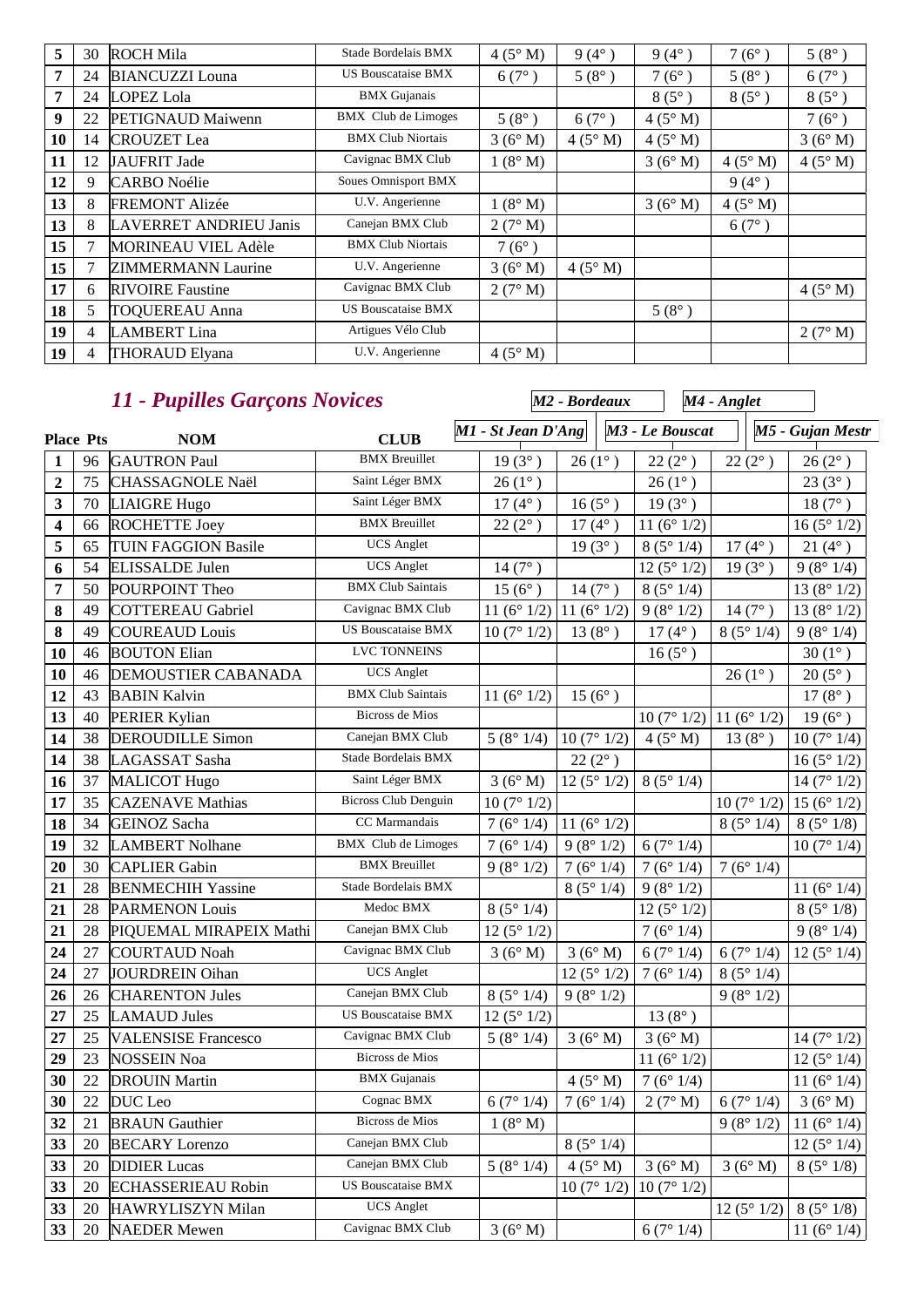| 38 | 19             | <b>SOUPIZE Ethan</b>         | Canejan BMX Club             | 6(7°1/4)                            |          | 3(6° M)                          |                 | 10(7°1/4)             |
|----|----------------|------------------------------|------------------------------|-------------------------------------|----------|----------------------------------|-----------------|-----------------------|
| 39 | 18             | <b>KERVELLEC</b> Lenael      | Canejan BMX Club             |                                     | 4(5° M)  | 2(7° M)                          |                 | 12(5°1/4)             |
| 40 | 17             | <b>BENOIT Ethann</b>         | <b>UCS</b> Anglet            | 2(7° M)                             | 8(5°1/4) | 3(6° M)                          | 2(7° M)         | $4(5^\circ M)$        |
| 40 | 17             | <b>NAVERO</b> Timeo          | <b>Bicross Club Denguin</b>  | 9(8°1/2)                            |          |                                  | 8(5°1/4)        |                       |
| 40 | 17             | ROUSSEL Clement              | Canejan BMX Club             | 7(6°1/4)                            | 1(8° M)  | 6(7°1/4)                         | 2(7° M)         | 2(7° M)               |
| 43 | 16             | <b>BARNAC Gabin</b>          | U.V. Angerienne              | $16(5^{\circ})$                     |          |                                  |                 |                       |
| 43 | 16             | <b>FAURE Alex</b>            | <b>UCS</b> Anglet            |                                     |          |                                  | $16(5^{\circ})$ |                       |
| 43 | 16             | <b>TOULOUZE Marin</b>        | <b>UCS</b> Anglet            |                                     |          |                                  | 6(7°1/4)        | 10(7°1/4)             |
| 43 | 16             | <b>VISOR Tilio</b>           | Canejan BMX Club             |                                     |          | 8(5°1/4)                         |                 | 8(5°1/8)              |
| 47 | 15             | <b>BARET</b> Thomas          | U.V. Angerienne              | 6(7°1/4)                            | 2(7° M)  | 3(6° M)                          |                 | $4(5^\circ M)$        |
| 47 | 15             | <b>CARTRON Elouan</b>        | <b>BMX</b> Gujanais          |                                     |          |                                  |                 | 15 ( $6^{\circ}$ 1/2) |
| 47 | 15             | <b>COUSSERAN Thomas</b>      | LVC TONNEINS                 |                                     |          | $15(6^{\circ})$                  |                 |                       |
| 47 | 15             | <b>SALLABERRY</b> Oyhan      | <b>UCS</b> Anglet            |                                     |          |                                  | 7(6°1/4)        | 8(5°1/8)              |
| 47 | 15             | <b>SCAGLIA Eliott</b>        | <b>UCS</b> Anglet            |                                     |          |                                  | $15(6^{\circ})$ |                       |
| 47 | 15             | <b>STEPHAN Lucas</b>         | <b>BMX</b> Val du Taurion    | 4(5° M)                             | 4(5° M)  | 3(6° M)                          |                 | 4(5° M)               |
| 53 | 14             | <b>DELBARRE Nathan</b>       | Stade Montois BMX            |                                     | 7(6°1/4) |                                  | 7(6°1/4)        |                       |
| 53 | 14             | <b>GANIZATE Yoham</b>        | <b>US Bouscataise BMX</b>    |                                     |          | $14(7^{\circ})$                  |                 |                       |
| 53 | 14             | <b>LAVALETTE Noa</b>         | Cognac BMX                   | 7(6°1/4)                            |          |                                  | 3(6°M)          | $4(5^\circ M)$        |
| 56 | 13             | <b>SANTOLINI Joslin</b>      | U.V. Angerienne              | $13(8^{\circ})$                     |          |                                  |                 |                       |
| 57 | 12             | JASPARD Ethan                | U.V. Angerienne              | 4(5° M)                             |          | 4(5° M)                          |                 | 4(5° M)               |
| 57 | 12             | <b>MONNAC Jean Maxime</b>    | Canejan BMX Club             | $4(5^\circ M)$                      | 2(7° M)  |                                  | 2(7° M)         | $4(5^\circ M)$        |
| 57 | 12             | <b>WILBOIS Louison</b>       | <b>UCS</b> Anglet            |                                     |          |                                  | 12(5°1/2)       |                       |
| 60 | 11             | <b>ESTANGUET Leandre</b>     | <b>ASSAT VTT CLUB</b>        |                                     |          |                                  | 11 $(6° 1/2)$   |                       |
| 60 | 11             | <b>HATTAIS Nolan</b>         | CC Marmandais                | 4(5° M)                             | 3(6°M)   |                                  |                 | $4(5^\circ M)$        |
| 60 | 11             | <b>MONET Alexis</b>          | Cavignac BMX Club            |                                     | 3(6° M)  |                                  |                 | 8(5°1/8)              |
| 60 | 11             | <b>MUGUET Balthazar</b>      | Stade Montois BMX            |                                     | 8(5°1/4) |                                  | 3(6° M)         |                       |
| 64 | 10             | <b>CABROL Titouan</b>        | <b>Bicross Club Denguin</b>  |                                     |          |                                  | 10(7°1/2)       |                       |
| 65 | 9              | <b>FAURE Robin</b>           | <b>Bicross de Mios</b>       |                                     |          | 3(6° M)                          | 3(6°M)          | 3(6° M)               |
|    |                |                              |                              |                                     |          |                                  |                 |                       |
| 65 | 9              | <b>FONTAINE Armand</b>       | <b>Bicross de Mios</b>       | 3(6°M)                              |          | $4(5^\circ M)$                   |                 |                       |
| 65 | 9              | <b>IDRIS Arthur</b>          | <b>BMX</b> Gujanais          |                                     |          |                                  |                 | 2(7° M)<br>9(8°1/4)   |
| 65 | 9              | <b>LACOMBE Elie</b>          | Stade Montois BMX            |                                     |          | 2(7° M)                          | $4(5^\circ M)$  | 3(6° M)               |
| 69 | $8\phantom{1}$ | <b>GRADEL Nolan</b>          | Artigues Vélo Club           |                                     |          |                                  |                 | 8(5°1/8)              |
| 69 | $8\,$          | <b>LARIGNON Enzo</b>         | Saint Léger BMX              |                                     | 1(8° M)  |                                  |                 | $4(5^\circ M)$        |
| 69 | 8              | <b>MORIN Thibault</b>        | <b>Bicross Terrassonnais</b> | $2\ (7^\circ\ M)$<br>$4(5^\circ M)$ |          | $1(8^\circ M)$<br>$4(5^\circ M)$ |                 |                       |
| 69 | 8              | PINÇON Hélio                 | PEDAL CLUB OLERONAIS         | 8(5°1/4)                            |          |                                  |                 |                       |
| 69 | 8              | <b>SEILLER Evan</b>          | U.V. Angerienne              | 8(5°1/4)                            |          |                                  |                 |                       |
| 74 | $\tau$         | <b>EN NATTOUH Fariss</b>     | <b>US Bouscataise BMX</b>    |                                     | 2(7° M)  | 2(7° M)                          |                 | 3(6°M)                |
| 74 | 7              | <b>GUEBARA</b> Gael          | <b>UCS</b> Anglet            |                                     |          |                                  | 7(6°1/4)        |                       |
| 74 | $\overline{7}$ | <b>LANAVE</b> Axel           | Stade Bordelais BMX          |                                     | 7(6°1/4) |                                  |                 |                       |
| 77 | 6              | <b>CHAUVET GRIMAUD Mayro</b> | U.V. Angerienne              | 6(7°1/4)                            |          |                                  |                 |                       |
| 77 | 6              | <b>EYRAUD Driss</b>          | Artigues Vélo Club           |                                     | 4(5° M)  |                                  |                 | 2(7° M)               |
| 77 | 6              | <b>MARTIN BALLET Mael</b>    | <b>UCS</b> Anglet            |                                     |          |                                  | 6(7°1/4)        |                       |
| 77 | 6              | <b>RIDELAIRE Camille</b>     | <b>Bicross Club Denguin</b>  |                                     |          |                                  | 3(6° M)         | 3(6° M)               |
| 77 | 6              | <b>SALE Eloan</b>            | <b>Bicross de Mios</b>       |                                     | 2(7° M)  |                                  | 3(6° M)         | 1(8° M)               |
| 82 | $\sqrt{5}$     | <b>BARRAUD James</b>         | Artigues Vélo Club           |                                     | 3(6° M)  |                                  |                 | 2(7° M)               |
| 82 | 5              | <b>BOURG</b> Nino            | Stade Bordelais BMX          |                                     | 3(6° M)  |                                  |                 | 2(7° M)               |
| 82 | 5              | <b>GESLIN</b> Oscar          | B.M.X. La Rochelle           | 5(8°1/4)                            |          |                                  |                 |                       |
| 82 | 5              | <b>LAVOIX Nolhan</b>         | <b>Bicross de Mios</b>       |                                     |          | 2(7° M)                          |                 | 3(6° M)               |
| 86 | $\overline{4}$ | <b>ALEZRA</b> Gaspard        | <b>UCS</b> Anglet            |                                     |          |                                  | 1(8° M)         | 3(6° M)               |
| 86 | $\overline{4}$ | <b>ATOINI</b> Ahmed          | <b>BMX Club Saintais</b>     | $4(5^\circ M)$                      |          |                                  |                 |                       |
| 86 | $\overline{4}$ | <b>CHAVAROUX Axel</b>        | <b>BMX Club Niortais</b>     | $4(5^\circ M)$                      |          |                                  |                 |                       |
| 86 | $\overline{4}$ | DEJOUX Theo                  | Cavignac BMX Club            |                                     |          | $4(5^\circ M)$                   |                 |                       |
| 86 | $\overline{4}$ | <b>ESCUDERO</b> Alban        | Medoc BMX                    |                                     |          | $4(5^\circ M)$                   |                 |                       |
| 86 | $\overline{4}$ | <b>ESPES ANTONIO Ethan</b>   | <b>UCS</b> Anglet            |                                     |          |                                  | 4(5° M)         |                       |
| 86 | $\overline{4}$ | <b>GRONDIN Fabien</b>        | <b>BMX</b> Club Saintais     | $4(5^\circ M)$                      |          |                                  |                 |                       |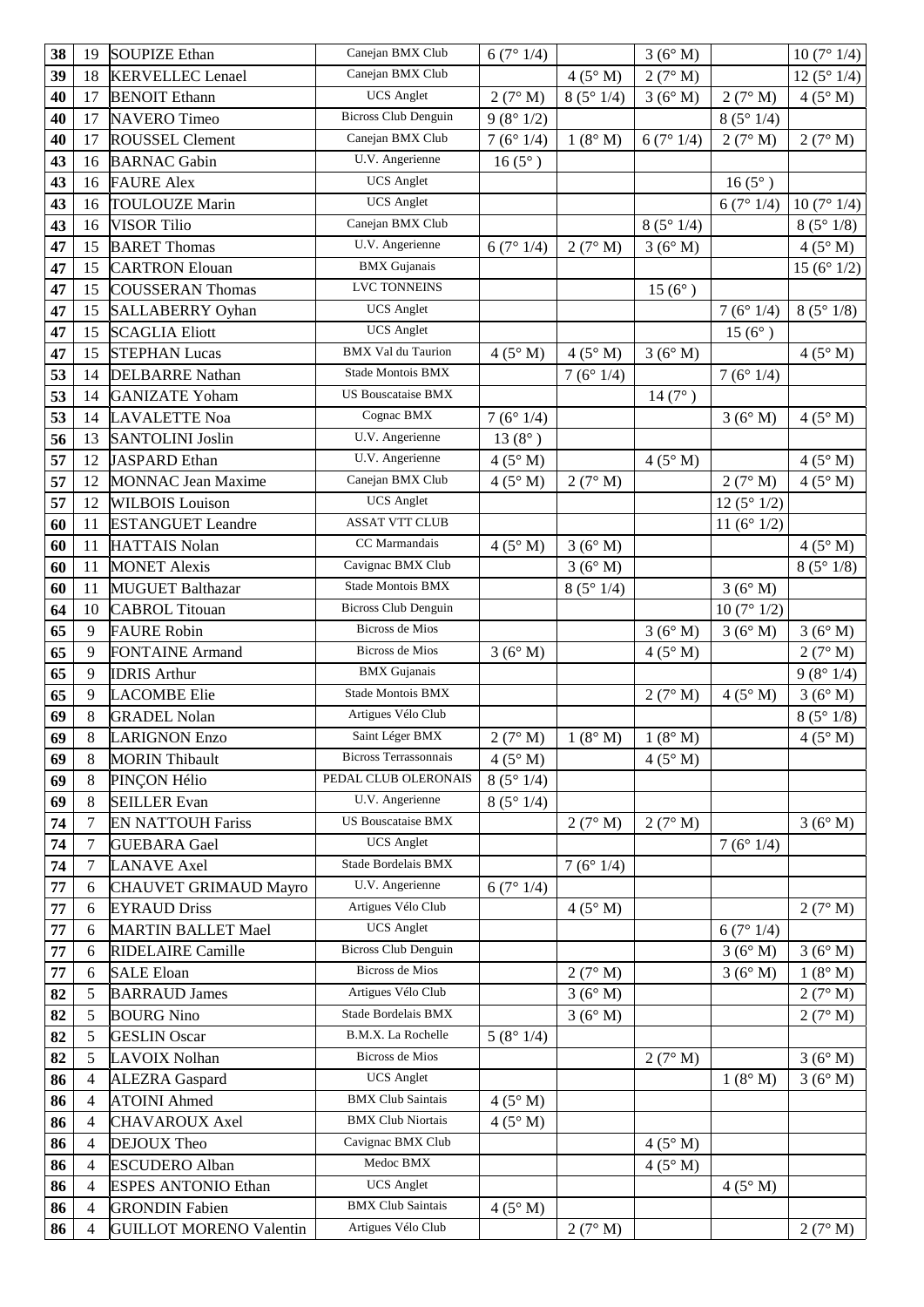| 86  | $\overline{4}$ | <b>HERES Oihan</b>            | Stade Montois BMX          |         |         | 4(5° M) |                |                |
|-----|----------------|-------------------------------|----------------------------|---------|---------|---------|----------------|----------------|
| 86  | $\overline{4}$ | <b>LARRUE Rithy</b>           | <b>UCS</b> Anglet          |         |         |         | 4(5° M)        |                |
| 86  | $\overline{4}$ | <b>MARTEAU Timothe</b>        | Cavignac BMX Club          |         |         |         |                | $4(5^\circ M)$ |
| 86  | $\overline{4}$ | <b>MARTUING LALANNE Jules</b> | <b>Stade Montois BMX</b>   |         |         |         | $4(5^\circ M)$ |                |
| 86  | $\overline{4}$ | PASQUIE Nicolas               | <b>BMX</b> Gujanais        |         |         |         |                | 4(5° M)        |
| 86  | $\overline{4}$ | <b>RIOTTE Camille</b>         | <b>UCS</b> Anglet          |         |         |         | 4(5° M)        |                |
| 86  | $\overline{4}$ | <b>SAINZ Baptiste</b>         | <b>UCS</b> Anglet          |         |         |         | $4(5^\circ M)$ |                |
| 86  | $\overline{4}$ | <b>TEILLAGORRY Antton</b>     | <b>UCS</b> Anglet          |         |         |         | 4(5° M)        |                |
| 86  | $\overline{4}$ | <b>VALADE Thomas</b>          | Stade Bordelais BMX        |         | 4(5° M) |         |                |                |
| 103 | 3              | <b>CHAUBET Simon</b>          | <b>UCS</b> Anglet          |         |         |         | 3(6° M)        |                |
| 103 | 3              | DEGEORGE LARÉNIE Evan F       | Condat BMX Club            | 3(6° M) |         |         |                |                |
| 103 | 3              | <b>GLEONE C Raphael</b>       | CC Marmandais              |         |         | 1(8° M) |                | 2(7° M)        |
| 103 | 3              | HAMON DE ALMEIDA Gael         | PEDAL CLUB OLERONAIS       | 3(6°M)  |         |         |                |                |
| 103 | 3              | <b>KIEFER Enzo</b>            | Canejan BMX Club           |         |         |         |                | 3(6° M)        |
| 103 | $\overline{3}$ | <b>LAROCCA Tino</b>           | <b>BMX Val du Taurion</b>  |         |         |         |                | 3(6°M)         |
| 103 | 3              | LAVALETTE VIOLLEAU Nol        | U.V. Angerienne            | 3(6°M)  |         |         |                |                |
| 103 | $\overline{3}$ | PEREIRA OLIVEIRA Nohan        | Cavignac BMX Club          |         |         |         |                | 3(6°M)         |
| 111 | $\overline{2}$ | <b>BRISSIAUD Keïnann</b>      | PEDAL CLUB OLERONAIS       | 2(7° M) |         |         |                |                |
| 111 | $\overline{2}$ | <b>COUSIN Lucas</b>           | US Bouscataise BMX         |         |         | 2(7° M) |                |                |
| 111 | $\overline{2}$ | <b>DEBRIX</b> Gaspard         | <b>UCS</b> Anglet          |         |         |         | 2(7° M)        |                |
| 111 | $\overline{2}$ | <b>DEVELAY Nolan</b>          | Medoc BMX                  |         |         |         |                | 2(7° M)        |
| 111 | $\overline{2}$ | <b>GOUIN Maho</b>             | <b>BMX Club Niortais</b>   | 2(7° M) |         |         |                |                |
| 111 | $\overline{2}$ | PALACIO Raphael               | Artigues Vélo Club         |         |         |         |                | 2(7° M)        |
| 111 | $\overline{2}$ | <b>PEROYS Mathys</b>          | CC Marmandais              |         | 2(7° M) |         |                |                |
| 111 | $\overline{2}$ | <b>PIERRE Gabin</b>           | <b>BMX Club Saintais</b>   |         |         |         |                | 2(7° M)        |
| 111 | $\overline{2}$ | PON Alexandre                 | PEDAL CLUB OLERONAIS       | 2(7° M) |         |         |                |                |
| 111 | $\overline{2}$ | <b>TREHELLO Baptiste</b>      | <b>BMX Club Saintais</b>   | 2(7° M) |         |         |                |                |
| 121 | $\mathbf{1}$   | <b>BEN DEBBA Zacharie</b>     | Artigues Vélo Club         |         | 1(8° M) |         |                |                |
| 121 | $\mathbf{1}$   | <b>DEHEZ William</b>          | Stade Bordelais BMX        |         | 1(8° M) |         |                |                |
| 121 | $\mathbf{1}$   | <b>MINAUD Milhan</b>          | <b>BMX</b> Club de Limoges | 1(8° M) |         |         |                |                |
| 121 | -1             | <b>PAROT</b> Achille          | Artigues Vélo Club         |         |         |         |                | $1(8^\circ M)$ |
| 121 | $\mathbf{1}$   | <b>TRITSCH HAROUCHE Liam</b>  | <b>UCS</b> Anglet          |         |         |         | 1(8° M)        |                |

# *12 - Pupilles Garçons Experts*

|                  |    | <b>12 - Pupilles Garçons Experts</b> |                             |                    | M <sub>2</sub> - Bordeaux |                      | M4 - Anglet     |                  |
|------------------|----|--------------------------------------|-----------------------------|--------------------|---------------------------|----------------------|-----------------|------------------|
| <b>Place Pts</b> |    | <b>NOM</b>                           | <b>CLUB</b>                 | M1 - St Jean D'Ang |                           | M3 - Le Bouscat      |                 | M5 - Gujan Mestr |
| 1                | 84 | <b>BENOIT Enzo</b>                   | <b>UCS</b> Anglet           | $22(1^{\circ})$    | $18(2^{\circ})$           | $22(2^{\circ})$      | $18(2^{\circ})$ | $22(1^{\circ})$  |
| $\overline{2}$   | 61 | <b>RAVARD Thomas</b>                 | <b>Soues Omnisport BMX</b>  |                    | $22(1^{\circ})$           | $26(1^{\circ})$      | $13(4^{\circ})$ |                  |
| 3                | 58 | <b>BIANCUZZI Enzo</b>                | <b>US Bouscataise BMX</b>   | 11 $(6^{\circ})$   | $10(7^{\circ})$           | $19(3^{\circ})$      | 7(6°1/2)        | $18(2^{\circ})$  |
| 3                | 58 | <b>SIEBERT Arthur</b>                | Condat BMX Club             | $15(3^{\circ})$    | $15(3^{\circ})$           | $15(6^{\circ})$      | $9(8^{\circ})$  | 13 $(4^{\circ})$ |
| 5                | 54 | <b>DIOT</b> Nathan                   | <b>BMX</b> Breuillet        | $18(2^{\circ})$    | 7(6°1/2)                  | $14(7^{\circ})$      | 7(6°1/2)        | $15(3^{\circ})$  |
| 6                | 47 | LOUSTAUNAU Mathias                   | Bicross Club Denguin        | $12(5^{\circ})$    | 13 $(4^{\circ})$          | $13(8^{\circ})$      | 6(7°1/2)        | $9(8^{\circ})$   |
| 7                | 41 | <b>BLANDIN Maxime</b>                | Canejan BMX Club            | $10(7^{\circ})$    | 5(8°1/2)                  | 11 $(6^{\circ} 1/2)$ | 8(5°1/2)        | $12(5^{\circ})$  |
| 8                | 38 | <b>SOULIE Meallan</b>                | <b>BMX</b> Club de Limoges  | 8(5°1/2)           | $9(8^{\circ})$            | $16(5^{\circ})$      |                 | 5(8°1/2)         |
| 9                | 35 | <b>LABORDE</b> Arnaud                | <b>Bicross Club Denguin</b> | 8(5°1/2)           | 8(5°1/2)                  | 9(8°1/2)             | $10(7^{\circ})$ | 6(7°1/2)         |
| 10               | 33 | <b>LEFEBVRE</b> Loris                | Artigues Vélo Club          | 5(8°1/2)           | 5(8°1/2)                  | 12(5°1/2)            | $4(5^\circ M)$  | 11 $(6^{\circ})$ |
| 11               | 31 | <b>GAULIER GOURAUD Axel</b>          | Condat BMX Club             | 13 $(4^{\circ})$   | 6(7°1/2)                  | 12(5°1/2)            |                 |                  |
| 11               | 31 | <b>HERRERA</b> Diego                 | <b>UCS</b> Anglet           | 7(6°1/2)           | 8(5°1/2)                  | 8(5°1/4)             | $4(5^\circ M)$  | 8(5°1/2)         |
| 13               | 29 | <b>ARTAULT</b> Ewen                  | <b>BCC</b> Campsas          |                    | $12(5^{\circ})$           | $17(4^{\circ})$      |                 |                  |
| 14               | 27 | ROCHE Leo                            | Cavignac BMX Club           | $4(5^\circ M)$     | $4(5^\circ M)$            | 11 $(6^{\circ} 1/2)$ | 5(8°1/2)        | 7(6°1/2)         |
| 14               | 27 | <b>THEMIER Paul</b>                  | PEDAL CLUB OLERONAIS        | 7(6°1/2)           | $4(5^\circ M)$            | 10(7°1/2)            | 6(7°1/2)        |                  |
| 16               | 26 | DALMASO DUMON Romeo                  | Stade Montois BMX           | 6(7°1/2)           | 6(7°1/2)                  | 9(8°1/2)             | 5(8°1/2)        | 3(6° M)          |
| 17               | 22 | <b>CARBO</b> Tom                     | <b>Soues Omnisport BMX</b>  |                    |                           |                      | $22(1^{\circ})$ |                  |
| 17               | 22 | <b>ROMINGER Raphael</b>              | Canejan BMX Club            | 3(6° M)            | $4(5^\circ M)$            | 10(7°1/2)            | $4(5^\circ M)$  | $4(5^\circ M)$   |
| 19               | 21 | <b>PONS Alex</b>                     | Cavignac BMX Club           | 4(5° M)            | 3(6° M)                   | 8(5°1/4)             |                 | 6(7°1/2)         |
| 20               | 20 | <b>BOUCHER Maxime</b>                | <b>BMX Club Niortais</b>    | 6(7°1/2)           | 3(6° M)                   | $4(5^\circ M)$       |                 | 7(6°1/2)         |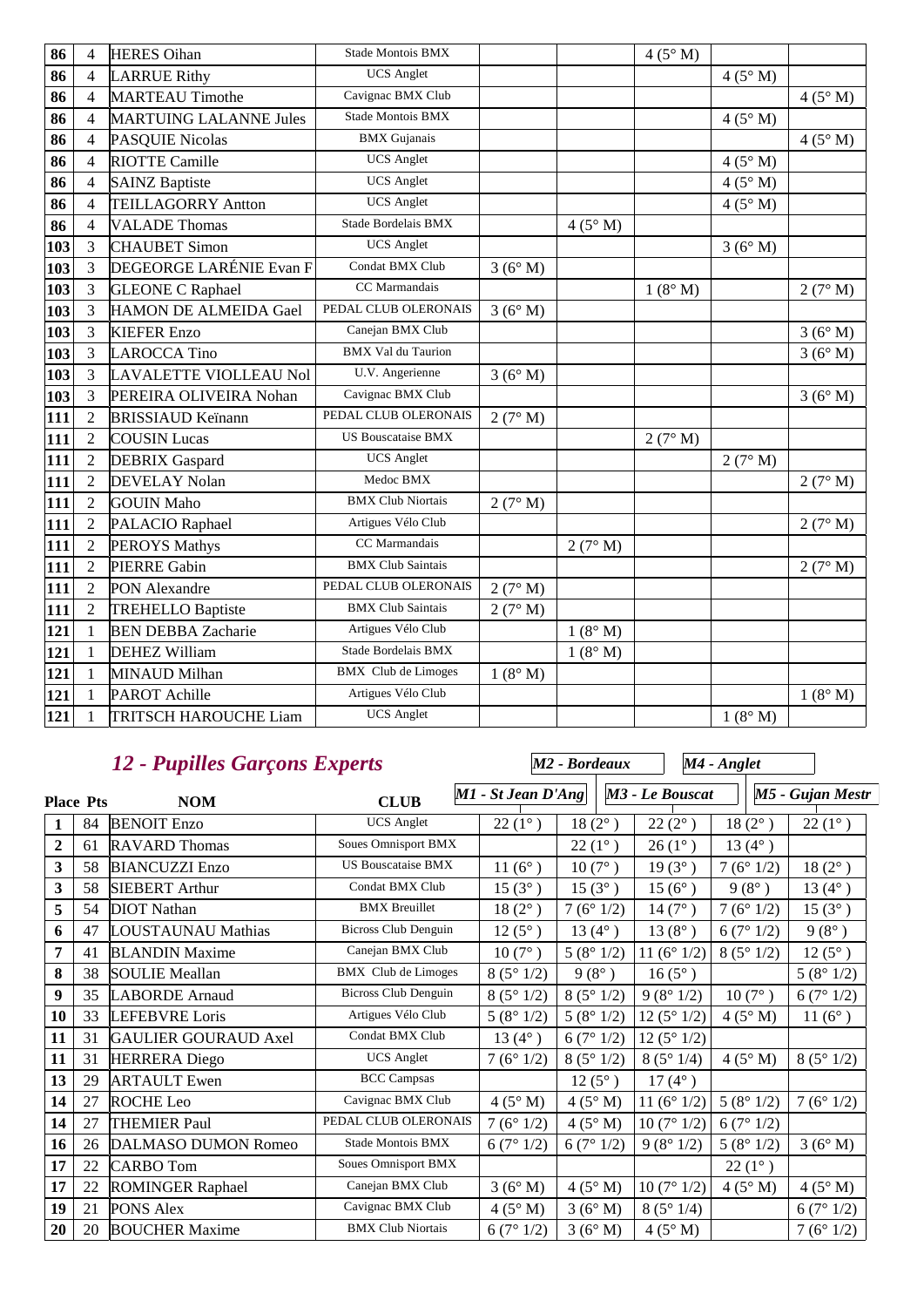| 20 | 20             | <b>CHENILLE DE BARDY Gabri</b> | Canejan BMX Club             | 5(8°1/2)       | 2(7° M)         | 8(5°1/4)       | 3(6° M)         | 4(5° M)         |
|----|----------------|--------------------------------|------------------------------|----------------|-----------------|----------------|-----------------|-----------------|
| 22 | 19             | <b>JEANTAUD</b> Sohan          | <b>BMX Val du Taurion</b>    | $9(8^{\circ})$ |                 |                |                 | $10(7^{\circ})$ |
| 23 | 17             | KOURLIANDSKY Sacha             | <b>UCS</b> Anglet            | 2(7° M)        |                 | 3(6° M)        | $4(5^\circ M)$  | 8(5°1/2)        |
| 24 | 15             | <b>DOLEAC</b> Yanis            | <b>Soues Omnisport BMX</b>   |                |                 |                | $15(3^{\circ})$ |                 |
| 25 | 14             | <b>MARTIN Liam</b>             | <b>BMX Club Saintais</b>     | 3(6° M)        | 2(7° M)         | $4(5^\circ M)$ |                 | 5(8°1/2)        |
| 26 | 13             | <b>MULLER Alexis</b>           | Artigues Vélo Club           | 3(6° M)        | 3(6° M)         | $4(5^\circ M)$ | 3(6° M)         | 3(6° M)         |
| 27 | 12             | <b>BOUDEY Jules</b>            | <b>US Bouscataise BMX</b>    | 2(7° M)        | 2(7° M)         | $4(5^\circ M)$ | 2(7° M)         | $4(5^\circ M)$  |
| 27 | 12             | <b>CAZAILLON Alice</b>         | Stade Bordelais BMX          | $4(5^\circ M)$ | 2(7° M)         |                | 3(6° M)         | 3(6° M)         |
| 27 | 12             | <b>GUIDAL OMEYER Esteban</b>   | <b>UCS</b> Anglet            |                | $4(5^\circ M)$  | 8(5°1/4)       |                 |                 |
| 27 | 12             | <b>RAUJOL Jules</b>            | Soues Omnisport BMX          |                |                 |                | $12(5^{\circ})$ |                 |
| 31 | 11             | <b>BILLON</b> Axel             | <b>Soues Omnisport BMX</b>   |                |                 |                | $11(6^{\circ})$ |                 |
| 31 | 11             | <b>OUCHAIT</b> Sacha           | CC Marmandais                |                | $11(6^{\circ})$ |                |                 |                 |
| 33 | 9              | <b>CHAPRON</b> Mateo           | <b>BMX</b> Breuillet         | 2(7° M)        |                 | 3(6° M)        |                 | $4(5^\circ M)$  |
| 33 | 9              | <b>PERLANT Liam</b>            | <b>BCC</b> Campsas           |                | 7(6°1/2)        | 2(7° M)        |                 |                 |
| 35 | 8              | <b>MORALES Angel</b>           | <b>Soues Omnisport BMX</b>   |                |                 |                | 8(5°1/2)        |                 |
| 36 | 7              | POCHART Lorenzo                | <b>BMX</b> Breuillet         | $4(5^\circ M)$ |                 | 3(6° M)        |                 |                 |
| 37 | 6              | <b>CABE Tom</b>                | Stade Montois BMX            | 2(7° M)        |                 | $4(5^\circ M)$ |                 |                 |
| 37 | 6              | <b>FOREST Solal</b>            | <b>US Bouscataise BMX</b>    |                | 3(6° M)         | 3(6° M)        |                 |                 |
| 39 | 5              | <b>BORIE Rafael</b>            | <b>LVC TONNEINS</b>          |                |                 | 2(7° M)        | 3(6° M)         |                 |
| 39 | 5              | <b>COLLIGNON Jessy</b>         | <b>BMX Club Saintais</b>     |                | $1(8^\circ M)$  | 2(7° M)        |                 | 2(7° M)         |
| 39 | 5              | <b>GAUTHIER Jules</b>          | <b>Bicross Terrassonnais</b> |                |                 | 2(7° M)        |                 | 3(6° M)         |
| 42 | $\overline{4}$ | <b>TERRADE FORTIN Louis</b>    | <b>BMX</b> Breuillet         | 1(8° M)        |                 | 3(6° M)        |                 |                 |
| 43 | 3              | <b>QUINTANET Swan</b>          | Creuse Oxygene               | 3(6° M)        |                 |                |                 |                 |
| 44 | $\overline{2}$ | <b>BATARD</b> Soan             | Soues Omnisport BMX          |                |                 |                | 2(7° M)         |                 |
| 44 | $\overline{2}$ | <b>LARRIBAUT Yanis</b>         | <b>Soues Omnisport BMX</b>   |                |                 |                | 2(7° M)         |                 |
| 46 | $\mathbf{1}$   | <b>ISSARI FOURCADE Mou Adh</b> | <b>Soues Omnisport BMX</b>   |                |                 |                | $1(8^\circ M)$  |                 |

|                  |    | 13 - Benjamines Filles    |                            |                    | M <sub>2</sub> - Bordeaux |                             | M4 - Anglet        |                    |
|------------------|----|---------------------------|----------------------------|--------------------|---------------------------|-----------------------------|--------------------|--------------------|
| <b>Place Pts</b> |    | <b>NOM</b>                | <b>CLUB</b>                | M1 - St Jean D'Ang |                           | M <sub>3</sub> - Le Bouscat |                    | M5 - Gujan Mestr   |
|                  | 49 | <b>DIGEON HUET Emma</b>   | Canejan BMX Club           | 10(2° M)           | 11 $(1^{\circ} M)$        | $14(1^{\circ} M)$           | 9(2° M)            | $14 (1^{\circ} M)$ |
| 2                | 39 | <b>PLESSIS Manon</b>      | <b>US Bouscataise BMX</b>  | $14 (1^{\circ} M)$ |                           |                             |                    |                    |
| 3                | 22 | <b>DUBOS LANEN Leonie</b> | <b>BMX</b> Gujanais        | 4(5° M)            | $2(4^\circ M)$            | $5(4^\circ M)$              | $3(5^\circ M)$     | $10(2^{\circ} M)$  |
| 4                | 18 | <b>LACOMBE</b> Laura      | Stade Montois BMX          |                    |                           | $7(3^\circ M)$              | $4(4^\circ M)$     | 7(3° M)            |
| 5                | 15 | <b>CHEVALIER Chloë</b>    | U.V. Angerienne            | $5(4^\circ M)$     |                           | $10(2^{\circ} M)$           |                    |                    |
| 6                | 13 | <b>DUGALLEIX Olivia</b>   | CC Marmandais              | 2(7° M)            | 4(3° M)                   | 3(6° M)                     | 2(6° M)            | $4(5^\circ M)$     |
| 6                | 13 | <b>MACHADO</b> Aïnoa      | Soues Omnisport BMX        |                    |                           |                             | 13 $(1^{\circ} M)$ |                    |
| 8                | 11 | PAUL MAHEO Evangeline     | Cavignac BMX Club          |                    | 7(2° M)                   | $4(5^\circ M)$              |                    |                    |
| 9                | 7  | <b>BILLAUT Chanel</b>     | Cavignac BMX Club          |                    |                           | 2(7° M)                     |                    | $5(4^\circ M)$     |
| 9                | 7  | <b>HAMOIR Léa</b>         | Descartes BMX              | 7(3° M)            |                           |                             |                    |                    |
| 11               | 6  | <b>CAMPIOLI</b> Emilie    | <b>Soues Omnisport BMX</b> |                    |                           |                             | 6(3° M)            |                    |
| 12               | 3  | <b>HERMANT Meryl</b>      | U.V. Angerienne            | 3(6° M)            |                           |                             |                    |                    |
| 12               | 3  | <b>KOUMBASSA Louane</b>   | Canejan BMX Club           |                    |                           |                             |                    | 3(6° M)            |
| 14               | 2  | <b>ANTOINE Linzie</b>     | <b>BMX</b> Gujanais        |                    |                           |                             |                    | 2(7° M)            |
| 14               | 2  | <b>ARTAULT Illeana</b>    | <b>BCC Campsas</b>         |                    | $1(5^\circ M)$            | 1(8° M)                     |                    |                    |
| 14               | 2  | <b>VEDEAU</b> Agathe      | U.V. Angerienne            | 1(8° M)            |                           |                             | 1(7° M)            |                    |

|                  | 14 - Benjamins Garçons Novices |                          |                      | M2 - Bordeaux |                 |                    | $M4$ - Anglet  |                  |                    |
|------------------|--------------------------------|--------------------------|----------------------|---------------|-----------------|--------------------|----------------|------------------|--------------------|
| <b>Place Pts</b> | <b>NOM</b>                     | <b>CLUB</b>              | $MI - St Jean D'Ang$ |               |                 | M3 - Le Bouscat    |                | M5 - Gujan Mestr |                    |
|                  | 104 ROCHETTE Rubeyn            | <b>BMX</b> Breuillet     | $26(1^{\circ}$       |               | $26(1^{\circ}$  | $26(1^{\circ})$    |                | $26(1^{\circ})$  |                    |
| 67               | LAJMI Hylane                   | Stade Bordelais BMX      |                      |               | $19(3^{\circ})$ |                    | $26(1^{\circ}$ | $22(2^{\circ})$  |                    |
| 61               | <b>GITTON</b> Nathan           | <b>BMX Club Niortais</b> | $16(5^\circ)$        |               | 17 $(4^{\circ}$ | $12(5^{\circ}1/2)$ |                | $16(5^{\circ})$  |                    |
| 56               | <b>HARGUES ROUZIE Evan</b>     | Stade Montois BMX        | 14 (7°               |               | 14 (7°          | 16 (5 $^{\circ}$   | 9(8°1/2)       |                  | $12(5^{\circ}1/2)$ |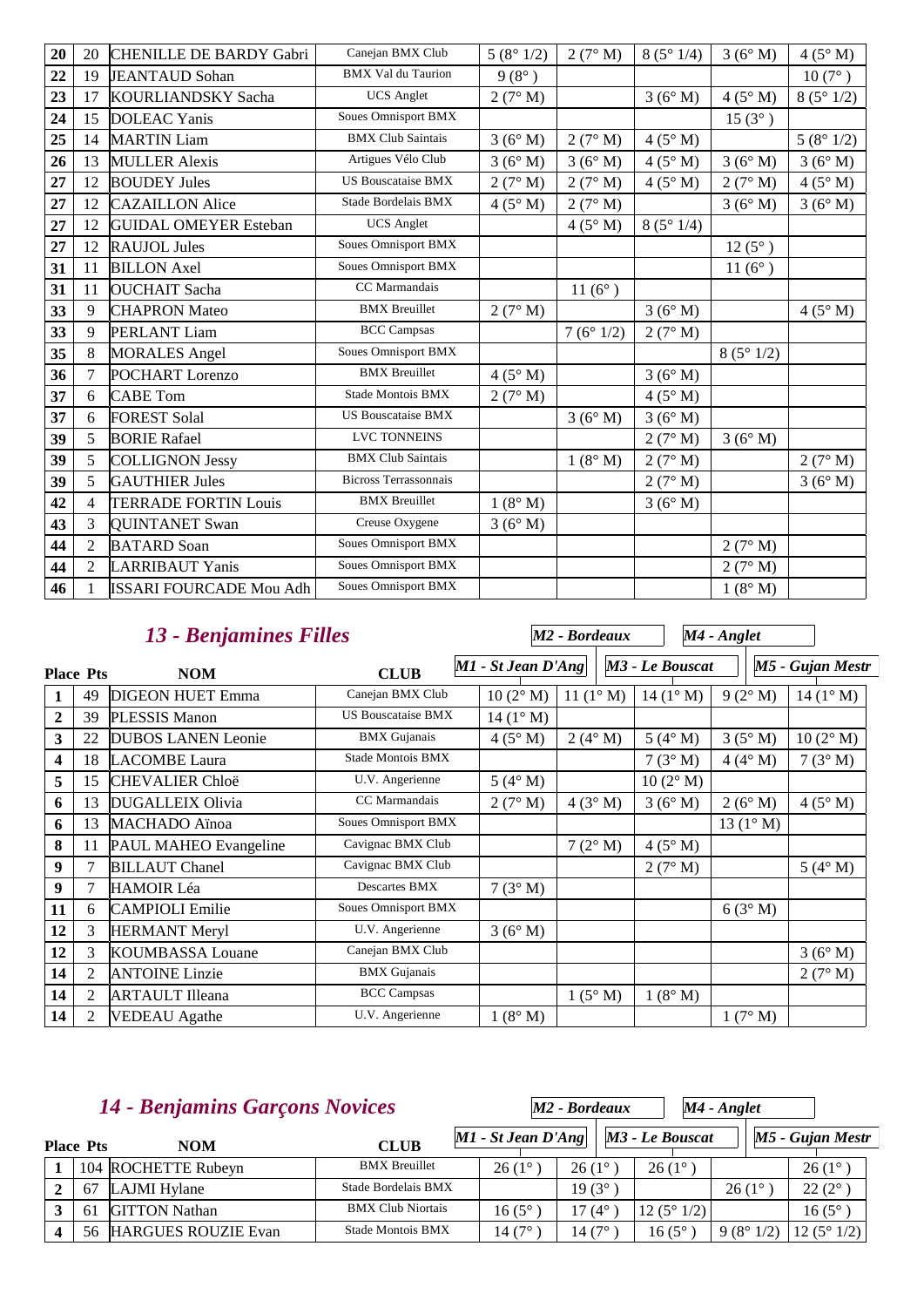| 5  | 54 | <b>CLERC</b> Timeo            | <b>BMX Club Niortais</b>                                 | $19(3^{\circ})$  | $15(6^{\circ})$ | 8(5°1/4)              |                      | 12(5°1/2)             |
|----|----|-------------------------------|----------------------------------------------------------|------------------|-----------------|-----------------------|----------------------|-----------------------|
| 6  | 51 | FRAYSSOU Gabin                | <b>BMX Club Saintais</b>                                 | 13 $(8^{\circ})$ |                 | $19(3^{\circ})$       |                      | $19(3^{\circ})$       |
| 7  | 45 | <b>MELIN Noe</b>              | <b>BMX Club Niortais</b>                                 | 6(7°1/4)         | $13(8^{\circ})$ | 9(8°1/2)              | $14(7^{\circ})$      | 9(8°1/2)              |
| 8  | 43 | <b>PILLARD Cesar</b>          | <b>US Bouscataise BMX</b>                                |                  | $16(5^{\circ})$ | $22(2^{\circ})$       |                      | 5(8°1/4)              |
| 8  | 43 | <b>VIAUD</b> Axel             | Artigues Vélo Club                                       |                  | 7(6°1/4)        | 11 $(6^{\circ} 1/2)$  | 11 $(6^{\circ} 1/2)$ | $14(7^{\circ})$       |
| 10 | 41 | <b>CORNIL Paul</b>            | <b>Bicross de Mios</b>                                   |                  |                 | 12 ( $5^{\circ}$ 1/2) | $19(3^{\circ})$      | 10(7°1/2)             |
| 11 | 36 | <b>GUILLON</b> Leon           | <b>BMX</b> Breuillet                                     | 9(8°1/2)         | 7(6°1/4)        | $14(7^{\circ})$       |                      | 6(7°1/4)              |
| 12 | 35 | <b>GALLIC</b> Lucas           | <b>BMX Club Niortais</b>                                 | 7(6°1/4)         | 10(7°1/2)       | 7(6°1/4)              | 7(6°1/4)             | 11 ( $6^{\circ}$ 1/2) |
| 13 | 30 | <b>ALBUCHER Erwan</b>         | Canejan BMX Club                                         | 4(5° M)          | 4(5° M)         | 8(5°1/4)              | 10(7°1/2)            | 8(5°1/4)              |
| 14 | 28 | <b>VINCENT</b> Gaspard        | <b>BMX</b> Breuillet                                     | $15(6^{\circ})$  |                 |                       | 9(8°1/2)             | $4(5^\circ M)$        |
| 15 | 26 | <b>BERNDT Félix</b>           | Cognac BMX                                               | 7(6°1/4)         | 8(5°1/4)        | 4(5° M)               |                      | 7(6°1/4)              |
| 15 | 26 | <b>ERNOUX Audrick</b>         | <b>Bicross de Mios</b>                                   |                  |                 | $17(4^{\circ})$       |                      | 9(8°1/2)              |
| 15 | 26 | MALICOT Axel                  | Saint Léger BMX                                          | 8(5°1/4)         | 8(5°1/4)        | 6(7°1/4)              |                      | $4(5^\circ M)$        |
| 15 | 26 | PEYROUX Sacha                 | <b>US Bouscataise BMX</b>                                | 2(7° M)          | 8(5°1/4)        | 8(5°1/4)              | 4(5° M)              | 6(7°1/4)              |
| 15 | 26 | VAN DEURZEN Eden              | LVC TONNEINS                                             |                  |                 | $15(6^{\circ})$       |                      | 11 $(6° 1/2)$         |
| 20 | 24 | <b>GAFA</b> Antonello         | Stade Bordelais BMX                                      |                  | 11 $(6° 1/2)$   |                       | $13(8^{\circ})$      |                       |
| 20 | 24 | <b>GUILLEMAUD Eliott</b>      | <b>UCS</b> Anglet                                        |                  | 3(6° M)         | 5(8°1/4)              | 3(6°M)               | $13(8^{\circ})$       |
| 20 | 24 | <b>YVON Clovis</b>            | <b>BMX Club Saintais</b>                                 |                  | 9(8°1/2)        |                       |                      | $15(6^{\circ})$       |
| 23 | 23 | <b>MOLL Alexis</b>            | <b>Bicross Club Denguin</b>                              |                  | 7(6°1/4)        |                       | 8(5°1/4)             | 8(5°1/4)              |
| 23 | 23 | <b>PHALEMPIN Nils</b>         | Canejan BMX Club                                         |                  |                 | $13(8^{\circ})$       |                      | 10(7°1/2)             |
| 23 | 23 | <b>PINTO Evan</b>             | Canejan BMX Club                                         |                  | 11 $(6° 1/2)$   | 7(6°1/4)              |                      | 5(8°1/4)              |
| 26 | 22 | <b>CONGNARD</b> Yanis         | <b>UCS</b> Anglet                                        |                  |                 |                       | $22(2^{\circ})$      |                       |
| 26 | 22 | <b>PEREIRA</b> Isaac          | PEDAL CLUB OLERONAIS                                     | 10(7°1/2)        | 12(5°1/2)       |                       |                      |                       |
| 26 | 22 | PETIT Yoann                   | B.M.X. La Rochelle                                       | $22(2^{\circ})$  |                 |                       |                      |                       |
| 26 | 22 | <b>POTIRON Thibaut</b>        | <b>BMX</b> Breuillet                                     |                  | $22(2^{\circ})$ |                       |                      |                       |
| 30 | 21 | <b>GUIET Tom</b>              | U.V. Angerienne                                          | 11 $(6° 1/2)$    |                 | 10(7°1/2)             |                      |                       |
| 31 | 20 | <b>CROZAT Mathis</b>          | <b>Bicross Terrassonnais</b>                             | 3(6°M)           | 7(6°1/4)        | 7(6°1/4)              |                      | 3(6° M)               |
| 31 | 20 | <b>GARCIA</b> Leo             | Bicross de Mios                                          |                  |                 | 10(7°1/2)             | 4(5° M)              | 6(7°1/4)              |
|    |    |                               |                                                          |                  |                 |                       |                      |                       |
| 31 | 20 | <b>SAVOYE Lucas</b>           | <b>BMX</b> Breuillet                                     | 3(6° M)          | 4(5° M)         |                       | 8(5°1/4)             | 5(8°1/4)              |
| 34 | 19 | <b>LAVIRON</b> Matheo         | AS St Junien BMX                                         | 12(5°1/2)        |                 |                       |                      | 7(6°1/4)              |
| 34 | 19 | LE DOUAIRON Elouan            | <b>BMX</b> Club Saintais                                 |                  | 12(5°1/2)       |                       |                      | 7(6°1/4)              |
| 34 | 19 | <b>SARRETE Morgane</b>        | PEDAL CLUB OLERONAIS                                     |                  |                 |                       | 12(5°1/2)            | 7(6°1/4)              |
| 37 | 17 | ARANGUREN BOUDARD Oi          | <b>UCS</b> Anglet                                        |                  |                 |                       | $17(4^{\circ})$      |                       |
| 37 | 17 | <b>BASSARD</b> Lucas          | US Bouscataise BMX                                       | $17(4^{\circ})$  |                 |                       |                      |                       |
| 37 | 17 | <b>BERTRAND BOUTTIER Louc</b> | Canejan BMX Club                                         |                  |                 |                       |                      | $17(4^{\circ})$       |
| 37 | 17 | <b>FAYE JACOB Yudhley</b>     | Artigues Vélo Club                                       |                  | 9(8°1/2)        |                       |                      | 8(5°1/4)              |
| 37 | 17 | VIOLET BRIMALDI Lucien        | Cavignac BMX Club                                        |                  |                 | 9(8°1/2)              |                      | 8(5°1/4)              |
| 42 | 16 | <b>ORTUNIO Benoit</b>         | Pau BMX Club Aquitaine                                   |                  |                 |                       | $16(5^{\circ})$      |                       |
| 43 | 15 | <b>JOLY</b> Ewen              | <b>BMX</b> Breuillet                                     | 6(7°1/4)         |                 | 5(8°1/4)              | 4(5° M)              |                       |
| 43 | 15 | VASSAU Xan                    | <b>UCS</b> Anglet                                        |                  |                 |                       | $15(6^{\circ})$      |                       |
| 45 | 14 | <b>BALLAY CARON Maexis</b>    | <b>BMX</b> Gujanais                                      |                  | 2(7° M)         | 4(5° M)               | 3(6° M)              | 5(8°1/4)              |
| 45 | 14 | <b>HAVARD</b> Fabio           | <b>UCS</b> Anglet                                        |                  | 10(7°1/2)       |                       | $4(5^\circ M)$       |                       |
| 45 | 14 | LIS Cyrus                     | <b>BMX</b> Club Saintais                                 | 8(5°1/4)         |                 | 6(7°1/4)              |                      |                       |
| 48 | 13 | <b>DELAIGUE Tom</b>           | Cavignac BMX Club                                        | 8(5°1/4)         |                 | 5(8°1/4)              |                      |                       |
| 48 | 13 | <b>EVENS Lukas</b>            | <b>UCS</b> Anglet                                        |                  | 2(7° M)         | $4(5^\circ M)$        | 7(6°1/4)             |                       |
| 48 | 13 | <b>LECLERE</b> Danael         | Canejan BMX Club                                         |                  | 4(5° M)         | 5(8°1/4)              | 4(5° M)              |                       |
| 48 | 13 | <b>MEUNIER Colin</b>          | <b>BMX Club Niortais</b>                                 | 9(8°1/2)         | 4(5° M)         |                       |                      |                       |
| 52 | 12 | <b>CHAPRON Baptiste</b>       | Medoc BMX                                                | 3(6° M)          | 3(6° M)         | 2(7° M)               |                      | $4(5^\circ M)$        |
| 52 | 12 | <b>GERVAIS</b> Mael           | <b>BMX Club Saintais</b>                                 | 12(5°1/2)        |                 |                       |                      |                       |
| 52 | 12 | <b>LARRE</b> Matheo           | <b>UCS</b> Anglet                                        |                  |                 |                       | 12(5°1/2)            |                       |
| 55 | 11 | <b>BACHELET</b> Leo           | <b>UCS</b> Anglet                                        | 3(6° M)          |                 |                       | 8(5°1/4)             |                       |
| 55 | 11 | <b>CLAUSTRE DUPONT Louis</b>  | B.M.X. La Rochelle                                       | 11(6°1/2)        |                 |                       |                      |                       |
| 55 | 11 | <b>MAYONNADE</b> Nayan        | Bicross de Mios                                          | 4(5° M)          |                 | 3(6° M)               |                      | $4(5^\circ M)$        |
| 55 | 11 | SAINRAME JOCOU Axel           | <b>UCS</b> Anglet                                        |                  |                 |                       | 11 $(6^{\circ} 1/2)$ |                       |
| 55 | 11 | <b>SESMA Louis</b>            | <b>US Bouscataise BMX</b><br><b>Bicross Club Denguin</b> |                  |                 | 11 $(6^{\circ} 1/2)$  |                      |                       |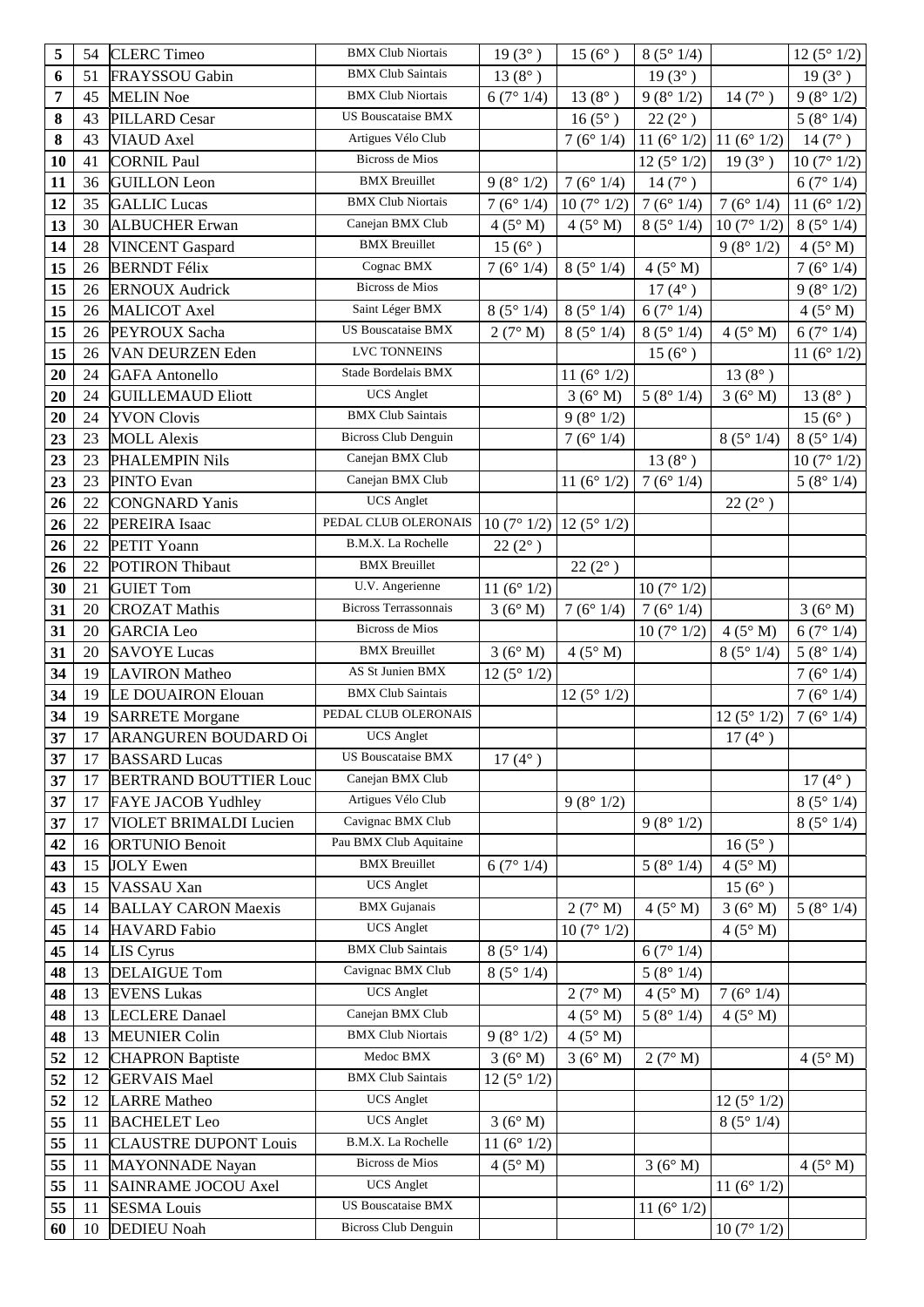| 60         | 10     | <b>GERVAIS Juan</b>                             | <b>BMX Club Saintais</b>    | 7(6°1/4)           |          | 3(6° M)            |                |                |
|------------|--------|-------------------------------------------------|-----------------------------|--------------------|----------|--------------------|----------------|----------------|
| 60         | 10     | <b>LABAT BAUCHE Nathan</b>                      | CC Marmandais               | 2(7° M)            | 3(6° M)  | 2(7° M)            | 3(6° M)        |                |
| 60         | 10     | <b>MARSAL Adam</b>                              | <b>Bicross de Mios</b>      |                    |          | 7(6°1/4)           |                | 3(6° M)        |
| 60         | 10     | <b>MASSIAS</b> Ayrton                           | U.V. Angerienne             | 10(7°1/2)          |          |                    |                |                |
| 65         | 9      | <b>EVENS Noah</b>                               | <b>UCS</b> Anglet           |                    | 3(6° M)  | 4(5° M)            | 2(7° M)        |                |
| 65         | 9      | <b>FERNANDEZ Titouan</b>                        | Medoc BMX                   |                    |          | 8(5°1/4)           |                | 1(8° M)        |
| 67         | 8      | <b>BOUSQUET Robin</b>                           | Stade Bordelais BMX         |                    | 2(7° M)  | 3(6° M)            |                | 3(6° M)        |
| 67         | 8      | <b>DUCOM Jules</b>                              | <b>BMX Club Saintais</b>    | 8(5°1/4)           |          |                    |                |                |
| 67         | 8      | <b>GOSSE</b> Marceau                            | PEDAL CLUB OLERONAIS        | 4(5° M)            |          |                    |                | 4(5° M)        |
| 67         | 8      | <b>PIERRON Noa</b>                              | Cavignac BMX Club           |                    | 8(5°1/4) |                    |                |                |
| 67         | 8      | <b>SONSON DELSERIES Axel</b>                    | LVC TONNEINS                |                    |          | $4(5^\circ M)$     |                | $4(5^\circ M)$ |
| 67         | 8      | VAN DE VELDE Robin                              | <b>UCS</b> Anglet           |                    |          |                    | 8(5°1/4)       |                |
| 73         | $\tau$ | <b>BEL Mael</b>                                 | Canejan BMX Club            | 6(7°1/4)           |          |                    |                | 1(8° M)        |
| 73         | 7      | <b>DIRASSE Mattin</b>                           | <b>UCS</b> Anglet           |                    |          |                    | 7(6°1/4)       |                |
| 73         | $\tau$ | <b>LACAZE Malory</b>                            | <b>UCS</b> Anglet           |                    |          |                    | 7(6°1/4)       |                |
| 73         | 7      | <b>NERI</b> Enzo                                | PEDAL CLUB OLERONAIS        | 7(6°1/4)           |          |                    |                |                |
| 77         | 6      | <b>COELHO</b> Noé                               | Stade Bordelais BMX         |                    | 3(6° M)  |                    |                | 3(6°M)         |
| 77         | 6      | <b>DARBOIS</b> Alexandre                        | <b>US Bouscataise BMX</b>   |                    |          | 6(7°1/4)           |                |                |
| 77         | 6      | <b>DAUVERGNE Jules</b>                          | Canejan BMX Club            |                    |          |                    |                | 6(7°1/4)       |
| 77         | 6      | <b>FRANCOIS Mateo</b>                           | PEDAL CLUB OLERONAIS        | 6(7°1/4)           |          |                    |                |                |
| 77         | 6      | <b>HOURY Leo</b>                                | <b>US Bouscataise BMX</b>   |                    |          | 6(7°1/4)           |                |                |
| 82         | 5      | <b>DUBEDAT</b> Meven                            | CC Marmandais               |                    |          | 4(5° M)            |                | 1(8° M)        |
| 82         | 5      | JOUSSEMET Timael                                | PEDAL CLUB OLERONAIS        | 2(7° M)            |          | 3(6° M)            |                |                |
| 82         | 5      | <b>MARTIN Kylian</b>                            | PEDAL CLUB OLERONAIS        | 1(8° M)            |          | 2(7° M)            |                |                |
| 82         | 5      | <b>NORMAND GAUVAIN Samue</b>                    | Canejan BMX Club            |                    | 3(6° M)  |                    |                | 2(7° M)        |
| 82         | 5      | <b>PERCEPT Lucas</b>                            | <b>US Bouscataise BMX</b>   |                    | 1(8° M)  | 4(5° M)            |                |                |
| 82         | 5      | <b>REGADE Ruben</b>                             | Medoc BMX                   |                    |          | 4(5° M)            |                | 1(8° M)        |
| 88         | 4      | <b>ASTRUC DUTOYA Samuel</b>                     | <b>Bicross Club Denguin</b> |                    |          |                    | 1(8° M)        | 3(6° M)        |
|            |        |                                                 |                             |                    |          |                    |                |                |
| 88         | 4      |                                                 | U.V. Angerienne             |                    |          |                    |                |                |
| 88         | 4      | <b>BIARD Kylian</b><br><b>BODIN</b> Léopold     | <b>BMX Club Saintais</b>    | 4(5° M)<br>4(5° M) |          |                    |                |                |
| 88         | 4      | <b>CASTAING</b> Antoine                         | B.M.X. La Rochelle          | 4(5° M)            |          |                    |                |                |
| 88         | 4      | <b>CORMIER Tom</b>                              | Stade Bordelais BMX         |                    | 4(5° M)  |                    |                |                |
| 88         | 4      | DUPIC Timéo                                     | Creuse Oxygene              |                    |          |                    |                |                |
| 88         | 4      | <b>GOYENECHE Leo</b>                            | <b>UCS</b> Anglet           | $4(5^\circ M)$     |          |                    | $4(5^\circ M)$ |                |
| 88         | 4      | <b>GRANDA IBARRA Boris</b>                      | <b>LVC TONNEINS</b>         |                    |          | 2(7° M)            |                | 2(7° M)        |
| 88         | 4      | <b>HUET Victor</b>                              | <b>BMX</b> Gujanais         |                    |          |                    |                | $4(5^\circ M)$ |
| 88         | 4      |                                                 | <b>Bicross de Mios</b>      |                    |          |                    |                |                |
| 88         | 4      | PERON Malo<br>PLOTON Yuhan                      | <b>LVC TONNEINS</b>         |                    |          |                    |                | $4(5^\circ M)$ |
| 88         | 4      | <b>WATTRELOT Gaspard</b>                        | Stade Bordelais BMX         |                    | 4(5° M)  | 2(7° M)            | 2(7° M)        |                |
| 88         | 4      | <b>ZAIA</b> Nathan                              | <b>Bicross de Mios</b>      |                    |          | 3(6° M)            |                | 1(8° M)        |
| 101        | 3      | <b>ARNAUDIN BOUCHET Ethan</b>                   | Canejan BMX Club            |                    |          | 1(8° M)            |                | 2(7° M)        |
| 101        | 3      | <b>BELLARDIE Gauthier</b>                       | <b>UCS</b> Anglet           |                    |          |                    | 3(6° M)        |                |
| 101        | 3      | <b>BERTHAUD Mathéo</b>                          | <b>BMX Club Niortais</b>    | 3(6°M)             |          |                    |                |                |
|            | 3      | CASAMAJOR Théo                                  | <b>US Bouscataise BMX</b>   |                    |          |                    |                |                |
| 101        | 3      |                                                 | <b>BMX</b> Gujanais         |                    | 1(8° M)  | 2(7° M)            |                |                |
| 101<br>101 | 3      | <b>COLOMBO</b> Lonny<br><b>FAUTHOUX Maxence</b> | <b>UCS</b> Anglet           |                    |          |                    | 3(6° M)        | 3(6° M)        |
|            | 3      |                                                 | <b>UCS</b> Anglet           |                    |          |                    |                |                |
| 101<br>101 | 3      | <b>GUEVEL Liam</b><br><b>HOURY</b> Ethan        | US Bouscataise BMX          |                    |          | 3(6° M)            | 3(6° M)        |                |
| 101        | 3      | JAEGER AMBROZIO Lorenzo                         | <b>LVC TONNEINS</b>         |                    |          | 2(7° M)            | $1(8^\circ M)$ |                |
| 101        | 3      | <b>LATASTE GAHENEAU Morg</b>                    | PEDAL CLUB OLERONAIS        | 3(6° M)            |          |                    |                |                |
|            | 3      | <b>MALLE</b> Loic                               | Medoc BMX                   |                    |          |                    |                |                |
| 101<br>101 | 3      | <b>MORISSET Jason</b>                           | Canejan BMX Club            |                    |          | 3(6° M)<br>3(6° M) |                |                |
| 101        | 3      | <b>OLIVE</b> Mathis                             | <b>BMX</b> Gujanais         |                    |          |                    |                | 3(6° M)        |
| <b>101</b> | 3      | <b>OLIVIER Florian</b>                          | Medoc BMX                   |                    |          |                    | 1(8° M)        | 2(7° M)        |
| 101        | 3      | <b>PELTIN Livio</b>                             | <b>Bicross de Mios</b>      |                    |          |                    |                | 3(6° M)        |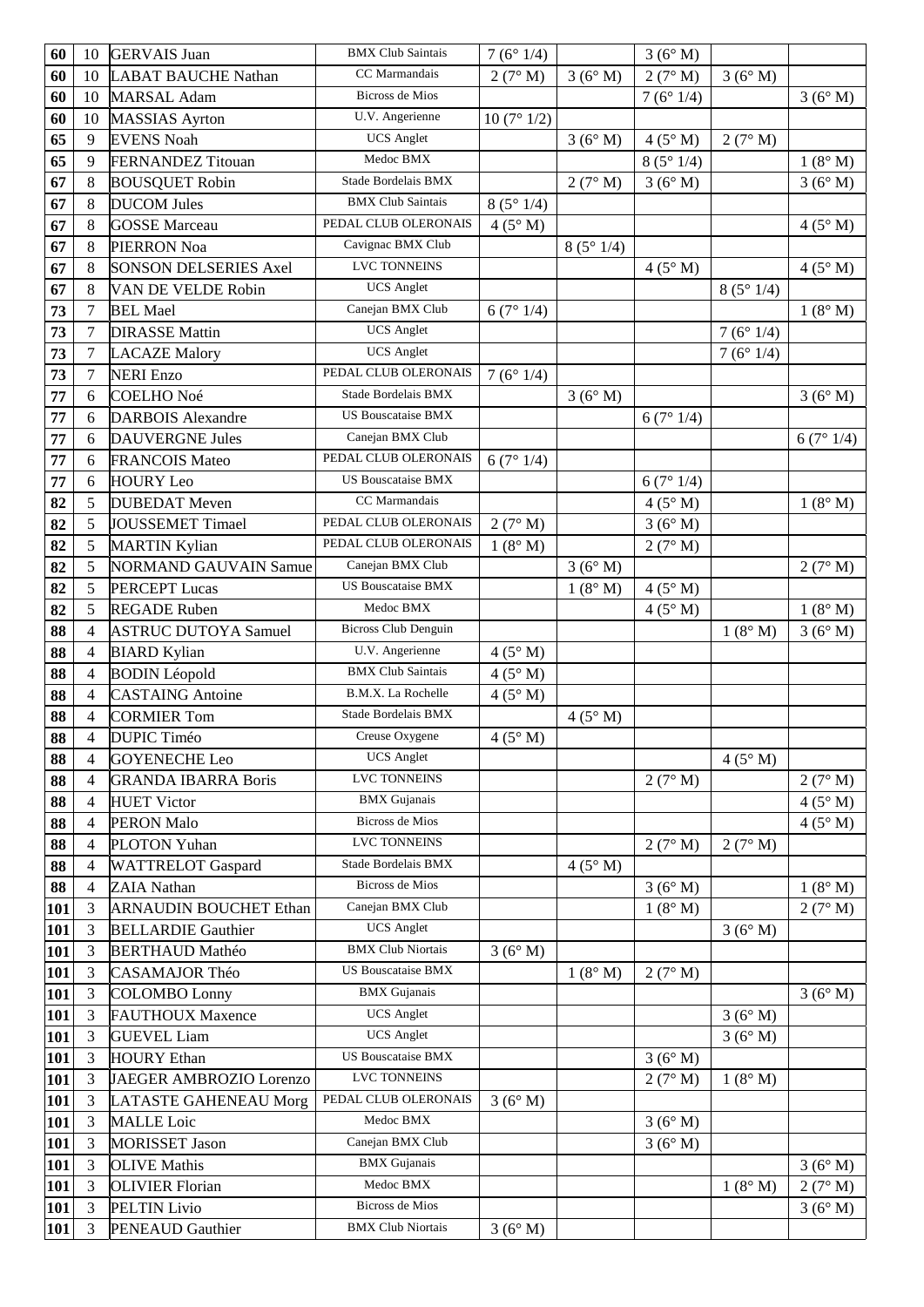| 101        | 3              | <b>PROUX Camille</b>       | U.V. Angerienne              | $1(8^\circ M)$ |                | 2(7° M)        |         |                |
|------------|----------------|----------------------------|------------------------------|----------------|----------------|----------------|---------|----------------|
| 118        | $\overline{2}$ | <b>CHAMAS</b> Alexis       | Artigues Vélo Club           |                |                |                |         | 2(7° M)        |
| 118        | $\overline{2}$ | <b>DUCASSE</b> Arsen       | Cavignac BMX Club            |                |                |                |         | $2(7^\circ M)$ |
| 118        | $\overline{2}$ | <b>DUFOUR Théau</b>        | <b>Bicross Terrassonnais</b> | 2(7° M)        |                |                |         |                |
| 118        | $\overline{2}$ | <b>GRONDIN Ludovic</b>     | <b>BMX Club Saintais</b>     | 2(7° M)        |                |                |         |                |
| 118        | $\overline{2}$ | <b>LARIC Antton</b>        | <b>UCS</b> Anglet            |                |                |                | 2(7° M) |                |
| 118        | $\overline{c}$ | <b>MEUNIER Hugo</b>        | PEDAL CLUB OLERONAIS         | 2(7° M)        |                |                |         |                |
| 118        | $\overline{2}$ | <b>MORILLE DONNAY Noam</b> | Bicross Club Denguin         |                |                |                | 2(7° M) |                |
| 118        | $\overline{2}$ | <b>NAVAUD</b> Arthur       | <b>BMX</b> Club de Limoges   | 2(7° M)        |                |                |         |                |
| 118        | $\overline{c}$ | PAQUIGNON Arthur           | Stade Bordelais BMX          |                | 2(7° M)        |                |         |                |
| 118        | $\overline{2}$ | <b>SANTHANAM Elijah</b>    | <b>BMX</b> Gujanais          |                |                |                |         | 2(7° M)        |
| 118        | $\overline{2}$ | <b>VARAILLAS Ma"A</b>      | <b>Bicross Terrassonnais</b> |                |                |                | 2(7° M) |                |
| <b>118</b> | $\overline{2}$ | <b>VEDRENNE Natheo</b>     | <b>BMX</b> Gujanais          |                |                |                |         | 2(7° M)        |
| 130        |                | <b>BRUNAUD Guillaume</b>   | Cognac BMX                   | $1(8^\circ M)$ |                |                |         |                |
| 130        | 1              | <b>COLIN BARNOUIN Leo</b>  | <b>BMX</b> Gujanais          |                |                |                |         | 1(8° M)        |
| 130        |                | <b>DELEBECQUE Basile</b>   | Artigues Vélo Club           |                | $1(8^\circ M)$ |                |         |                |
| 130        | 1              | <b>GRIMAUD DROUET Axel</b> | <b>BMX Club Saintais</b>     | $1(8^\circ M)$ |                |                |         |                |
| 130        |                | PLANQUART Maxime           | <b>US Bouscataise BMX</b>    |                |                | $1(8^\circ M)$ |         |                |

# *15 - Benjamins Garçons Experts*

*M2 - Bordeaux*

*M4 - Anglet*

|                         | <b>Place Pts</b><br><b>NOM</b> |                              | <b>CLUB</b>                 | $MI - St Jean D'Ang$  |                      | M3 - Le Bouscat      |                      | M5 - Gujan Mestr     |
|-------------------------|--------------------------------|------------------------------|-----------------------------|-----------------------|----------------------|----------------------|----------------------|----------------------|
| $\mathbf{1}$            |                                | 104 JULIENNE Esteban         | <b>BMX</b> Club de Limoges  | $26(1^{\circ})$       | $26(1^{\circ})$      | $26(1^{\circ})$      |                      | $26(1^{\circ})$      |
| $\overline{2}$          | 39                             | <b>PLESSIS Manon</b>         | <b>US Bouscataise BMX</b>   |                       | 4(5° M)              | 7(6°1/4)             | 12(5°1/2)            | 6(7°1/4)             |
| $\mathbf{2}$            | 82                             | ROTILIO PEREIRA Hugo         | <b>BMX Club Niortais</b>    | $19(3^{\circ})$       | $19(3^{\circ})$      | $22(2^{\circ})$      |                      | $22(2^{\circ})$      |
| 3                       | 72                             | <b>MENHOUK Arthur</b>        | <b>BMX</b> Breuillet        | $22(2^{\circ})$       | $17(4^{\circ})$      | $13(8^{\circ})$      | $17(4^{\circ})$      | $16(5^{\circ})$      |
| $\overline{\mathbf{4}}$ | 69                             | <b>CAZAILLON</b> Maxime      | Stade Bordelais BMX         | $15(6^{\circ})$       | $22(2^{\circ})$      |                      | $19(3^{\circ})$      | $13(8^{\circ})$      |
| 5                       | 64                             | <b>MIRANDE Yon</b>           | <b>Bicross Club Denguin</b> | $13(8^{\circ})$       | 7(6°1/4)             | 12 $(5^{\circ} 1/2)$ | $22(2^{\circ})$      | $17(4^{\circ})$      |
| 6                       | 60                             | <b>HUERTA Bilal</b>          | <b>UCS</b> Anglet           |                       | $15(6^{\circ})$      | $19(3^{\circ})$      | $26(1^{\circ})$      |                      |
| 7                       | 59                             | <b>DEGOUSSEE Samuel</b>      | <b>BMX</b> Gujanais         | 12(5°1/2)             | $12(5^{\circ}1/2)$   | 11 $(6^{\circ} 1/2)$ | $16(5^{\circ})$      | $19(3^{\circ})$      |
| 8                       | 56                             | <b>LEVACHER Tom</b>          | <b>BMX</b> Club de Limoges  | 17 $(4^{\circ})$      | $14(7^{\circ})$      | 10(7°1/2)            |                      | $15(6^{\circ})$      |
| 9                       | 48                             | <b>LECONTE Hugo</b>          | U.V. Angerienne             | 7(6°1/4)              | 9(8°1/2)             | $15(6^{\circ})$      | 12 $(5^{\circ} 1/2)$ | 12 $(5^{\circ} 1/2)$ |
| 10                      | 45                             | <b>GJURASEVIC Louison</b>    | UCS Anglet                  | 11 (6 $^{\circ}$ 1/2) | 10(7°1/2)            | 9(8°1/2)             | $15(6^{\circ})$      | 6(7°1/4)             |
| 11                      | 44                             | <b>GJURASEVIC Marin</b>      | <b>UCS</b> Anglet           | 9(8°1/2)              | $13(8^{\circ})$      | 9(8°1/2)             | $13(8^{\circ})$      | 4(5° M)              |
| 12                      | 43                             | <b>GACOUGNOLLE Tom</b>       | Cognac BMX                  | 9(8°1/2)              | 8(5°1/4)             | $16(5^{\circ})$      |                      | 10(7°1/2)            |
| 13                      | 42                             | <b>BOUVIER Alan</b>          | Cognac BMX                  | $14(7^{\circ})$       | 11 $(6^{\circ} 1/2)$ | $17(4^{\circ})$      |                      |                      |
| 14                      | 40                             | <b>BABIN</b> Mae             | <b>BMX Club Saintais</b>    | $16(5^{\circ})$       | $16(5^{\circ})$      |                      |                      | 8(5°1/4)             |
| 14                      | 40                             | <b>BREDA Hugo</b>            | CC Marmandais               | 10(7°1/2)             |                      | 8(5°1/4)             | $14(7^{\circ})$      | 8(5°1/4)             |
| 16                      | 39                             | <b>MANIABLE Noah</b>         | Stade Bordelais BMX         | $8(5^{\circ} 1/4)$    | 12(5°1/2)            | 10(7°1/2)            |                      | 9(8°1/2)             |
| 16                      | 39                             | PIEGAD MESQUITA Dinis        | CC Marmandais               | 4(5° M)               | 10(7°1/2)            | 7(6°1/4)             | 11 $(6^{\circ} 1/2)$ | 11 $(6^{\circ} 1/2)$ |
| 18                      | 37                             | JAUFRIT Brice                | Cavignac BMX Club           | 12(5°1/2)             | 6(7°1/4)             | 8(5°1/4)             | 11 $(6^{\circ} 1/2)$ | $4(5^\circ M)$       |
| 19                      | 34                             | <b>BELLEGARDE MOREAU Mat</b> | Cavignac BMX Club           | 8(5°1/4)              | $4(5^\circ M)$       | 11 $(6^{\circ} 1/2)$ |                      | 11 $(6° 1/2)$        |
| 19                      | 34                             | <b>DURAND</b> Maxime         | Stade Bordelais BMX         | 11 $(6° 1/2)$         | 8(5°1/4)             | 6(7°1/4)             | 8(5°1/4)             | 7(6°1/4)             |
| 21                      | 33                             | LE GUILLOU Valentin          | Medoc BMX                   | 10(7°1/2)             | 7(6°1/4)             | 6(7°1/4)             | 9(8°1/2)             | 7(6°1/4)             |
| 22                      | 32                             | <b>DEJEAN</b> Leny           | <b>BMX Club Saintais</b>    | 7(6°1/4)              | 3(6° M)              |                      | 10(7°1/2)            | 12(5°1/2)            |
| 23                      | 31                             | DHOULCARNAHINE Nadjim        | Stade Bordelais BMX         |                       | 9(8°1/2)             | 4(5° M)              | 8(5°1/4)             | 10(7°1/2)            |
| 23                      | 31                             | <b>GARNAUDIE Louis</b>       | <b>BMX</b> Club de Limoges  | 3(6°M)                | 11 $(6° 1/2)$        | $14(7^{\circ})$      |                      | 3(6° M)              |
| 25                      | 30                             | <b>CORNU</b> Ruben           | <b>Bicross Club Denguin</b> | 8(5°1/4)              | 7(6°1/4)             | 6(7°1/4)             | 7(6°1/4)             | 8(5°1/4)             |
| 25                      | 30                             | <b>FERRER Benjah</b>         | Cognac BMX                  | 4(5° M)               | 8(5°1/4)             | 4(5° M)              |                      | $14(7^{\circ})$      |
| 27                      | 28                             | <b>CHAMAILLARD Lucas</b>     | <b>BMX</b> Club de Limoges  | 8(5°1/4)              | 8(5°1/4)             | 8(5°1/4)             |                      | 4(5° M)              |
| 28                      | 26                             | <b>BOIZET Jibril</b>         | Cognac BMX                  | $4(5^\circ M)$        | 7(6°1/4)             | 6(7°1/4)             |                      | 9(8°1/2)             |
| 28                      | 26                             | <b>DUC</b> Tidiane           | <b>US Bouscataise BMX</b>   | 6(7°1/4)              | $4(5^\circ M)$       | 12(5°1/2)            | $4(5^\circ M)$       |                      |
| 30                      | 24                             | <b>SANFILIPPO Tom</b>        | <b>UCS</b> Anglet           | 7(6°1/4)              | 6(7°1/4)             | 4(5° M)              | 3(6°M)               | 7(6°1/4)             |
| 31                      | 21                             | <b>GIBERT LACROIX Oscar</b>  | LVC TONNEINS                |                       |                      | 3(6° M)              | 10(7°1/2)            | 8(5°1/4)             |
| 31                      | 21                             | <b>PAYE</b> Gabriel          | <b>UCS</b> Anglet           | 4(5° M)               |                      | 4(5° M)              | 9(8°1/2)             | $4(5^\circ M)$       |
| 33                      | 20                             | <b>AIRAULT Armand</b>        | U.V. Angerienne             | 6(7°1/4)              | 3(6°M)               | 4(5° M)              | 7(6°1/4)             | 2(7° M)              |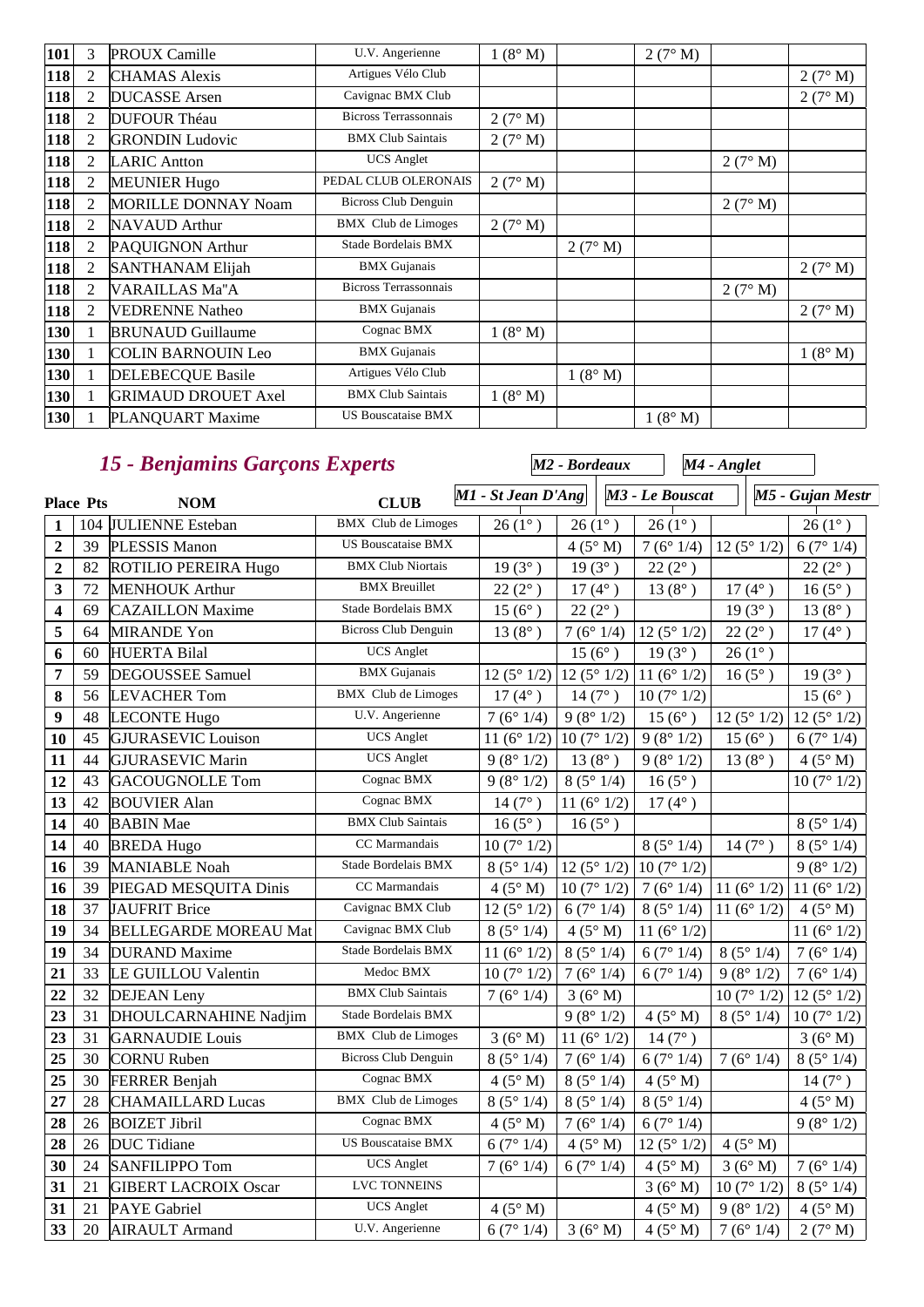| 33 | 20             | <b>BENOIT</b> Erwan            | <b>UCS</b> Anglet          | 3(6° M)        | 3(6° M)        | 8(5°1/4)       |                | 6(7°1/4)       |
|----|----------------|--------------------------------|----------------------------|----------------|----------------|----------------|----------------|----------------|
| 33 | 20             | <b>SIMOES SEVERIN Gael</b>     | Canejan BMX Club           | 6(7°1/4)       | 4(5° M)        | 3(6° M)        | 7(6°1/4)       | 3(6°M)         |
| 36 | 17             | <b>BESSE</b> Evan              | <b>BMX Val du Taurion</b>  | 6(7°1/4)       | $4(5^\circ M)$ | 7(6°1/4)       |                |                |
| 36 | 17             | PETIGNAUD Aydan                | <b>BMX</b> Club de Limoges | 2(7° M)        | $4(5^\circ M)$ | $4(5^\circ M)$ |                | 7(6°1/4)       |
| 38 | 14             | <b>CREPIN Paco</b>             | Cavignac BMX Club          | 4(5° M)        | 6(7°1/4)       |                |                | $4(5^\circ M)$ |
| 38 | 14             | <b>LEGRAND Nathan</b>          | <b>BMX</b> Club de Limoges | 2(7° M)        | 2(7° M)        | 3(6° M)        | 7(6°1/4)       | 1(8° M)        |
| 38 | 14             | <b>MAZABRAUD Alexis</b>        | Condat BMX Club            | 2(7° M)        | 3(6° M)        | 3(6° M)        | $4(5^\circ M)$ | $4(5^\circ M)$ |
| 38 | 14             | POURPOINT Nolan                | <b>BMX Club Saintais</b>   | 3(6° M)        | 3(6° M)        | 2(7° M)        |                | 6(7°1/4)       |
| 42 | 13             | <b>PARDAL Valentin</b>         | <b>BMX Club Saintais</b>   | 7(6°1/4)       | 6(7°1/4)       |                |                |                |
| 42 | 13             | <b>POITEVIN Matheo</b>         | <b>BMX</b> Breuillet       | $4(5^\circ M)$ | 2(7° M)        | 3(6° M)        | 3(6° M)        | 3(6° M)        |
| 44 | 12             | <b>CHARLIER Louis</b>          | <b>BMX</b> Breuillet       | 3(6° M)        | 2(7° M)        | 3(6° M)        | $4(5^\circ M)$ | 2(7° M)        |
| 44 | 12             | <b>CHUPINIT Weerawat</b>       | CC Marmandais              | 3(6° M)        | 1(8° M)        | 2(7° M)        | $4(5^\circ M)$ | 3(6°M)         |
| 44 | 12             | <b>GIMBRES Baptiste</b>        | <b>Bicross de Mios</b>     | 2(7° M)        | 2(7° M)        | 4(5° M)        | 3(6° M)        | 3(6° M)        |
| 47 | 11             | <b>FEUGNET Nino</b>            | PEDAL CLUB OLERONAIS       | 2(7° M)        | 3(6° M)        | 1(8° M)        | $4(5^\circ M)$ | 2(7° M)        |
| 48 | 10             | <b>BROUHARD Thomas</b>         | <b>BMX Club Saintais</b>   | 1(8° M)        | 2(7° M)        | 3(6° M)        | 3(6° M)        | 2(7° M)        |
| 49 | 9              | <b>COMBEAUD Enzo</b>           | <b>BMX Club Saintais</b>   | 4(5° M)        |                | 2(7° M)        | 3(6° M)        |                |
| 49 | 9              | <b>ROY Tom</b>                 | Medoc BMX                  | 1(8° M)        | 3(6° M)        | 2(7° M)        | 2(7° M)        | 2(7° M)        |
| 51 | 8              | <b>MORTELLET Tom</b>           | <b>Soues Omnisport BMX</b> |                |                |                | 8(5°1/4)       |                |
| 51 | 8              | <b>RUBI</b> Tom                | <b>Soues Omnisport BMX</b> |                |                |                | 8(5°1/4)       |                |
| 53 | $\tau$         | <b>DESVARD</b> James           | <b>BMX</b> Breuillet       |                |                | 7(6°1/4)       |                |                |
| 54 | 6              | <b>BOISSEAU Lucas</b>          | Cognac BMX                 | 1(8° M)        | 2(7° M)        | 2(7° M)        |                | 1(8° M)        |
| 54 | 6              | <b>ENAULT Lissandro</b>        | Canejan BMX Club           | 2(7° M)        |                |                |                | $4(5^\circ M)$ |
| 54 | 6              | <b>GABIREAU</b> Evan           | <b>Stade Montois BMX</b>   |                | 2(7° M)        | 2(7° M)        |                | 2(7° M)        |
| 57 | 5              | <b>LAFON Flavio</b>            | <b>Bicross de Mios</b>     |                |                | 2(7° M)        |                | 3(6° M)        |
| 58 | $\overline{4}$ | <b>BOUCHERIE Alban</b>         | Cavignac BMX Club          |                | 4(5° M)        |                |                |                |
| 58 | $\overline{4}$ | NICOL Timéo                    | <b>Soues Omnisport BMX</b> |                |                |                | $4(5^\circ M)$ |                |
| 60 | 3              | <b>LHERIDAUD Malone</b>        | <b>BMX</b> Club de Limoges | 3(6° M)        |                |                |                |                |
| 60 | $\overline{3}$ | <b>MARQUAILLE INIZAN Coren</b> | <b>BMX</b> Club de Limoges | 3(6° M)        |                |                |                |                |
| 62 | $\overline{2}$ | <b>SANCHEZ Timéo</b>           | <b>Soues Omnisport BMX</b> |                |                |                | 2(7° M)        |                |
| 63 | $\mathbf{1}$   | <b>CAZANAVE Alexis</b>         | <b>Soues Omnisport BMX</b> |                |                |                | 1(8° M)        |                |

# *16 - Minimes Filles*

*M2 - Bordeaux*

*M4 - Anglet*

|                  | <b>Place Pts</b> | <b>NOM</b>              | <b>CLUB</b>                | M1 - St Jean D'Ang |                   | M3 - Le Bouscat   |                    | M5 - Gujan Mestr  |
|------------------|------------------|-------------------------|----------------------------|--------------------|-------------------|-------------------|--------------------|-------------------|
|                  | 36               | <b>BRELUZEAU Elisa</b>  | Stade Bordelais BMX        | $5(4^\circ M)$     | 8(2° M)           |                   | 13 $(1^{\circ} M)$ | $10(2^{\circ} M)$ |
| 2                | 28               | <b>SOULIE Maëline</b>   | BMX Club de Limoges        | $14(1^{\circ} M)$  |                   |                   |                    | $14(1^{\circ} M)$ |
| 3                | 22               | <b>WEISS Kelly</b>      | Stade Bordelais BMX        | $10(2^{\circ} M)$  | $12(1^{\circ} M)$ |                   |                    |                   |
| $\boldsymbol{4}$ | 21               | <b>THEISSING Lana</b>   | <b>US Bouscataise BMX</b>  | $4(5^\circ M)$     |                   | 8(2° M)           | 9(2° M)            |                   |
| 5                | 19               | <b>GUILBAUD Brendy</b>  | <b>BMX</b> Breuillet       | 7(3° M)            |                   | 5(3° M)           |                    | 7(3°M)            |
| 6                | 17               | <b>FERDINANDE Naya</b>  | <b>US Bouscataise BMX</b>  |                    | $5(3^\circ M)$    | $12(1^{\circ} M)$ |                    |                   |
| 7                | 14               | <b>BOURGADE Chloe</b>   | <b>BMX Club Saintais</b>   | 3(6° M)            | $3(4^\circ M)$    | $3(4^\circ M)$    |                    | $5(4^\circ M)$    |
| 8                | 6                | <b>BILLON</b> Romane    | <b>Soues Omnisport BMX</b> |                    |                   |                   | 6(3° M)            |                   |
| 8                | 6                | <b>LAVIRON</b> Agathe   | AS St Junien BMX           | 2(7° M)            |                   |                   |                    | 4(5° M)           |
| 10               | 5                | <b>CONQUES Romane</b>   | Artigues Vélo Club         |                    | $2(5^\circ M)$    |                   |                    | 3(6°M)            |
| 11               | 4                | <b>CAZANAVE</b> Justine | <b>Soues Omnisport BMX</b> |                    |                   |                   | $4(4^\circ M)$     |                   |
| 12               | 2                | CONDE Luna              | Canejan BMX Club           |                    |                   |                   |                    | 2(7° M)           |
| 13               |                  | <b>CHASSANG Maxine</b>  | Bicross Terrassonnais      | 1(8° M)            |                   |                   |                    |                   |
| 13               |                  | <b>CHOLLET</b> Coline   | <b>BMX</b> Gujanais        |                    |                   |                   |                    | 1(8° M)           |

| <b>17 - Minimes Garçons Novices</b> |                  |                        |                     | $M2$ - Bordeaux                         | M4 - Anglet     |                 |  |                  |
|-------------------------------------|------------------|------------------------|---------------------|-----------------------------------------|-----------------|-----------------|--|------------------|
|                                     | <b>Place Pts</b> | <b>NOM</b>             | <b>CLUB</b>         | $ M1 - St Jean D'Ang   M3 - Le Bouscat$ |                 |                 |  | M5 - Gujan Mestr |
|                                     |                  | 84 SABRIA HEBRARD Evan | Canejan BMX Club    | $18(2^{\circ}$                          | $18(2^{\circ})$ | $22(1^{\circ})$ |  | $26(1^{\circ}$   |
|                                     |                  | 60 <b>IOAN</b> Martin  | Stade Bordelais BMX | $22(1^{\circ}$                          |                 |                 |  |                  |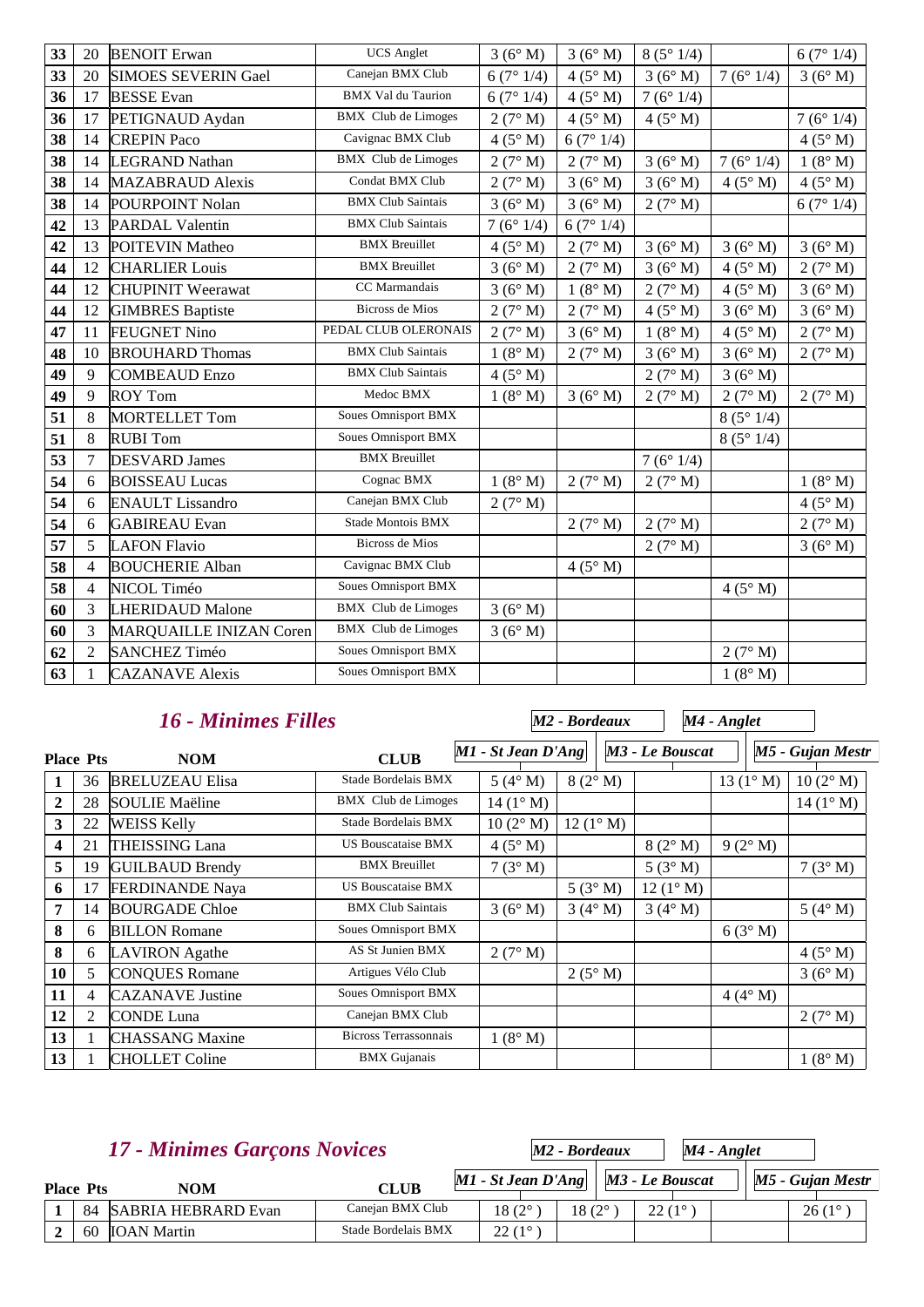| 3              | 54             | <b>CHAFFANEL Matheo</b>    | <b>BMX Club Saintais</b>                         | 13 $(4^{\circ})$ |                  |                 | $22(1^{\circ})$     | $19(3^{\circ})$      |
|----------------|----------------|----------------------------|--------------------------------------------------|------------------|------------------|-----------------|---------------------|----------------------|
| 4              | 44             | <b>WEYTS Jules</b>         | <b>Bicross de Mios</b>                           | 7(6°1/2)         |                  | $12(5^{\circ})$ | $13(4^{\circ})$     | 12(5°1/2)            |
| 5              | 40             | LE DU Nael                 | Stade Bordelais BMX                              |                  | $22(1^{\circ})$  | $18(2^{\circ})$ |                     |                      |
| 5              | 40             | <b>SONNET Gabriel</b>      | <b>Bicross de Mios</b>                           | 8(5°1/2)         |                  | $10(7^{\circ})$ | 7(6°1/2)            | $15(6^{\circ})$      |
| $\overline{7}$ | 38             | <b>BURIN</b> Mateo         | Stade Bordelais BMX                              |                  | $15(3^{\circ})$  | $13(4^{\circ})$ |                     | 10(7°1/2)            |
| 8              | 36             | <b>DIRAISON</b> Gabin      | U.V. Angerienne                                  | $12(5^{\circ})$  |                  | $15(3^{\circ})$ | $9(8^{\circ})$      |                      |
| 8              | 36             | <b>ROSPARS Clovis</b>      | CC Marmandais                                    | $10(7^{\circ})$  |                  |                 | $12(5^{\circ})$     | $14(7^{\circ})$      |
| 10             | 32             | <b>CHAUPRE Mahe</b>        | <b>BMX Club Saintais</b>                         | $15(3^{\circ})$  |                  |                 |                     | $17(4^{\circ})$      |
| 11             | 30             | <b>ZEMAULI</b> Thomas      | Canejan BMX Club                                 |                  | $10(7^{\circ})$  | 8(5°1/2)        |                     | 12(5°1/2)            |
| 12             | 29             | LABATSUZAN LETTERIO Jul    | <b>UCS</b> Anglet                                |                  |                  |                 | $18(2^{\circ})$     | 11 $(6^{\circ} 1/2)$ |
| 13             | 26             | <b>JAMOIS Marc</b>         | Artigues Vélo Club                               |                  | 8(5°1/2)         | 8(5°1/2)        |                     | 10(7°1/2)            |
| 14             | 24             | <b>FILAIN Ethann</b>       | Stade Bordelais BMX                              |                  | 13 $(4^{\circ})$ |                 |                     | 11 $(6^{\circ} 1/2)$ |
| 15             | 23             | <b>DALLA SANTA Enzo</b>    | CC Marmandais                                    | 4(5° M)          | 8(5°1/2)         | 4(5° M)         | 7 $(6^{\circ} 1/2)$ | 3(6° M)              |
| 16             | 22             | <b>COLOMBO</b> Noam        | <b>BMX</b> Gujanais                              |                  |                  |                 |                     | $22(2^{\circ})$      |
| 17             | 21             | <b>CHASSAGNOLE Mathis</b>  | Saint Léger BMX                                  | 11 $(6^{\circ})$ |                  | $9(8^{\circ})$  |                     | 1(8° M)              |
| 18             | 20             | <b>ROUSSEL Arthur</b>      | Canejan BMX Club                                 | 5(8°1/2)         | 3(6°M)           | 4(5° M)         | 3(6°M)              | 8(5°1/4)             |
| 19             | 17             | COELHO Jean                | <b>UCS</b> Anglet                                |                  |                  |                 | 8(5°1/2)            | 9(8°1/2)             |
| 20             | 16             | <b>BRIDET</b> Lucas        | <b>BMX</b> Gujanais                              |                  |                  |                 |                     | $16(5^{\circ})$      |
| 20             | 16             | <b>FEUGRAY Romeo</b>       | Medoc BMX                                        |                  | 7(6°1/2)         | 3(6°M)          | 3(6°M)              | 3(6° M)              |
| 22             | 15             | <b>BRUNET</b> Morgan       | Saint Léger BMX                                  | 6(7°1/2)         | $9(8^{\circ})$   |                 |                     |                      |
| 22             | 15             | <b>ONDARTS Hodei</b>       | <b>UCS</b> Anglet                                |                  |                  |                 | $15(3^{\circ})$     |                      |
| 24             | 13             | <b>FOURNIER Lucas</b>      | CC Marmandais                                    | 3(6°M)           |                  | 1(8° M)         | 8(5°1/2)            | $1(8^\circ M)$       |
| 24             | 13             | PROUTEAU Nolhan            | <b>BMX Club Saintais</b>                         |                  |                  |                 |                     | $13(8^{\circ})$      |
| 26             | 12             | <b>ALLARD LEBOURG Axel</b> | Stade Bordelais BMX                              |                  | $12(5^{\circ})$  |                 |                     |                      |
| 27             | 11             | <b>CHASSAGNE Corto</b>     | <b>US Bouscataise BMX</b>                        |                  |                  | $11(6^{\circ})$ |                     |                      |
| 27             | 11             | FOURNIOUX Nathan           | Stade Bordelais BMX                              |                  | $11(6^{\circ})$  |                 |                     |                      |
| 27             | 11             | <b>GAUTHIER Anton</b>      | <b>Bicross Club Denguin</b>                      |                  |                  |                 | $11(6^{\circ})$     |                      |
| 27             | 11             | KANCEL Théo                | Medoc BMX                                        |                  |                  | 3(6° M)         |                     | 8(5°1/4)             |
| 27             | 11             | <b>MESSON Jules</b>        | <b>US Bouscataise BMX</b>                        |                  | 4(5° M)          | 4(5° M)         |                     | 3(6°M)               |
| 32             | 10             | <b>KLEANTHOUS Kimon</b>    | <b>UCS</b> Anglet                                |                  |                  |                 | $10(7^{\circ})$     |                      |
| 33             | 9              | <b>BORDIN</b> Gabriel      | CC Marmandais                                    |                  |                  |                 |                     | 9(8°1/2)             |
| 33             | 9              | <b>MAZOIN</b> Lucas        | <b>BMX Club Saintais</b>                         | $9(8^{\circ})$   |                  |                 |                     |                      |
| 35             | 8              | <b>ASTRUC DUTOYA Joris</b> | <b>Bicross Club Denguin</b>                      |                  |                  |                 | $4(5^\circ M)$      | $4(5^\circ M)$       |
| 35             | 8              | <b>BESNARD</b> Timeo       | <b>BMX</b> Gujanais                              |                  |                  |                 |                     | 8(5°1/4)             |
| 35             | 8              | <b>CELESTIN Raphael</b>    | CC Marmandais                                    |                  |                  |                 |                     | 8(5°1/4)             |
| 35             | 8              | <b>GUERET Arthur</b>       | <b>BMX Club Saintais</b>                         | 8(5°1/2)         |                  |                 |                     |                      |
| 35             | $\,8$          | <b>PEROT Marius</b>        | Saint Léger BMX                                  | $4(5^\circ M)$   | 4(5° M)          |                 |                     |                      |
| 40             | 7              | <b>LINSEELE Baptiste</b>   | Artigues Vélo Club                               |                  | 3(6° M)          |                 |                     | $4(5^\circ M)$       |
| 40             | 7              | MILANI Rafaël              | B.M.X. La Rochelle                               | 7(6°1/2)         |                  |                 |                     |                      |
| 40             | $\overline{7}$ | <b>MOREAU Gabin</b>        | Cavignac BMX Club                                |                  | 7(6°1/2)         |                 |                     |                      |
| 40             | $\tau$         | <b>PICARD</b> Timote       | Canejan BMX Club                                 |                  |                  | 3(6° M)         |                     | $4(5^\circ M)$       |
| 40             | 7              | <b>POURQUIE Oscar</b>      | <b>US Bouscataise BMX</b>                        |                  |                  | 7(6°1/2)        |                     |                      |
| 40             | $\tau$         | <b>ROMARIE Julien</b>      | Medoc BMX                                        |                  |                  | 7(6°1/2)        |                     |                      |
| 46             | 6              | <b>LHERIDAUD Lenny</b>     | <b>BMX</b> Club de Limoges                       | 6(7°1/2)         |                  |                 |                     |                      |
| 47             | 5              | <b>GRATPENCHE Cyrian</b>   | <b>BMX Club Niortais</b>                         | 5(8°1/2)         |                  |                 |                     |                      |
| 47             | 5              | <b>MARCOUILLER Mathis</b>  | <b>Bicross de Mios</b>                           |                  |                  | 1(8° M)         |                     | $4(5^\circ M)$       |
| 49             | $\overline{4}$ | <b>BOUTON</b> Lorenzo      | <b>UCS</b> Anglet                                |                  |                  |                 | 4(5° M)             |                      |
| 49             | $\overline{4}$ | <b>FOURNIER Mathew</b>     | <b>BMX Club Saintais</b>                         | 2(7° M)          |                  |                 |                     | 2(7° M)              |
| 49             | $\overline{4}$ | <b>LINARDON Hugo</b>       | <b>BMX</b> Gujanais                              |                  |                  |                 |                     | $4(5^\circ M)$       |
| 49             | $\overline{4}$ | <b>NADREAU Florian</b>     | PEDAL CLUB OLERONAIS                             | $4(5^\circ M)$   |                  |                 |                     |                      |
| 49             | $\overline{4}$ | <b>ROGEON Mailow</b>       | <b>BMX</b> Breuillet                             | $4(5^\circ M)$   |                  |                 |                     |                      |
| 49             | $\overline{4}$ | <b>VENTURI Timeo</b>       | <b>UCS</b> Anglet                                |                  |                  |                 | $4(5^\circ M)$      |                      |
| 55             | 3              | <b>BALOGE Noam</b>         | <b>BMX Club Niortais</b><br>PEDAL CLUB OLERONAIS | 3(6° M)          |                  |                 |                     |                      |
| 55             | 3              | <b>DEBARD</b> Axel         | Canejan BMX Club                                 | 3(6° M)          |                  |                 |                     |                      |
| 55             | 3              | <b>GARCIA</b> Nathan       |                                                  |                  |                  |                 |                     | 3(6°M)               |
| 55             | 3              | <b>GARDELLE Noham</b>      | <b>BMX Club Niortais</b>                         | 3(6° M)          |                  |                 |                     |                      |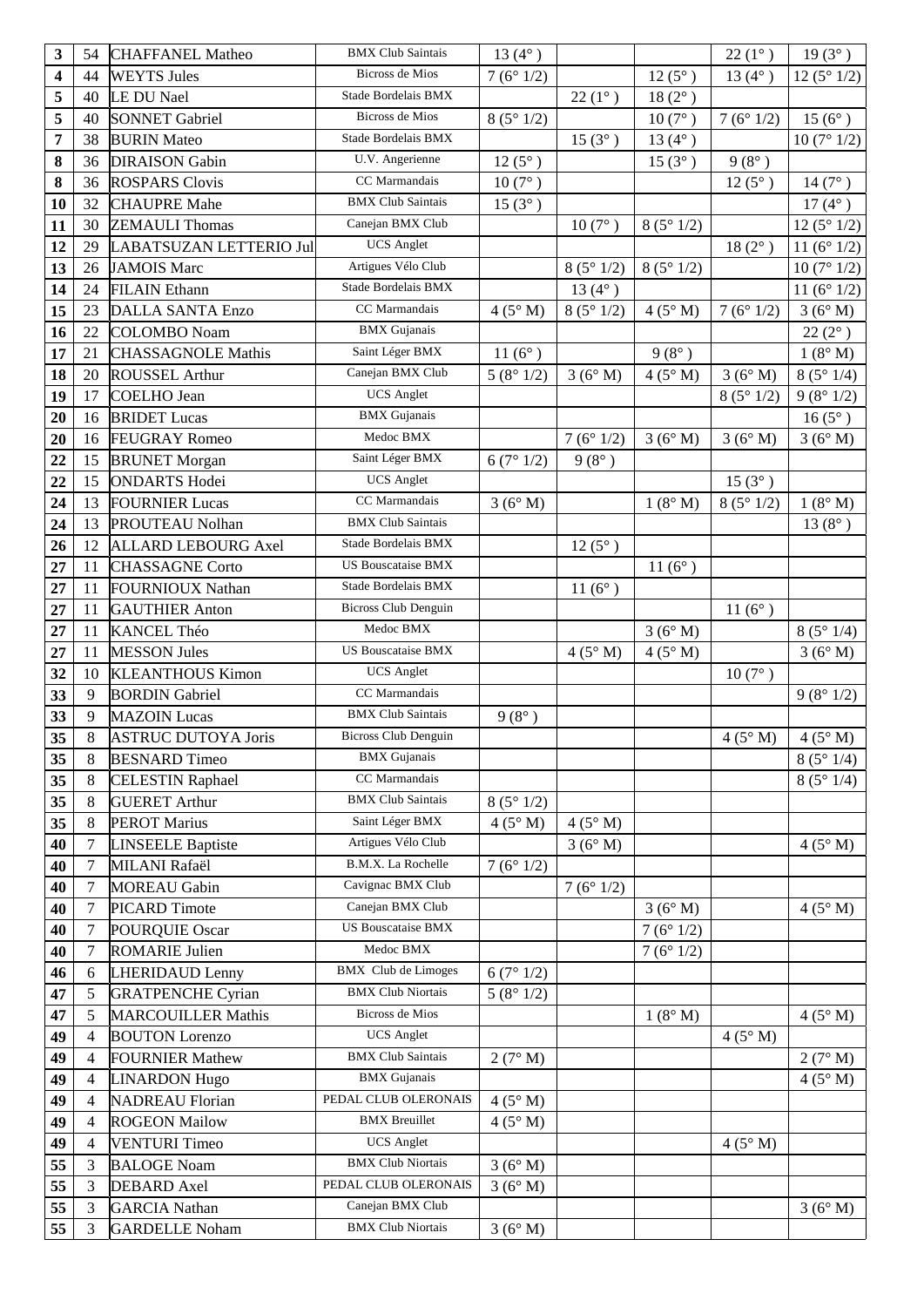| 55 | 3 | <b>MICHELENA</b> Diego | <b>BMX</b> Gujanais       |                |               | 3(6°M)  |
|----|---|------------------------|---------------------------|----------------|---------------|---------|
| 60 |   | <b>AULERY Thibaut</b>  | <b>BMX</b> Breuillet      | 2(7° M)        |               |         |
| 60 |   | <b>BONNOT Malo</b>     | <b>US Bouscataise BMX</b> |                | 2(7° M)       |         |
| 60 |   | DAILLY CHAUMONNOT Ma   | PEDAL CLUB OLERONAIS      | 2(7° M)        |               |         |
| 60 |   | <b>FERCHAUX Axel</b>   | <b>US Bouscataise BMX</b> |                | 2(7° M)       |         |
| 60 |   | <b>GOURMAUD Tom</b>    | U.V. Angerienne           | $2(7^\circ M)$ |               |         |
| 60 |   | LEBLOND Lénaïck        | Canejan BMX Club          |                |               | 2(7° M) |
| 60 |   | <b>MONNIER Batiste</b> | Bicross de Mios           |                |               | 2(7° M) |
| 60 |   | <b>VIGIER Anatole</b>  | Canejan BMX Club          |                | 2(7° M)       |         |
| 68 |   | <b>VIANA Louis</b>     | <b>US Bouscataise BMX</b> |                | $(8^\circ M)$ |         |

#### *18 - Minimes Garçons Experts*

**Place Pts M1 - St Jean D'Ang** M3 - Le Bouscat M5 - Gujan Mestr *M2 - Bordeaux M3 - Le Bouscat M4 - Anglet* | 100 **FAURE Titouan** U.V. Angerienne  $26 (1^{\circ})$  |  $22 (2^{\circ})$  |  $26 (1^{\circ})$  |  $26 (1^{\circ})$  |  $26 (1^{\circ})$  60 IOAN Martin Stade Bordelais BMX  $\begin{bmatrix} 12 (5^{\circ} 1/2) & 14 (7^{\circ}) & 11 (6^{\circ} 1/2) & 12 (5^{\circ} 1/2) \end{bmatrix}$ 2 85 MARROCQ Thibaut Stade Montois BMX  $22 (2^{\circ})$  26 (1°) 15 (6°) 22 (2°) 73 PLESSIS Titouan US Bouscataise BMX 15 (6° ) 15 (6° ) 26 (1° ) 17 (4° ) 69 NAVARRO Matt Pau BMX Club Aquitaine 19 (3°) 19 (3°) 17 (4°) 14 (7°) 14 (7°) 63 RIVERA CISTERANAS Benja UCS Anglet  $17(4^{\circ})$  14 (7°) 13 (8°) 19 (3°) 55 SALESSES Mathys Bicross Club Denguin 14 (7°) 16 (5°) 9 (8° 1/2) 12 (5° 1/2) 13 (8°) | 51 | AUGER Mael | CC Marmandais | 13 (8° )  $\left| \frac{10 (7^{\circ} 1/2)}{11 (6^{\circ} 1/2)} \right|$  9 (8° 1/2) | 17 (4° ) 50 LAMOLIE Kenly Stade Bordelais BMX 12 (5° 1/2) 13 (8° ) 9 (8° 1/2) 16 (5° ) 47 LE PAIH Archibald CC Marmandais 11 (6° 1/2) 11 (6° 1/2) 12 (5° 1/2) 13 (8° ) 11 (6° 1/2) 44 VIROULAUD Simon Artigues Vélo Club 9 (8° 1/2) 8 (5° 1/4) 16 (5°) 11 (6° 1/2) 7 (6° 1/4) 41 RETORE Thibaut U.V. Angerienne 12 (5° 1/2) 7 (6° 1/4) 3 (6° M) 7 (6° 1/4) 15 (6° ) 41 ROBERT Gabin Saint Léger BMX 22 (2° ) 19 (3° ) 36 BESSON Alexandre Soues Omnisport BMX  $17 (4^\circ)$  19 (3°) 35 **FREMONT Lorys** U.V. Angerienne  $\left| \begin{array}{cc} 10 \left( 7^{\circ} \frac{1}{2} \right) \left| 11 \left( 6^{\circ} \frac{1}{2} \right) \right| 7 \left( 6^{\circ} \frac{1}{4} \right) \left| 7 \left( 6^{\circ} \frac{1}{4} \right) \right| 7 \left( 6^{\circ} \frac{1}{4} \right) \end{array} \right|$  34 CASAGRANDE PARAILLOU Artigues Vélo Club  $4(5^{\circ} M)$  7 (6° 1/4) 12 (5° 1/2) 3 (6° M) 11 (6° 1/2) 33 DUC Mateo Cognac BMX 9 (8° 1/2) 7 (6° 1/4) 8 (5° 1/4) 8 (5° 1/4) 8 (5° 1/4) 33 MIRAOUI Ilian US Bouscataise BMX  $7(6^{\circ}1/4)$   $10(7^{\circ}1/2)$   $8(5^{\circ}1/4)$   $4(5^{\circ}M)$   $8(5^{\circ}1/4)$  32 **RATHIER Ilan** U.V. Angerienne 8 (5° 1/4) 9 (8° 1/2) 7 (6° 1/4) 8 (5° 1/4) 31 NOGUEIRA LAMBLOT Morg Medoc BMX 6 (7° 1/4) 8 (5° 1/4) 10 (7° 1/2) 7 (6° 1/4) 29 BARANSKI Raphael Stade Bordelais BMX  $6(7°1/4)$  1  $(8°M)$  22  $(2°)$  | 27 **BARET Emma** U.V. Angerienne | 7 (6° 1/4) | 4 (5° M) | 8 (5° 1/4) | 8 (5° 1/4) 27 DUSSEAU BROSSARD Malo Stade Bordelais BMX  $8(5^{\circ}1/4)$  9 (8° 1/2)  $10(7^{\circ}1/2)$  25 HALLAIS Clementin BMX Breuillet  $6(7°1/4) 8(5°1/4) 7(6°1/4) 3(6°M) 4(5°M)$  23 LANSALOT Raphael Bicross Club Denguin  $2(7° M)$  8 (5° 1/4) 4 (5° M) 9 (8° 1/2) 21 **BALDACCHINO Iban** UCS Anglet  $4(5^{\circ} M)$   $8(5^{\circ} 1/4)$   $9(8^{\circ} 1/2)$  21 LUSSEAU Axel Cavignac BMX Club  $4 (5^{\circ} M)$  3 (6° M)  $4 (5^{\circ} M)$   $10 (7^{\circ} 1/2)$  21 MARTIN Noah BMX Club Saintais 7 (6° 1/4) 4 (5° M) 10 (7° 1/2) 19 DARTIGUELONGUE Noe Stade Montois BMX 3 (6° M)  $4(5° M)$  4 (5° M)  $4(5° M)$  7 (6° 1/4) 18 GLORY Maxime BMX Club Saintais 6 (7° 1/4) 12 (5° 1/2) 17 LAUILHE Julien Bicross Club Denguin 3 (6° M) 3 (6° M) 3 (6° M) 3 (6° M) 8 (5° 1/4) 16 DEBERNARD Marin Descartes BMX 16 ( $5^\circ$ ) 16 DOLEAC Enzo Soues Omnisport BMX 16 (5° ) | 16 **ZIMMERMANN Lukas** U.V. Angerienne  $8(5^{\circ} 1/4)$  |  $8(5^{\circ} 1/4)$  15 BATTELIER Timeo BMX Gujanais  $4 (5^{\circ} M)$  1  $(8^{\circ} M)$  4  $(5^{\circ} M)$  3  $(6^{\circ} M)$  4  $(5^{\circ} M)$  15 EVEZARD GOMES Nathan US Bouscataise BMX  $4(5^{\circ} M)$  3 (6° M)  $4(5^{\circ} M)$  4 (5° M) 4 (5° M) 15 HINSINGER Erwan Stade Montois BMX 11 (6° 1/2) 4 (5° M) 15 LAUREYS Jules Soues Omnisport BMX 15 (6°) 15 VRANCKX CASTILLO Giova Stade Bordelais BMX 3 (6° M) 7 (6° 1/4) 2 (7° M) 3 (6° M) 14 FONGA Noa LVC TONNEINS 7 (6° 1/4) 7 (6° 1/4) | 13 SIMOES Thomas Canejan BMX Club  $2 (7^{\circ} M)$  |  $4 (5^{\circ} M)$  |  $4 (5^{\circ} M)$  |  $3 (6^{\circ} M)$ 

**41** | 12 GALLIOT Keryann Cavignac BMX Club  $2 (7^{\circ} M)$  |  $2 (7^{\circ} M)$  |  $4 (5^{\circ} M)$  |  $4 (5^{\circ} M)$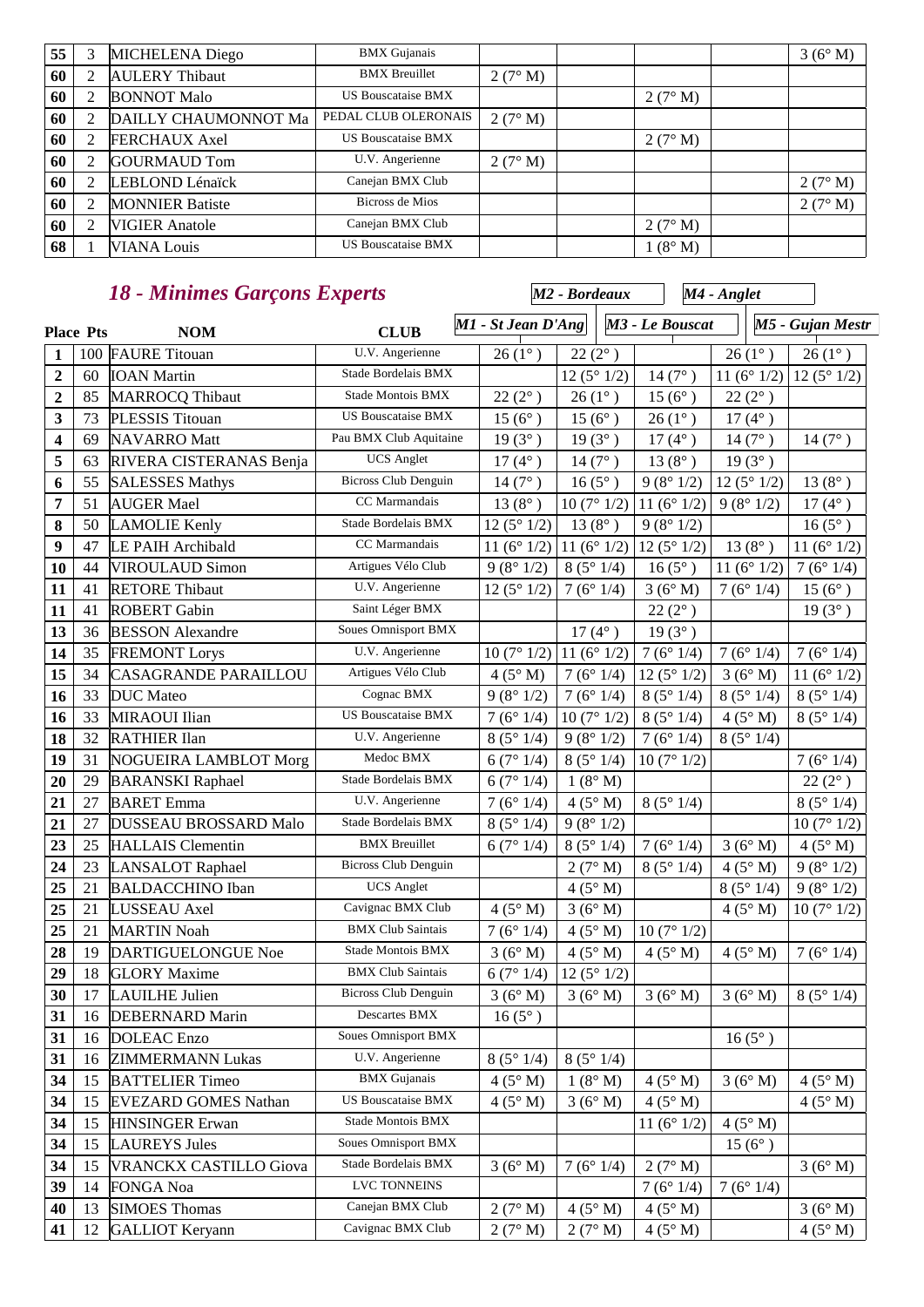| 41 | 12             | <b>HUREAU</b> Mathis       | <b>BMX Club Niortais</b>    | 3(6°M)               | $4(5^\circ M)$ | 2(7° M) | 2(7° M)        | 3(6° M)        |
|----|----------------|----------------------------|-----------------------------|----------------------|----------------|---------|----------------|----------------|
| 41 | 12             | <b>MOURGAUD Antonin</b>    | Condat BMX Club             |                      |                |         |                | 12(5°1/2)      |
| 41 | 12             | <b>VIEIRA Ylan</b>         | <b>Soues Omnisport BMX</b>  |                      |                |         | 12(5°1/2)      |                |
| 45 | 11             | <b>ANDRE BISSON Enzo</b>   | St Avertin Sports BMX       | 11 $(6^{\circ} 1/2)$ |                |         |                |                |
| 45 | 11             | <b>ECALE Nolan</b>         | <b>BMX Club Niortais</b>    | $4(5^\circ M)$       | 3(6° M)        |         |                | 4(5° M)        |
| 47 | 10             | <b>BERGER Mael</b>         | <b>BMX</b> Club de Limoges  | 10(7°1/2)            |                |         |                |                |
| 47 | 10             | <b>DARRICAU</b> Evan       | Bicross Club Barbazan Debat |                      |                |         | 10(7°1/2)      |                |
| 47 | 10             | <b>KECHABA</b> Amine       | <b>BMX</b> Club de Limoges  | 8(5°1/4)             | 2(7° M)        |         |                |                |
| 47 | 10             | <b>MOISAN Nohan</b>        | Artigues Vélo Club          | 1(8° M)              | 2(7° M)        | 3(6°M)  |                | $4(5^\circ M)$ |
| 47 | 10             | <b>RAUJOL Mathias</b>      | <b>Soues Omnisport BMX</b>  |                      |                |         | 10(7°1/2)      |                |
| 52 | 9              | <b>CERVERA Louan</b>       | Bicross Club Barbazan Debat |                      |                |         | 9(8°1/2)       |                |
| 52 | 9              | <b>DEUBEL Antoine</b>      | Creuse Oxygene              | 3(6°M)               | 3(6°M)         | 3(6°M)  |                |                |
| 52 | 9              | <b>ROBERT DELAGE Noe</b>   | <b>BMX Club Saintais</b>    | 2(7° M)              |                | 4(5° M) |                | 3(6° M)        |
| 55 | 8              | <b>MAROSZAK Enzo</b>       | Stade Bordelais BMX         | 2(7° M)              |                | 3(6° M) |                | 3(6°M)         |
| 55 | $\,8$          | <b>VEINTIMILLA Quentin</b> | Bicross Club Barbazan Debat |                      |                |         | 8(5°1/4)       |                |
| 55 | 8              | <b>VILLAIN Alexis</b>      | <b>BMX Club Niortais</b>    | 3(6°M)               | 3(6° M)        | 2(7° M) |                |                |
| 58 | $\tau$         | <b>AYALA Killian</b>       | Soues Omnisport BMX         |                      |                |         | 7(6°1/4)       |                |
| 58 | $\overline{7}$ | <b>DARD</b> Alyssa         | Cholet BMX                  | 7(6°1/4)             |                |         |                |                |
| 58 | 7              | <b>PERRIN Thomas</b>       | <b>US Bouscataise BMX</b>   | 2(7° M)              | 2(7° M)        | 1(8° M) |                | 2(7° M)        |
| 61 | 6              | <b>LAFON Faustin</b>       | <b>Bicross de Mios</b>      |                      |                | 3(6° M) |                | 3(6° M)        |
| 61 | 6              | PICHARD Matheo             | <b>Bicross de Mios</b>      |                      | 1(8° M)        | 1(8° M) | 2(7° M)        | 2(7° M)        |
| 61 | 6              | THUARD Theo                | Canejan BMX Club            | 2(7° M)              |                | 2(7° M) |                | 2(7° M)        |
| 64 | 5              | <b>BALANGER Theo</b>       | <b>BMX</b> Gujanais         |                      | 1(8° M)        | 2(7° M) |                | 2(7° M)        |
| 65 | $\overline{4}$ | <b>BEJOTTES Alexandre</b>  | <b>Soues Omnisport BMX</b>  |                      |                |         | $4(5^\circ M)$ |                |
| 65 | $\overline{4}$ | <b>CHARRET Léo</b>         | Condat BMX Club             | 4(5° M)              |                |         |                |                |
| 65 | $\overline{4}$ | <b>MAISSANT Maxence</b>    | U.V. Angerienne             | 3(6° M)              |                | 1(8° M) |                |                |
| 65 | $\overline{4}$ | <b>MARTHIENS Theo</b>      | Condat BMX Club             | 4(5° M)              |                |         |                |                |
| 69 | 3              | <b>BALTZ BROWN Jonny</b>   | U.V. Angerienne             |                      | 1(8° M)        |         |                | 2(7° M)        |
| 69 | 3              | <b>CATTANEO</b> Eythan     | <b>Soues Omnisport BMX</b>  |                      |                |         | 3(6° M)        |                |
| 69 | 3              | <b>GASQUET Corentin</b>    | <b>Soues Omnisport BMX</b>  |                      |                |         | 3(6° M)        |                |
| 72 | $\overline{2}$ | <b>CHAMBON Axel</b>        | AS St Junien BMX            | 2(7° M)              |                |         |                |                |
| 72 | $\overline{2}$ | COLOMBO Teedjy             | Soues Omnisport BMX         |                      |                |         | 2(7° M)        |                |

#### *19 - 30 ans et +*

*M2 - Bordeaux*

*M4 - Anglet*

**Place Pts M1 - St Jean D'Ang** M3 - Le Bouscat M5 - Gujan Mestr *M3 - Le Bouscat* 57 DUBREUIL Thibault US Bouscataise BMX 14 (2° ) 11 (1° M) 18 (1° ) 14 (2° ) 52 CROUZET Xavier BMX Club Niortais 18 (1°) 7 (2° M) 9 (4°) 18 (1°) 29 BEAUMONT Stephane CC Marmandais 11 (3° ) 18 (1° ) 28 AUGIER Anthony Bicross de Mios  $7(6^\circ)$  8 (5°) 4 (5° M) 9 (4°) 23 PIERRE Loic CC Marmandais 5 (8°) 4 (3° M) 7 (6°) 4 (5° M) 7 (6°) 19 DECIDOUR Raphael Cavignac BMX Club 8 (5°) 11 (3°) 18 **FERNANDEZ Thomas Jerome** Bicross Club Denguin 7 (6°) 11 (3°) 14 ANDRIEU Aurelien Canejan BMX Club 14 (2°) 14 BIANCUZZI Florian Cavignac BMX Club 14 (2°) 14 POUMEYREAU Alexandre CC Marmandais  $6(7^\circ)$  8 (5°) 11 DENYS Julien BMX Club Niortais 11 (3°) 9 GRELAUD Florent Cognac BMX 9 (4°) 9 POCZERNIN Jean Christophe Bicross Club Barbazan Debat 9 (4°) 8 AMARAL Frédéric Soues Omnisport BMX 8 (5°) 8 MARIMON Frederic CC Marmandais 2 (4° M) 6 (7°) 6 BIANCUZZI Damien US Bouscataise BMX 6 (7°) 6 TROSZCZYNSKI Christophe BMX Club Frontignan 1 5 CAMPIOLI Philippe Soues Omnisport BMX 5 (8°) 5 PETIGNAUD Sébastien BMX Club de Limoges 5 (8°)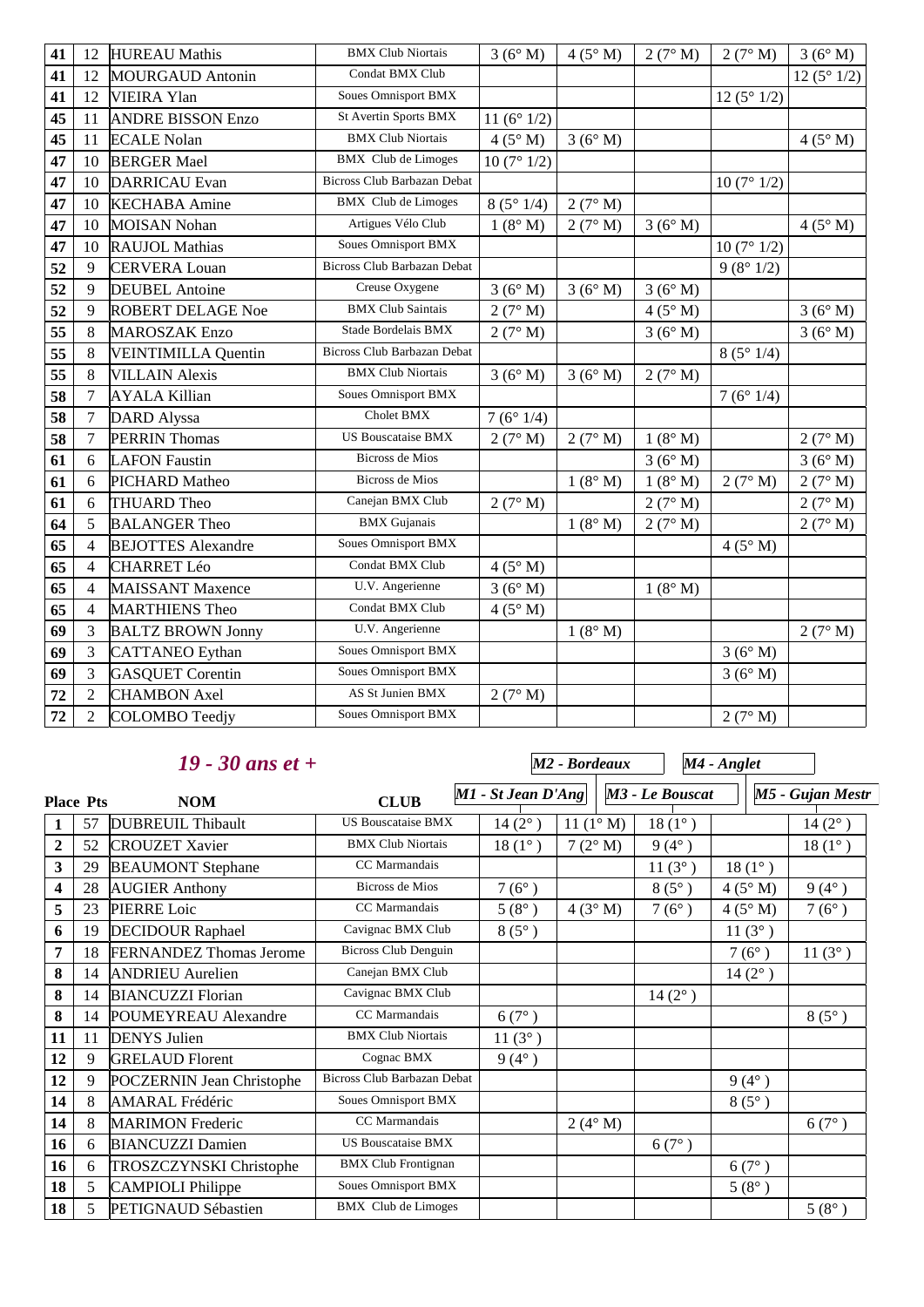|                         |                          | $20$ - Cadettes et +            |                            |                      | M <sub>2</sub> - Bordeaux |                 | M4 - Anglet     |                  |
|-------------------------|--------------------------|---------------------------------|----------------------------|----------------------|---------------------------|-----------------|-----------------|------------------|
| <b>Place Pts</b>        |                          | <b>NOM</b>                      | <b>CLUB</b>                | $MI - St Jean D'Ang$ |                           | M3 - Le Bouscat |                 | M5 - Gujan Mestr |
| -1                      | 40                       | <b>ALLARD</b> Marjolaine        | U.V. Angerienne            | $11(3^{\circ})$      |                           | $18(1^{\circ})$ |                 | $11(3^{\circ})$  |
| $\overline{2}$          | 36                       | <b>BAGUENARD Maelys</b>         | CC Marmandais              |                      |                           |                 | $18(1^{\circ})$ | $18(1^{\circ})$  |
| $\overline{\mathbf{3}}$ | 32                       | <b>NOEL Alizee</b>              | CC Marmandais              |                      | $18(1^{\circ})$           | $14(2^{\circ})$ |                 |                  |
| $\overline{\mathbf{4}}$ | 29                       | <b>MERCHED Alyssa</b>           | Canejan BMX Club           | $9(4^{\circ})$       |                           | $11(3^{\circ})$ |                 | $9(4^{\circ})$   |
| $\overline{\mathbf{4}}$ | 29                       | PLUMEREAU Maelys                | Canejan BMX Club           | $8(5^\circ)$         | $11(3^{\circ})$           | $6(7^{\circ})$  |                 | $4(5^\circ M)$   |
| 6                       | 25                       | <b>POITEVIN Manon</b>           | <b>BMX</b> Breuillet       | $4(5^\circ M)$       | $8(5^\circ)$              |                 | $7(6^{\circ})$  | 6(7°)            |
| 7                       | 24                       | <b>MONNAC Lucy</b>              | Canejan BMX Club           | $6(7^{\circ})$       | $7(6^{\circ})$            |                 | $6(7^{\circ})$  | $5(8^{\circ})$   |
| 8                       | 23                       | <b>TALARD Manon</b>             | <b>BMX Club Niortais</b>   | $7(6^{\circ})$       |                           | $7(6^{\circ})$  | $9(4^{\circ})$  |                  |
| 9                       | 22                       | <b>BOUDEY Estelle</b>           | <b>US Bouscataise BMX</b>  |                      |                           |                 | $14(2^{\circ})$ | $8(5^{\circ})$   |
| 10                      | 19                       | <b>FOUR POME Loane</b>          | <b>UCS</b> Anglet          |                      |                           | $8(5^\circ)$    | $11(3^{\circ})$ |                  |
| 11                      | 18                       | <b>SOULIE Maureen</b>           | <b>BMX</b> Club de Limoges | $18(1^{\circ})$      |                           |                 |                 |                  |
| 12                      | 16                       | <b>MARTIN</b> Audrey            | <b>BMX Club Saintais</b>   |                      |                           | $9(4^{\circ})$  |                 | $7(6^{\circ})$   |
| 13                      | 15                       | <b>ARAGON</b> Lena              | Artigues Vélo Club         |                      | $6(7^\circ)$              |                 | $5(8^{\circ})$  | $4(5^\circ M)$   |
| 14                      | 14                       | <b>BILLEREY Cassandra</b>       | Cavignac BMX Club          |                      |                           |                 |                 | $14(2^{\circ})$  |
| 14                      | 14                       | <b>DELPEUT VELLARD Charlott</b> | <b>BMX</b> Club de Limoges | $14(2^{\circ})$      |                           |                 |                 |                  |
| 14                      | 14                       | <b>MERIGAUD Lauriane</b>        | <b>BMX</b> Club de Limoges |                      | $14(2^{\circ})$           |                 |                 |                  |
| 14                      | 14                       | <b>PICOT</b> Marine             | <b>BMX</b> Club de Limoges | $5(8^{\circ})$       | $9(4^{\circ})$            |                 |                 |                  |
| 18                      | 8                        | <b>BEJOTTES Diana</b>           | <b>Soues Omnisport BMX</b> |                      |                           |                 | $8(5^\circ)$    |                  |
| 18                      | 8                        | <b>JOUSSEMET</b> Louane         | PEDAL CLUB OLERONAIS       | $4(5^\circ M)$       |                           | $4(5^\circ M)$  |                 |                  |
| 20                      | $\overline{\mathcal{L}}$ | <b>BIANCUZZI</b> Pauline        | <b>US Bouscataise BMX</b>  |                      |                           | $4(5^\circ M)$  |                 |                  |
| 20                      | 4                        | <b>GOUJON</b> Marine            | <b>Soues Omnisport BMX</b> |                      |                           |                 | $4(5^\circ M)$  |                  |

|                         | <b>21 - Cadets Garçons Novices</b> |                           |                              | M2 - Bordeaux      |                   | M4 - Anglet     |                    |                    |
|-------------------------|------------------------------------|---------------------------|------------------------------|--------------------|-------------------|-----------------|--------------------|--------------------|
| <b>Place Pts</b>        |                                    | <b>NOM</b>                | <b>CLUB</b>                  | M1 - St Jean D'Ang |                   | M3 - Le Bouscat |                    | M5 - Gujan Mestr   |
| 1                       | 42                                 | <b>DELMAS</b> Lucas       | <b>Bicross Terrassonnais</b> | $14(2^{\circ})$    |                   | $14(2^{\circ})$ |                    | $14 (1^{\circ} M)$ |
| $\overline{2}$          | 30                                 | <b>DAURAT</b> Louis       | Stade Bordelais BMX          |                    | $12(1^{\circ} M)$ | $8(5^\circ)$    |                    | $10(2^{\circ} M)$  |
| $\overline{\mathbf{3}}$ | 28                                 | <b>SAHIN Milo</b>         | U.V. Angerienne              | $7(6^{\circ})$     | 5(3°M)            | $11(3^{\circ})$ |                    | $5(4^\circ M)$     |
| $\overline{\mathbf{4}}$ | 26                                 | PHILIPPE Romain           | <b>US Bouscataise BMX</b>    |                    | 8(2° M)           | $18(1^{\circ})$ |                    |                    |
| 5                       | 18                                 | <b>EBZANT</b> Leo         | <b>BMX</b> Breuillet         | $18(1^{\circ})$    |                   |                 |                    |                    |
| 5                       | 18                                 | <b>HEBRARD Clovis</b>     | <b>BMX Club Saintais</b>     | $11(3^{\circ})$    |                   |                 |                    | 7(3° M)            |
| 7                       | 15                                 | <b>GUY Yanis</b>          | <b>Bicross Club Denguin</b>  | 4(5° M)            |                   | 4(5° M)         | $4(5^\circ M)$     | 3(6°M)             |
| 8                       | 14                                 | <b>LECHEVIN Jonathan</b>  | <b>BMX Club Saintais</b>     |                    |                   |                 | 14 $(1^{\circ} M)$ |                    |
| 9                       | 12                                 | <b>CASTAGNET Kelvin</b>   | Artigues Vélo Club           |                    | $2(5^\circ M)$    | $5(8^{\circ})$  | 5 ( $4^\circ$ M)   |                    |
| 10                      | 10                                 | <b>KLEANTHOUS Emilios</b> | <b>UCS</b> Anglet            |                    |                   |                 | $10(2^{\circ} M)$  |                    |
| 11                      | 9                                  | <b>CLERC</b> Lilian       | Canejan BMX Club             |                    |                   | $9(4^{\circ})$  |                    |                    |
| 11                      | 9                                  | <b>LALANDE</b> Axel       | B.M.X. La Rochelle           | $9(4^{\circ})$     |                   |                 |                    |                    |
| 13                      | 8                                  | <b>HAURY Ylan</b>         | <b>BMX Club Saintais</b>     | $8(5^\circ)$       |                   |                 |                    |                    |
| 13                      | 8                                  | <b>MARTIN Matteo</b>      | PEDAL CLUB OLERONAIS         | $5(8^{\circ})$     | $3(4^\circ M)$    |                 |                    |                    |
| 15                      | 7                                  | <b>FORT Elliott</b>       | <b>US Bouscataise BMX</b>    |                    |                   | $7(6^{\circ})$  |                    |                    |
| 15                      | 7                                  | <b>SALLES Antton</b>      | <b>UCS</b> Anglet            |                    |                   |                 | 7(3° M)            |                    |
| 15                      | 7                                  | <b>VESVAL Samuel</b>      | U.V. Angerienne              | 4(5° M)            |                   | 3(6°M)          |                    |                    |
| 18                      | 6                                  | <b>CORNU</b> Alexandre    | PEDAL CLUB OLERONAIS         | 6(7°)              |                   |                 |                    |                    |
| 18                      | 6                                  | <b>COURTIOUX Mathis</b>   | <b>US Bouscataise BMX</b>    |                    |                   | $6(7^{\circ})$  |                    |                    |
| 18                      | 6                                  | <b>MORISSET Cyprian</b>   | <b>LVC TONNEINS</b>          |                    |                   | 4(5° M)         |                    | 2(7° M)            |
| 21                      | 4                                  | <b>ESTEVE Paul</b>        | Stade Bordelais BMX          |                    |                   |                 |                    | $4(5^\circ M)$     |
| 22                      | 3                                  | <b>DARDENNES Mateo</b>    | <b>UCS</b> Anglet            |                    |                   |                 | 3(6° M)            |                    |
| 22                      | 3                                  | <b>GAILLARD Romain</b>    | <b>BMX</b> Club de Limoges   | 3(6° M)            |                   |                 |                    |                    |
| 22                      | 3                                  | <b>MEILLAT Arthur</b>     | <b>US Bouscataise BMX</b>    |                    |                   | 3(6°M)          |                    |                    |
| 22                      | 3                                  | <b>SALORT Matthis</b>     | Medoc BMX                    |                    | 1(6° M)           | 2(7° M)         |                    |                    |
| 26                      | 1                                  | ZICARI Mattéo             | <b>BMX</b> Gujanais          |                    |                   |                 |                    | $1(8^\circ M)$     |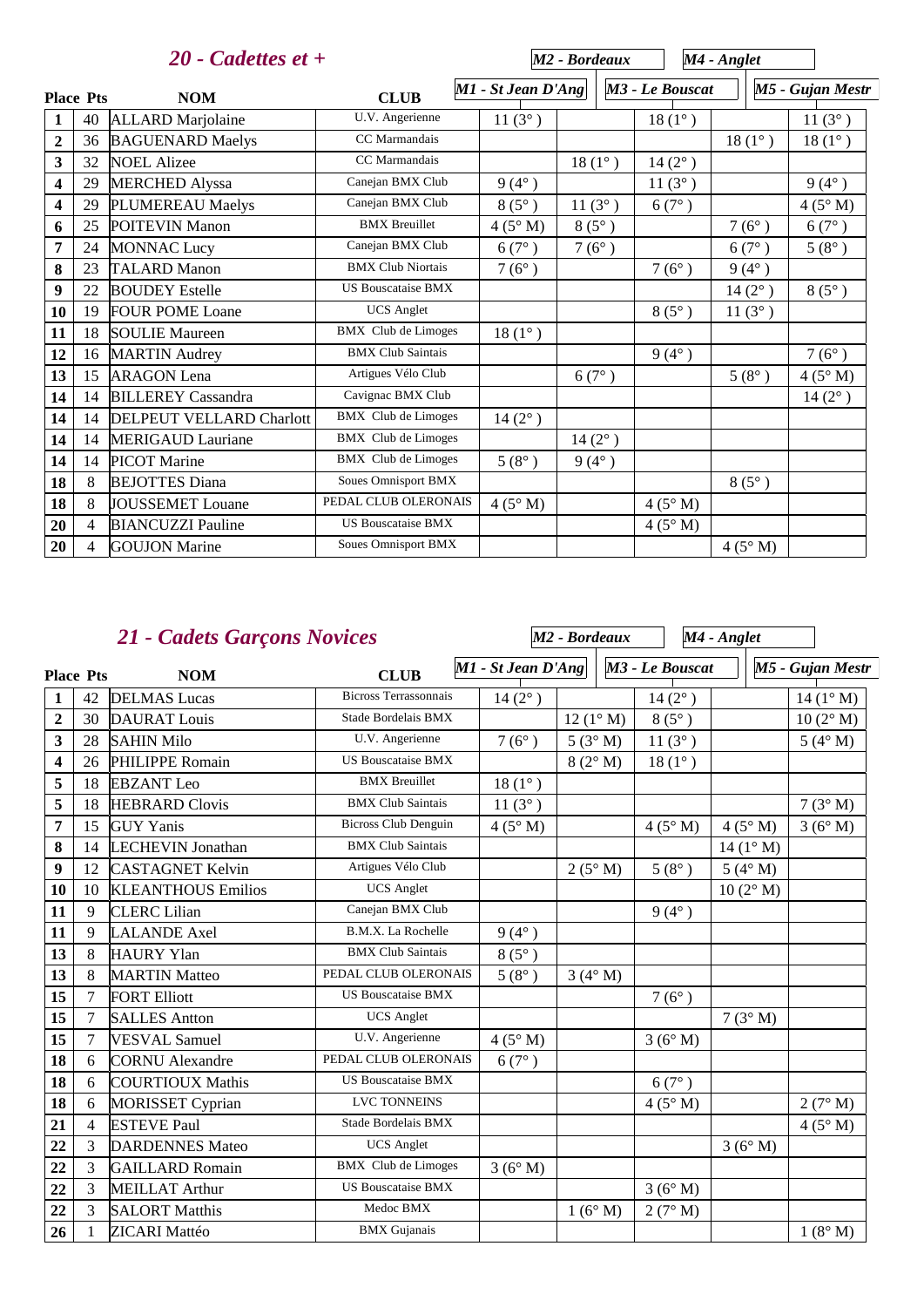|                         | 22 - Cadets Garçons Experts |                                |                                    |                      | M <sub>2</sub> - Bordeaux |                             | M4 - Anglet |                      |                      |
|-------------------------|-----------------------------|--------------------------------|------------------------------------|----------------------|---------------------------|-----------------------------|-------------|----------------------|----------------------|
| <b>Place Pts</b>        |                             | <b>NOM</b>                     | <b>CLUB</b>                        | M1 - St Jean D'Ang   |                           | M <sub>3</sub> - Le Bouscat |             |                      | M5 - Gujan Mestr     |
| 1                       | 85                          | <b>ALEXANDRE Yannick</b>       | Pau BMX Club Aquitaine             | $26(1^{\circ})$      | $18(2^{\circ})$           | 5(8°1/2)                    |             | $22(2^{\circ})$      | $19(3^{\circ})$      |
| $\overline{2}$          | 78                          | <b>VEDEAU</b> Thomas           | U.V. Angerienne                    | $19(3^{\circ})$      | $15(3^{\circ})$           | $18(2^{\circ})$             |             | $19(3^{\circ})$      | $22(2^{\circ})$      |
| 3                       | 64                          | <b>IOAN</b> Raphael            | Stade Bordelais BMX                | 12(5°1/2)            | $22(1^{\circ})$           | 8(5°1/2)                    |             | $17(4^{\circ})$      | $13(8^{\circ})$      |
| $\overline{\mathbf{4}}$ | 62                          | <b>LASSERRE Baptiste</b>       | U.V. Angerienne                    | $22(2^{\circ})$      | $9(8^{\circ})$            | $13(4^{\circ})$             |             | 10(7°1/2)            | $17(4^{\circ})$      |
| 5                       | 50                          | <b>ALLARD</b> Noa              | <b>BMX Club Saintais</b>           | $16(5^{\circ})$      | 8(5°1/2)                  | $11(6^{\circ})$             |             |                      | $15(6^{\circ})$      |
| 6                       | 48                          | <b>RIGOLET Matheo</b>          | Stade Bordelais BMX                | 10(7°1/2)            | 5(8°1/2)                  | $12(5^{\circ})$             |             | $15(6^{\circ})$      | 11 $(6^{\circ} 1/2)$ |
| 7                       | 47                          | <b>DARTENUC Romain</b>         | <b>Stade Montois BMX</b>           | 12(5°1/2)            | $11(6^{\circ})$           | 7(6°1/2)                    |             | $16(5^{\circ})$      | 8(5°1/4)             |
| 7                       | 47                          | <b>NAVERO SALABERT Alexis</b>  | <b>Bicross Club Denguin</b>        | $13(8^{\circ})$      |                           | $22(1^{\circ})$             |             | 12(5°1/2)            |                      |
| $\overline{7}$          | 47                          | <b>VALLEE Gaspard</b>          | <b>UCS</b> Anglet                  |                      | 8(5°1/2)                  |                             |             | $13(8^{\circ})$      | $26(1^{\circ})$      |
| 10                      | 45                          | <b>GENESTE Axel</b>            | Condat BMX Club                    | $17(4^{\circ})$      | $13(4^{\circ})$           | $15(3^{\circ})$             |             |                      |                      |
| 11                      | 42                          | <b>BAYOL Noah</b>              | Artigues Vélo Club                 | 10(7°1/2)            | $12(5^{\circ})$           | 6(7°1/2)                    |             | 11 $(6^{\circ} 1/2)$ | 9(8°1/2)             |
| 11                      | 42                          | <b>DEJEAN Nolan</b>            | <b>BMX Club Saintais</b>           |                      |                           |                             |             | $26(1^{\circ})$      | $16(5^{\circ})$      |
| 13                      | 40                          | <b>LESPINE BARRIERE Mael</b>   | CC Marmandais                      | 11 $(6° 1/2)$        |                           | 8(5°1/2)                    |             | 11 $(6^{\circ} 1/2)$ | 10(7°1/2)            |
| 13                      | 40                          | <b>MORIN Kylian</b>            | <b>Bicross de Mios</b>             | 11 $(6^{\circ} 1/2)$ | 7(6°1/2)                  | 5(8°1/2)                    |             | 8(5°1/4)             | $14(7^{\circ})$      |
| 15                      | 39                          | <b>MALFETTES Neo</b>           | Canejan BMX Club                   | 8(5°1/4)             | 4(5° M)                   | $10(7^{\circ})$             |             | 10(7°1/2)            | 11 $(6^{\circ} 1/2)$ |
| 16                      | 38                          | <b>PARENT Charles</b>          | <b>BMX</b> Club de Limoges         | $14(7^{\circ})$      | 7(6°1/2)                  | $9(8^{\circ})$              |             |                      | 8(5°1/4)             |
| 17                      | 32                          | JEANGUYOT Toma                 | <b>Stade Montois BMX</b>           | $15(6^{\circ})$      | $10(7^{\circ})$           | 7(6°1/2)                    |             |                      |                      |
| 18                      | 27                          | <b>GELU</b> Ruben              | <b>BMX Club Niortais</b>           | 9(8°1/2)             | 6(7°1/2)                  |                             |             |                      | 12(5°1/2)            |
| 18                      | 27                          | <b>LATOUR Jules</b>            | U.V. Angerienne                    | 9(8°1/2)             |                           |                             |             | 9(8°1/2)             | 9(8°1/2)             |
| 20                      | 25                          | <b>RITOU</b> Arthur            | Stade Bordelais BMX                | $4(5^\circ M)$       | 5(8°1/2)                  | $4(5^\circ M)$              |             | 12(5°1/2)            | 3(6°M)               |
| 21                      | 20                          | <b>CHARDAVOINE Tom</b>         | PEDAL CLUB OLERONAIS               | $4(5^\circ M)$       | 3(6°M)                    | 3(6°M)                      |             | 3(6°M)               | 10(7°1/2)            |
| 21                      | 20                          | DE MAURY Julien                | Canejan BMX Club                   | 8(5°1/4)             | $4(5^\circ M)$            | 4(5° M)                     |             | $4(5^\circ M)$       | 3(6° M)              |
| 23                      | 18                          | <b>LELIEVRE</b> Evan           | <b>BMX</b> Gujanais                | 3(6°M)               | 3(6°M)                    | 3(6°M)                      |             | 4(5° M)              | 8(5°1/4)             |
| 23                      | 18                          | <b>PICARD</b> Matteo           | Canejan BMX Club                   |                      | 6(7°1/2)                  |                             |             |                      | 12(5°1/2)            |
| 25                      | 14                          | <b>POCZERNIN Mathias</b>       | Bicross Club Barbazan Debat        |                      |                           |                             |             | $14(7^{\circ})$      |                      |
| 26                      | 13                          | <b>BETILLE</b> Quentin         | Artigues Vélo Club                 | 4(5° M)              | 3(6°M)                    | 3(6°M)                      |             |                      | 3(6°M)               |
| 27                      | 12                          | <b>LECLAIR Simon</b>           | <b>BMX</b> Club de Limoges         | 4(5° M)              |                           |                             |             |                      | 8(5°1/4)             |
| 27                      | 12                          | <b>MARTIN</b> Etann            | Artigues Vélo Club                 | 2(7° M)              | 2(7° M)                   | 3(6°M)                      |             | 3(6°M)               | 4(5° M)              |
| 29                      | 11                          | <b>GUILLEUX Nathan</b>         | <b>BMX Club Niortais</b>           | 4(5° M)              | 3(6° M)                   | 4(5° M)                     |             |                      |                      |
| 30                      | $10\,$                      | <b>AYRAULT Clement</b>         | Saint Léger BMX                    |                      | $4(5^\circ M)$            | 6(7°1/2)                    |             |                      |                      |
| 30                      | 10                          | <b>TAVERNIER Matheo</b>        | Cavignac BMX Club                  | 3(6°M)               |                           |                             |             | 3(6°M)               | 4(5° M)              |
| 32                      | 9                           | <b>TROSZCZYNSKI Loris</b>      | <b>BMX</b> Club Frontignan         |                      |                           |                             |             | 9(8°1/2)             |                      |
| 33                      | 8                           | <b>CAZANAVE Nathan</b>         | <b>Bicross Club Barbazan Debat</b> |                      |                           |                             |             | 8(5°1/4)             |                      |
| 33                      | 8                           | <b>DAULT</b> Arthur            | <b>Soues Omnisport BMX</b>         |                      |                           |                             |             | 8(5°1/4)             |                      |
| 33                      | 8                           | <b>DEBERNARD Eloi</b>          | Descartes BMX                      | 8(5°1/4)             |                           |                             |             |                      |                      |
| 33                      | 8                           | <b>FRAYSSOU</b> Corentin       | <b>BMX Club Saintais</b>           | 8(5°1/4)             |                           |                             |             |                      |                      |
| 33                      | 8                           | LEPAUL Théo                    | Bicross Club Barbazan Debat        |                      |                           |                             |             | 8(5°1/4)             |                      |
| 38                      | 7                           | <b>LEBARBIER Mederic</b>       | <b>BMX</b> Breuillet               | 3(6° M)              |                           | 4(5° M)                     |             |                      |                      |
| 38                      | 7                           | <b>MONLEZUN Romain</b>         | Medoc BMX                          |                      |                           |                             |             | 3(6° M)              | $4(5^\circ M)$       |
| 38                      | 7                           | <b>MOREAU</b> Ethan            | <b>BMX</b> Breuillet               | 3(6°M)               |                           | 2(7° M)                     |             |                      | 2(7° M)              |
| 41                      | 6                           | <b>GERVAIS BRENGUIER Mathe</b> | Medoc BMX                          |                      |                           |                             |             | 4(5° M)              | 2(7° M)              |
| 41                      | 6                           | <b>MAGNE</b> Maxence           | <b>Bicross Terrassonnais</b>       | 3(6° M)              | $1(8^\circ M)$            | 2(7° M)                     |             |                      |                      |
| 41                      | 6                           | <b>VILLARD</b> Nael            | Cognac BMX                         | 2(7° M)              | 1(8° M)                   |                             |             |                      | 3(6° M)              |
| 44                      | 5                           | <b>CANTAREL Sloan</b>          | Canejan BMX Club                   |                      |                           |                             |             | 3(6°M)               | 2(7° M)              |
| 45                      | 4                           | <b>DUMON</b> Timothee          | <b>US Bouscataise BMX</b>          |                      | $4(5^\circ M)$            |                             |             |                      |                      |
| 45                      | 4                           | <b>FORTRIE Matéo</b>           | Soues Omnisport BMX                |                      |                           |                             |             | 4(5° M)              |                      |
| 45                      | 4                           | <b>LOGAN DIXON Ethan</b>       | <b>Bicross Terrassonnais</b>       |                      |                           | 2(7° M)                     |             |                      | 2(7° M)              |
| 45                      | 4                           | <b>MEIGNIEN</b> Axel           | <b>UCS</b> Anglet                  |                      |                           |                             |             | $4(5^\circ M)$       |                      |
| 45                      | 4                           | PAUL MAHEO Ethan               | Cavignac BMX Club                  |                      | 2(7° M)                   | 2(7° M)                     |             |                      |                      |
| 45                      | 4                           | <b>PEDENON Paulin</b>          | <b>Bicross Terrassonnais</b>       |                      |                           |                             |             |                      | 4(5° M)              |
| 45                      | 4                           | <b>RIVOIRE</b> Nael            | Cavignac BMX Club                  | 2(7° M)              |                           |                             |             |                      | 2(7° M)              |
| 45                      | 4                           | <b>SOUDIER Natan</b>           | Cavignac BMX Club                  |                      |                           |                             |             |                      | $4(5^\circ M)$       |
| 53                      | 3                           | <b>LANOIRE</b> Mael            | Artigues Vélo Club                 |                      | 2(7° M)                   | 1(8° M)                     |             |                      |                      |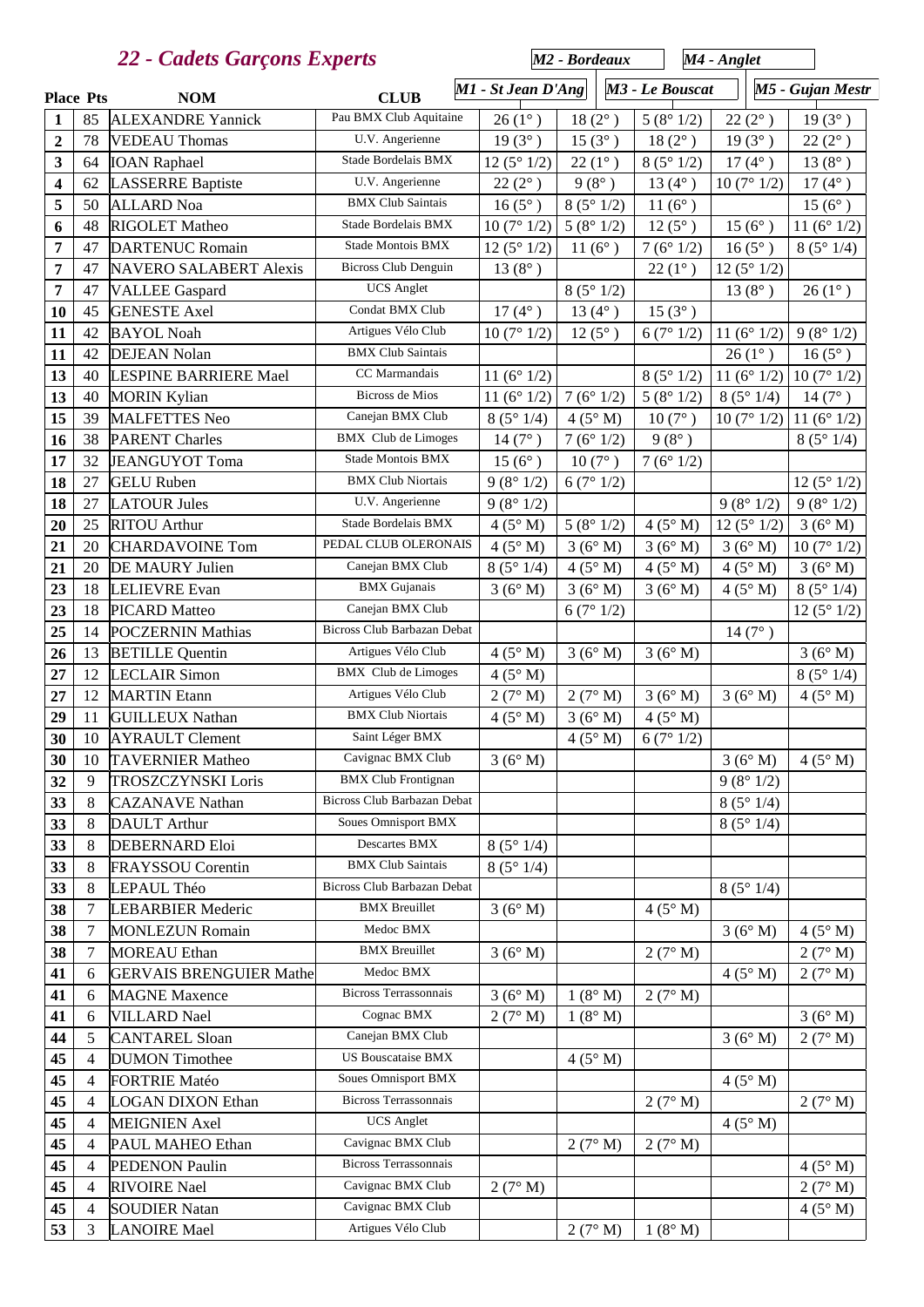| $\overline{ }$<br>ີ | <b>OUENTEL Yann</b>         | Caneian BMX Club  |               |                          | $(6^{\circ}$<br>M |
|---------------------|-----------------------------|-------------------|---------------|--------------------------|-------------------|
| 55                  | <b>GALLAS</b> Maxandre      | Stade Montois BMX |               | $\mathcal{T}^{\circ}$ M) |                   |
| 56                  | <b>BOINEAU GIRAUD Jimmy</b> | Cavignac BMX Club | $(8^\circ M)$ |                          |                   |

| $23 - 17$ et + Open            |                     |                             |                                                |                       | M <sub>2</sub> - Bordeaux | M4 - Anglet           |                 |                      |
|--------------------------------|---------------------|-----------------------------|------------------------------------------------|-----------------------|---------------------------|-----------------------|-----------------|----------------------|
| <b>Place Pts</b><br><b>NOM</b> |                     |                             | <b>CLUB</b>                                    | M1 - St Jean D'Ang    |                           | M3 - Le Bouscat       |                 | M5 - Gujan Mestr     |
| $\mathbf{1}$                   | 74                  | <b>AUDINEAU Mathias</b>     | <b>BMX Club Niortais</b>                       | $26(1^{\circ})$       |                           | $22(2^{\circ})$       |                 | $26(1^{\circ})$      |
| $\mathbf{2}$                   | 61                  | <b>BATIER Louis</b>         | <b>US Bouscataise BMX</b>                      | $17(4^{\circ})$       | $13(4^{\circ})$           | $16(5^{\circ})$       | $13(4^{\circ})$ | $15(6^{\circ})$      |
| 3                              | 53                  | <b>GUERINEAU</b> Antoine    | <b>BMX Club Niortais</b>                       | $16(5^{\circ})$       | $15(3^{\circ})$           |                       |                 | $22(2^{\circ})$      |
| 4                              | 49                  | <b>TUO Vincent</b>          | CC Marmandais                                  |                       | $18(2^{\circ})$           | $17(4^{\circ})$       |                 | $14(7^{\circ})$      |
| 5                              | 48                  | <b>DUFOYER Benjamin</b>     | <b>US Bouscataise BMX</b>                      |                       | $22(1^{\circ})$           | $26(1^{\circ})$       |                 |                      |
| 6                              | 47                  | <b>FERRER Doriann</b>       | <b>Bicross de Mios</b>                         | $19(3^{\circ})$       |                           |                       | $12(5^{\circ})$ | $16(5^{\circ})$      |
| 7                              | 45                  | <b>BALLION Jules</b>        | Bicross de Mios                                | $13(8^{\circ})$       | $12(5^{\circ})$           | 10(7°1/2)             | 3(6°M)          | 10(7°1/2)            |
| 8                              | 42                  | <b>DURAND Hugo</b>          | Stade Bordelais BMX                            | 10(7°1/2)             | $11(6^{\circ})$           | 11 $(6^{\circ} 1/2)$  | $10(7^{\circ})$ | 10(7°1/2)            |
| $\boldsymbol{9}$               | 40                  | <b>GABET Valentin</b>       | <b>Bicross Club Denguin</b>                    | $22(2^{\circ})$       |                           |                       | $18(2^{\circ})$ |                      |
| 10                             | 39                  | <b>LICKEL Thomas</b>        | Canejan BMX Club                               | 12(5°1/2)             |                           | 12 ( $5^{\circ}$ 1/2) | $11(6^{\circ})$ | 4(5° M)              |
| 11                             | 38                  | <b>GARNAUDIE Paul</b>       | <b>BMX</b> Club de Limoges                     | 4(5° M)               | 8(5°1/2)                  | $15(6^{\circ})$       |                 | 11 $(6^{\circ} 1/2)$ |
| 11                             | 38                  | <b>LAFLEUR Ugo</b>          | <b>BMX Club Niortais</b>                       | $14(7^{\circ})$       |                           | 12 $(5^{\circ} 1/2)$  |                 | 12(5°1/2)            |
| 11                             | 38                  | <b>VILLENEUVE Jimmy</b>     | <b>Bicross de Mios</b>                         |                       |                           | $19(3^{\circ})$       |                 | $19(3^{\circ})$      |
| 14                             | 31                  | <b>LEMESLE Kyllian</b>      | Canejan BMX Club                               | 7(6°1/4)              |                           | 8(5°1/4)              | 7(6°1/2)        | 9(8°1/2)             |
| 15                             | 29                  | <b>SOUGNOUX Owen</b>        | <b>Bicross de Mios</b>                         |                       |                           | 7(6°1/4)              | $9(8^{\circ})$  | $13(8^{\circ})$      |
| 16                             | 27                  | <b>KORSOUN Cyril</b>        | Cavignac BMX Club                              |                       |                           | 10(7°1/2)             |                 | $17(4^{\circ})$      |
| 17                             | 24                  | <b>FELICI Mathias</b>       | Stade Bordelais BMX                            | 8(5°1/4)              | 8(5°1/2)                  | 8(5°1/4)              |                 |                      |
| 17                             | 24                  | <b>LE CAMUS Corentin</b>    | Canejan BMX Club                               |                       | 4(5° M)                   | 11 $(6° 1/2)$         |                 | 9(8°1/2)             |
| 19                             | 22                  | <b>CHAUMELLE Tom</b>        | Stade Montois BMX                              |                       |                           |                       | $22(1^{\circ})$ |                      |
| 19                             | 22                  | <b>GROS</b> Titouan         | U.V. Angerienne                                | 10(7°1/2)             |                           | $4(5^\circ M)$        | 8(5°1/2)        |                      |
| 19                             | 22                  | <b>NORZIUS</b> Jefferson    | Condat BMX Club                                |                       | $9(8^{\circ})$            | 9(8°1/2)              |                 | 4(5° M)              |
| 22                             | 21                  | PIPART DUGALLEIX Arthur     | CC Marmandais                                  | 11 ( $6^{\circ}$ 1/2) | 3(6° M)                   |                       | 7(6°1/2)        |                      |
| 22                             | 21                  | <b>REGONDEAU Caroline</b>   | <b>US Bouscataise BMX</b>                      | 7(6°1/4)              | 7(6°1/2)                  | 7(6°1/4)              |                 |                      |
| 22                             | 21                  | <b>RICHEDA</b> Emilien      | CC Marmandais                                  | 3(6° M)               | 6(7°1/2)                  | 4(5° M)               |                 | 8(5°1/4)             |
| 25                             | 20                  | <b>DE CLERCQ Anthony</b>    | <b>Bicross Terrassonnais</b>                   | 8(5°1/4)              |                           | 4(5° M)               |                 | 8(5°1/4)             |
| 26                             | 19                  | <b>LACOSTE Lucie</b>        | <b>Bicross Club Denguin</b>                    |                       | $10(7^{\circ})$           | 9(8°1/2)              |                 |                      |
| 27                             | 18                  | <b>LYON Alex</b>            | Artigues Vélo Club                             |                       | 7(6°1/2)                  |                       |                 | 11 $(6^{\circ} 1/2)$ |
| 28                             | 16                  | <b>BIRGINIE Hugo</b>        | Canejan BMX Club                               |                       |                           | 4(5° M)               |                 | 12 $(5^{\circ} 1/2)$ |
| 29                             | 15                  | DE ARAUJO Alexis            | Creuse Oxygene                                 | 7(6°1/4)              |                           | 8(5°1/4)              |                 |                      |
| 29                             | 15                  | <b>DUFRESNE Valentin</b>    | <b>UCS</b> Anglet                              |                       |                           |                       | $15(3^{\circ})$ |                      |
| 29                             | 15                  | LE BAIL Yannis              | <b>BMX</b> Breuillet                           | $15(6^{\circ})$       |                           |                       |                 |                      |
| 29                             | 15                  | PIC Melina                  | Stade Bordelais BMX                            |                       | 4(5° M)                   | 3(6°M)                |                 | 8(5°1/4)             |
| 29                             | 15                  | <b>THEREZE Florian</b>      | Medoc BMX                                      | 8(5°1/4)              |                           | 7(6°1/4)              |                 |                      |
| 34                             | 14                  | <b>CAMPOS Jimmy</b>         | Stade Bordelais BMX                            |                       |                           | $14(7^{\circ})$       |                 |                      |
| 35                             | 13                  | <b>MACE Hugo</b>            | CC Marmandais                                  |                       | 3(6° M)                   | 7(6°1/4)              |                 | 3(6° M)              |
| 35                             | 13                  | <b>MARQUISAUD Laurenzio</b> | U.V. Angerienne                                | 3(6° M)               | $4(5^\circ M)$            | 3(6° M)               |                 | 3(6° M)              |
| 35                             | 13                  | PHAM Thanh Tam              | Creuse Oxygene                                 | 9(8°1/2)              |                           | $4(5^\circ M)$        |                 |                      |
| 35                             | 13                  | <b>SAEZ Theo</b>            | <b>US Bouscataise BMX</b>                      |                       |                           | $13(8^{\circ})$       |                 |                      |
| 39                             | 12                  | <b>ALLARD</b> Mathieu       | U.V. Angerienne                                | 12(5°1/2)             |                           |                       |                 |                      |
| 39                             | 12                  | <b>DALLA SANTA Matteo</b>   | CC Marmandais                                  | 2(7° M)               | 5(8°1/2)                  | 3(6° M)               | 2(7° M)         | 2(7° M)              |
| 39                             | 12                  | <b>DUFOURNEAU Lucas</b>     | <b>BMX</b> Club de Limoges                     | 8(5°1/4)              |                           | $4(5^\circ M)$        |                 |                      |
| 42                             | 11                  | <b>AUBOUIN Clement</b>      | Saint Léger BMX                                | 11 $(6^{\circ} 1/2)$  |                           |                       |                 |                      |
| 42                             | 11                  | <b>BONNAN Romain</b>        | <b>UCS</b> Anglet                              |                       |                           | 3(6° M)               | 8(5°1/2)        |                      |
| 44                             | 10                  | <b>DA ROCHA Thomas</b>      | Canejan BMX Club                               | 3(6°M)                |                           | 2(7° M)               | 2(7° M)         | 3(6° M)              |
| 45                             | 9                   | <b>GATA ADEM Maxime</b>     | Artigues Vélo Club<br><b>BMX Club Niortais</b> |                       | 3(6° M)                   | 3(6° M)               |                 | 3(6° M)              |
| 45                             | 9                   | <b>VERGER Nils</b>          | CC Marmandais                                  | 9(8°1/2)              |                           |                       |                 |                      |
| 47                             | $8\,$               | <b>BORDIN Nathan</b>        | <b>US Bouscataise BMX</b>                      |                       |                           |                       |                 | 8(5°1/4)             |
| 47                             | $8\phantom{.}$<br>8 | <b>CESARI</b> Elouan        | Stade Bordelais BMX                            |                       |                           | 8(5°1/4)              |                 |                      |
| 47                             |                     | PILLET Avril                |                                                |                       | 4(5° M)                   |                       | 4(5° M)         |                      |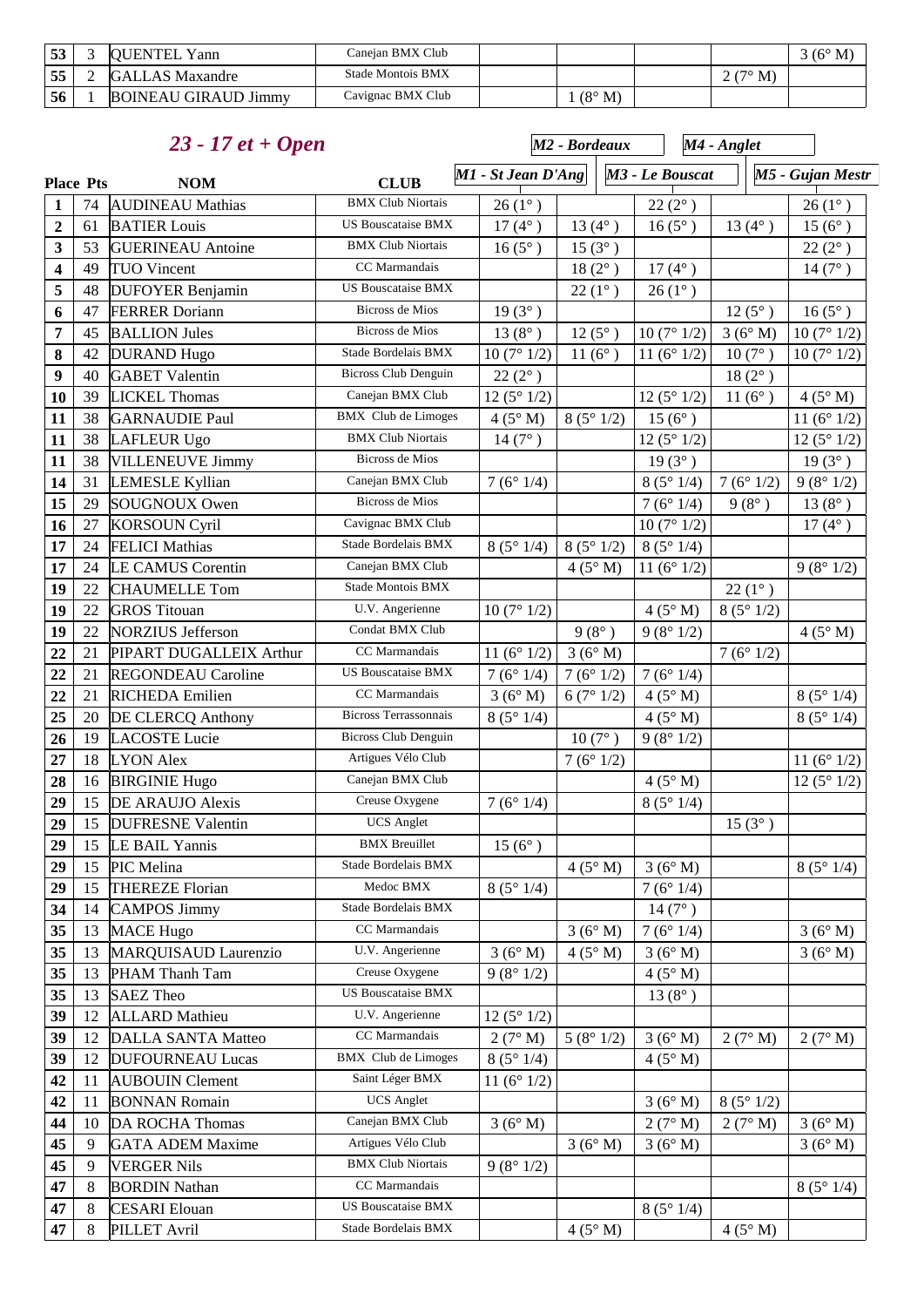| 50 | 7              | <b>BASTARD BENOIT Guillaume</b> | <b>BMX</b> Breuillet        | 7(6°1/4)       |          |         |                |                |
|----|----------------|---------------------------------|-----------------------------|----------------|----------|---------|----------------|----------------|
| 50 | $\tau$         | <b>CHONE</b> Mathis             | Cavignac BMX Club           |                | 5(8°1/2) |         |                | 2(7° M)        |
| 52 | 6              | <b>ALLARD</b> Marie             | U.V. Angerienne             | 3(6° M)        |          | 3(6° M) |                |                |
| 52 | 6              | <b>AUGERE Mario</b>             | <b>Bicross Club Denguin</b> | $4(5^\circ M)$ |          |         | 2(7° M)        |                |
| 52 | 6              | <b>GARNIER Célia</b>            | U.V. Angerienne             |                | 6(7°1/2) |         |                |                |
| 52 | 6              | <b>THUARD Enzo</b>              | Canejan BMX Club            | $4(5^\circ M)$ |          |         |                | 2(7° M)        |
| 56 | 5              | <b>LESPOUX Simon</b>            | Cavignac BMX Club           | 3(6° M)        | 2(7° M)  |         |                |                |
| 57 | $\overline{4}$ | <b>BIZOT COUPIER Mateo</b>      | <b>Stade Montois BMX</b>    |                |          |         |                | $4(5^\circ M)$ |
| 57 | $\overline{4}$ | <b>BOUCHER Thomas</b>           | <b>BMX Club Niortais</b>    |                |          |         |                | 4(5° M)        |
| 57 | $\overline{4}$ | <b>CANDAU</b> Mathis            | <b>UCS</b> Anglet           |                |          |         | $4(5^\circ M)$ |                |
| 57 | $\overline{4}$ | <b>DANET Mathis</b>             | Cognac BMX                  | $4(5^\circ M)$ |          |         |                |                |
| 57 | 4              | <b>HONTAS Tom</b>               | <b>UCS</b> Anglet           |                |          |         | $4(5^\circ M)$ |                |
| 57 | $\overline{4}$ | <b>ILIC Milann</b>              | CC Marmandais               | 2(7° M)        |          |         |                | 2(7° M)        |
| 57 | $\overline{4}$ | <b>MARBACH Lucas</b>            | <b>BMX</b> Club de Limoges  | $4(5^\circ M)$ |          |         |                |                |
| 57 | $\overline{4}$ | <b>PIPERAUD Simon</b>           | Condat BMX Club             | $4(5^\circ M)$ |          |         |                |                |
| 57 | 4              | <b>SOUDIER Matis</b>            | Cavignac BMX Club           |                |          |         |                | $4(5^\circ M)$ |
| 66 | 3              | <b>COLBOC</b> Alexandre         | Cavignac BMX Club           |                |          |         |                | 3(6° M)        |
| 66 | 3              | <b>LAJEUNESSE Theo</b>          | Medoc BMX                   |                |          |         | 3(6° M)        |                |
| 66 | 3              | <b>SANOU Ismael</b>             | Stade Bordelais BMX         |                | 3(6° M)  |         |                |                |
| 66 | 3              | <b>VINET LATRILLE Jules</b>     | <b>UCS</b> Anglet           |                |          |         | 3(6° M)        |                |
| 70 | $\overline{2}$ | <b>CICCARELLI David</b>         | <b>US Bouscataise BMX</b>   |                |          | 2(7° M) |                |                |
| 70 | $\overline{2}$ | <b>COURTY Enzo</b>              | Condat BMX Club             | 2(7° M)        |          |         |                |                |
| 70 | $\overline{2}$ | <b>DELAIGUE Luc</b>             | Cavignac BMX Club           |                |          | 2(7° M) |                |                |
| 73 | 1              | <b>LOMMERE</b> Giovani          | <b>BMX</b> Gujanais         |                |          |         |                | 1(8° M)        |
| 73 |                | <b>MACHADO Cécilia</b>          | <b>Soues Omnisport BMX</b>  |                |          |         | 1(8° M)        |                |

## *24 - Elites Regionales*

| 24 - Elites Regionales |    |                           |                           | M2 - Bordeaux      |                  |                  | M4 - Anglet     |                  |  |
|------------------------|----|---------------------------|---------------------------|--------------------|------------------|------------------|-----------------|------------------|--|
| <b>Place Pts</b>       |    | <b>NOM</b>                | <b>CLUB</b>               | M1 - St Jean D'Ang |                  | M3 - Le Bouscat  |                 | M5 - Gujan Mestr |  |
| $\mathbf{1}$           | 50 | <b>LAFRAGUETA Clement</b> | Stade Bordelais BMX       |                    | $18(2^{\circ})$  | $18(2^{\circ})$  |                 | $14(2^{\circ})$  |  |
| $\overline{2}$         | 47 | <b>DESPEAUX Matthieu</b>  | Stade Bordelais BMX       | $10(7^{\circ})$    | $15(3^{\circ})$  | $22(1^{\circ})$  |                 |                  |  |
| $\overline{2}$         | 47 | <b>PENEL Scotty</b>       | Medoc BMX                 | 13 $(4^{\circ})$   | $12(5^{\circ})$  | 13 $(4^{\circ})$ |                 | $9(4^{\circ})$   |  |
| 4                      | 34 | <b>CAILLAUD Melvyn</b>    | Stade Bordelais BMX       |                    | 13 $(4^{\circ})$ | $15(3^{\circ})$  |                 | $6(7^{\circ})$   |  |
| 5                      | 28 | JAY Jérémy                | Stade Bordelais BMX       | 8(5°1/2)           | $11(6^{\circ})$  | $9(8^{\circ})$   |                 |                  |  |
| 6                      | 25 | <b>FORGE Lucas</b>        | BMX Club de Limoges       | 6(7°1/2)           | 8(5°1/2)         | $11(6^{\circ})$  |                 |                  |  |
| $\overline{7}$         | 24 | <b>CHAT</b> Matheo        | <b>Bicross de Mios</b>    |                    | 7(6°1/2)         | 7(6°1/2)         | $10(7^{\circ})$ |                  |  |
| 8                      | 22 | <b>BOISDET</b> Lester     | Bi Club Chapellois        | $22(1^{\circ})$    |                  |                  |                 |                  |  |
| 8                      | 22 | <b>CROUAIL Maxence</b>    | Stade Bordelais BMX       | 4(5° M)            | 7(6°1/2)         | 8(5°1/2)         | 3(6° M)         |                  |  |
| 8                      | 22 | <b>GOUZIEN</b> Theo       | Stade Bordelais BMX       |                    | $22(1^{\circ})$  |                  |                 |                  |  |
| 8                      | 22 | <b>ROUME Dimitri</b>      | Pau BMX Club Aquitaine    |                    |                  |                  | $22(1^{\circ})$ |                  |  |
| 8                      | 22 | <b>ROUTA Yanis</b>        | Stade Montois BMX         |                    |                  | $10(7^{\circ})$  | $9(8^{\circ})$  | 3(6°M)           |  |
| 13                     | 19 | <b>BOUDEY Enzo</b>        | <b>US Bouscataise BMX</b> | 5(8°1/2)           | 2(7° M)          | 8(5°1/2)         | $4(5^\circ M)$  |                  |  |
| 13                     | 19 | <b>DEBRIS</b> Tristan     | Pau BMX Club Aquitaine    | 11 $(6^{\circ})$   |                  |                  | 8(5°1/2)        |                  |  |
| 15                     | 18 | <b>CLERTE Eddy</b>        | Stade Bordelais BMX       |                    |                  |                  |                 | $18(1^{\circ})$  |  |
| 15                     | 18 | <b>DELHOME</b> Quentin    | Lourdes VTT               |                    |                  |                  | $18(2^{\circ})$ |                  |  |
| 15                     | 18 | <b>MONLEON Alexandre</b>  | CM Aubervillers 93        | $18(2^{\circ})$    |                  |                  |                 |                  |  |
| 18                     | 17 | <b>BILLEREY Kylian</b>    | Stade Bordelais BMX       |                    | $10(7^{\circ})$  |                  |                 | $7(6^{\circ})$   |  |
| 18                     | 17 | <b>VYNS</b> Leo           | <b>BMX</b> Gujanais       | 2(7° M)            | 1(8° M)          | $4(5^\circ M)$   | 8(5°1/2)        | 3(6°M)           |  |
| 20                     | 16 | <b>SERAUDIE Luigi</b>     | Stade Bordelais BMX       |                    | 4(5° M)          | $12(5^{\circ})$  |                 |                  |  |
| 21                     | 15 | <b>KERJEAN</b> Maxime     | Canejan BMX Club          | 3(6° M)            | 1(8° M)          |                  | 7(6°1/2)        | $4(5^\circ M)$   |  |
| 21                     | 15 | <b>MARCHAND Kevin</b>     | <b>UCS</b> Anglet         |                    |                  |                  | $15(3^{\circ})$ |                  |  |
| 21                     | 15 | <b>MONNIER Tao</b>        | Stade Bordelais BMX       |                    |                  |                  | $11(6^{\circ})$ | $4(5^{\circ} M)$ |  |
| 21                     | 15 | <b>NACHEZ Romain</b>      | <b>BMX</b> Breuillet      | $15(3^{\circ})$    |                  |                  |                 |                  |  |
| 21                     | 15 | RIVERA CISTENAS Javier    | <b>UCS</b> Anglet         | $4(5^\circ M)$     | 3(6°M)           | $4(5^\circ M)$   | $4(5^\circ M)$  |                  |  |
| 26                     | 13 | <b>DAGUERRE</b> Alexandre | <b>UCS</b> Anglet         |                    |                  |                  | $13(4^{\circ})$ |                  |  |
| 27                     | 12 | <b>DIAS</b> Lucas         | Saint Léger BMX           | 5(8°1/2)           | 3(6°M)           | $4(5^\circ M)$   |                 |                  |  |